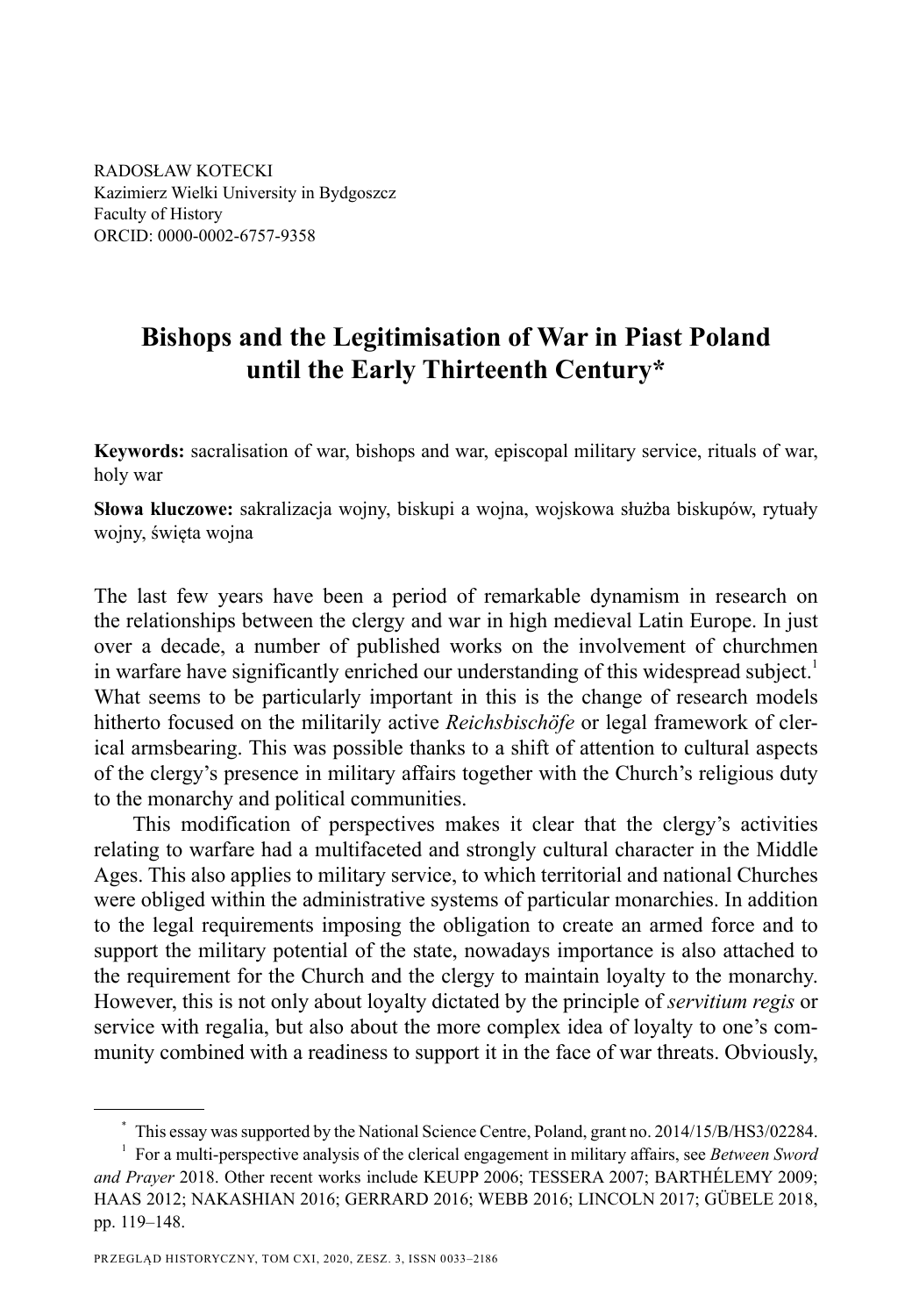where the monarch's authority kept its rightful place in the hierarchy of the realm, loyalty was to be shown to the ruler. In addition to secular or legal aspects of fidelity, however, there were also factors rooted in the belief in the monarch's sacred status as guardian of the community and the local Church. As such ideas overlapped, the clergy's service to the monarchy was also perceived in religious terms as acting for the benefit of Christianity, God and internal order of a political community. Recently, Craig Nakashian has captured the essence of this notion, pointing out that in the context of war, bishops were judged by their double loyalty. They were considered to be better vassals of the earthly ruler, if they remained devoted to the King of Heaven and observed high religious standards. Conversely, bishops were seen as better servants of God, if they obeyed the earthly ruler loyally and supported him, and his subjects with available resources.<sup>2</sup> Even if such a thought was formulated primarily in the knightly epic, there is broad evidence of the acceptance of the model of a prelate with an impeccable moral attitude, who used his secular and spiritual sword for the peace of his community, not only by protecting it from various threats, but also by strengthening the position of the ruler. $3$ 

Seeing such a relationship of the higher clergy with the monarchy and its subjects makes scholars more sensitive to other aspects of war-related activity of the clergy, not just feudal and military considerations. This is reflected in the recognition of the importance of functions consistent with the clergy's spiritual mission, such as religious service to the ruler's army, preparing troops for battle and lifting their morale, performing religious rituals on the battlefield, conducting prayers for wartime success, or proclaiming homilies that provided warriors with heavenly support and encouraged them to devote themselves to their own polity and its religion.<sup>4</sup> In this context, one can also refer to the importance of the religious arsenal of the clergy, which could be used in the interest of the local Church as well as the local community and the ruler.<sup>5</sup>

These issues have not yet been studied comprehensively, and have not yet been incorporated into a sufficiently detailed theoretical framework. Nevertheless, the work done so far demonstrates that one of the most important duties of the national Churches was to make the wars waged by their communities righteous and pleasing to God. Due to the rich source base on the *Reconquista*, historians interested in Iberian monarchies contribute the most to this problem. Carlos de Ayala Martínez has devoted a lot of attention to these matters, noting that it was customary for bishops to sanction royal warfare by providing it with sacred qual-

<sup>2</sup> NAKASHIAN 2017, pp. 161–178 esp. at 171–172; NAKASHIAN 2016, part II.

<sup>3</sup> E.g. KEUPP, pp. 8–9; NAKASHIAN 2014, p. 79; GERRARD 2016, p. 42, 118–122; KOTECKI 2016, pp. 350–360; WEBB 2016, pp. 117–121. See also analyses of the role of Italian bishops in imperial service (TESSERA 2007) as well as French bishops supporting Louis VI (BARTHÉLEMY 2009, pp. 18–22). 4

<sup>&</sup>lt;sup>4</sup> In addition to the works referred to above, see esp. those on religious practices of war, including BACHRACH 2003; BACHRACH 2004; BACHRACH 2011; ROJAS GABRIEL 2016.

<sup>5</sup> GERRARD 2016, pp. 113–135; KOTECKI 2016; LINCOLN 2018.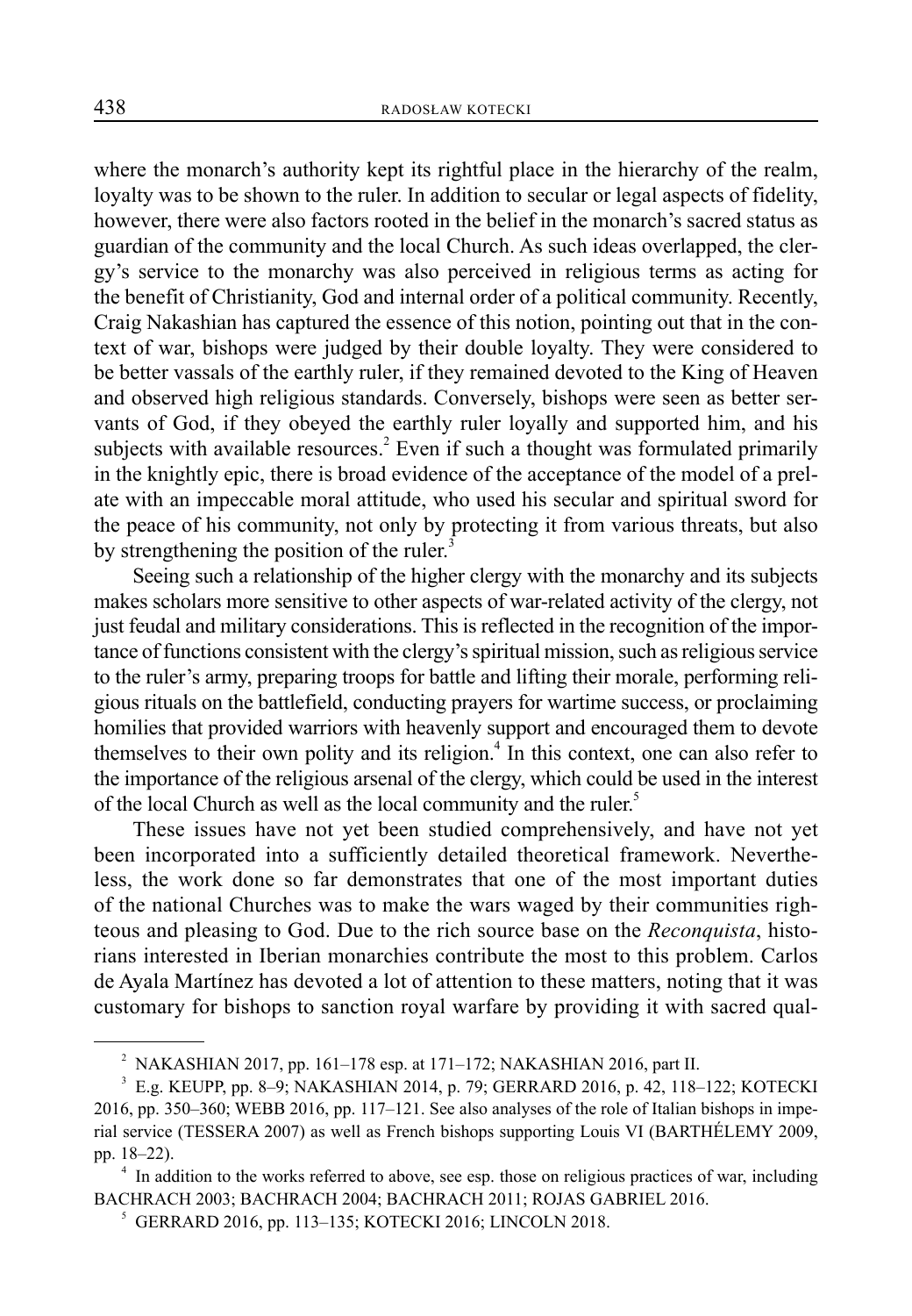ities. In practice, this was done, on the one hand, by defining and promoting theoretical assumptions of holy violence, e.g. by modelling the attitudes of knightly society (like shaping piety, strengthening loyalty to the monarchy and its Church), and a specific narrativisation of military achievements (especially in texts written in cathedral milieus); and on the other by personal involvement in warfare to support the army with their authority, as well as to give religious service aimed to align the military action with God's will.<sup>6</sup> These findings provide a good starting point for further research.<sup>7</sup> For example, Kyle C. Lincoln, building on Ayala, has noted that the role of bishops was not limited to legitimising wars against infidels. The bishops also played a similar role in fighting against fellow believers, especially when the aim was to strengthen the position of the monarch and consolidate the community around the Christian values.<sup>8</sup>

The heart of this article is the following question: were Polish bishops similarly involved in providing legitimacy for the military action of the Piast rulers and their community? This question, not posed so far, arises on the grounds of the recent research on the relations between the Church of the Piast era and warfare, which makes it evident that these were formed according to patterns parallel to those known from other Western monarchies. In particular, it is clear today that until the mid-13th century the role played by the Polish Church and its hierarchy in warfare was influenced mostly by the rules specific to the model ot the "state" or "monarch's" Church, requiring bishops to support the monarchy and its subjects.<sup>9</sup> The attention focused in this research on such activities of bishops as providing wartime support with prayers, accompanying the armies, offering religious and mental preparation at the battlefield, allows us to assume that bishops were familiar with the activities performed for the monarchy, including those that involved the idea of the sacrality of ducal power and the community, and at the same time were compatible with the religious mission entrusted to them as men of the Church.

The same remarks should bring more attention to the forms of legitimisation of the military through sacralising efforts. Such forms were especially typical of those monarchies in which the power of the ruler retained high position in Church affairs, and whose status was not  $-$  at least abruptly  $-$  desacralised under the influence of reforming ideas. And this is the case of Poland, whose rulers remained attached to the idea of the sacral nature of their authority throughout the 12th cen-

<sup>6</sup> AYALA MARTÍNEZ 2013, pp. 256–265 and passim; more in depth in AYALA MARTÍNEZ 2009, pp. 219–256; AYALA MARTÍNEZ 2018, pp. 207–232, with an analysis of the bishops' role in the proliferation of the crusade. For the question of how bishops legitimised war within the *Reconquista* tradition, see pp. 226–235.

 $^7$  Compare e.g. DORRONZORO RAMÍREZ 2018; ARRANZ GUZMÁN 2015; ROJAS GABRIEL 2016.

<sup>8</sup> LINCOLN 2018.

<sup>9</sup> See esp. KOTECKI, MACIEJEWSKI (2020). Also MACIEJEWSKI 2018; MACIEJEWSKI 2021 (forth.).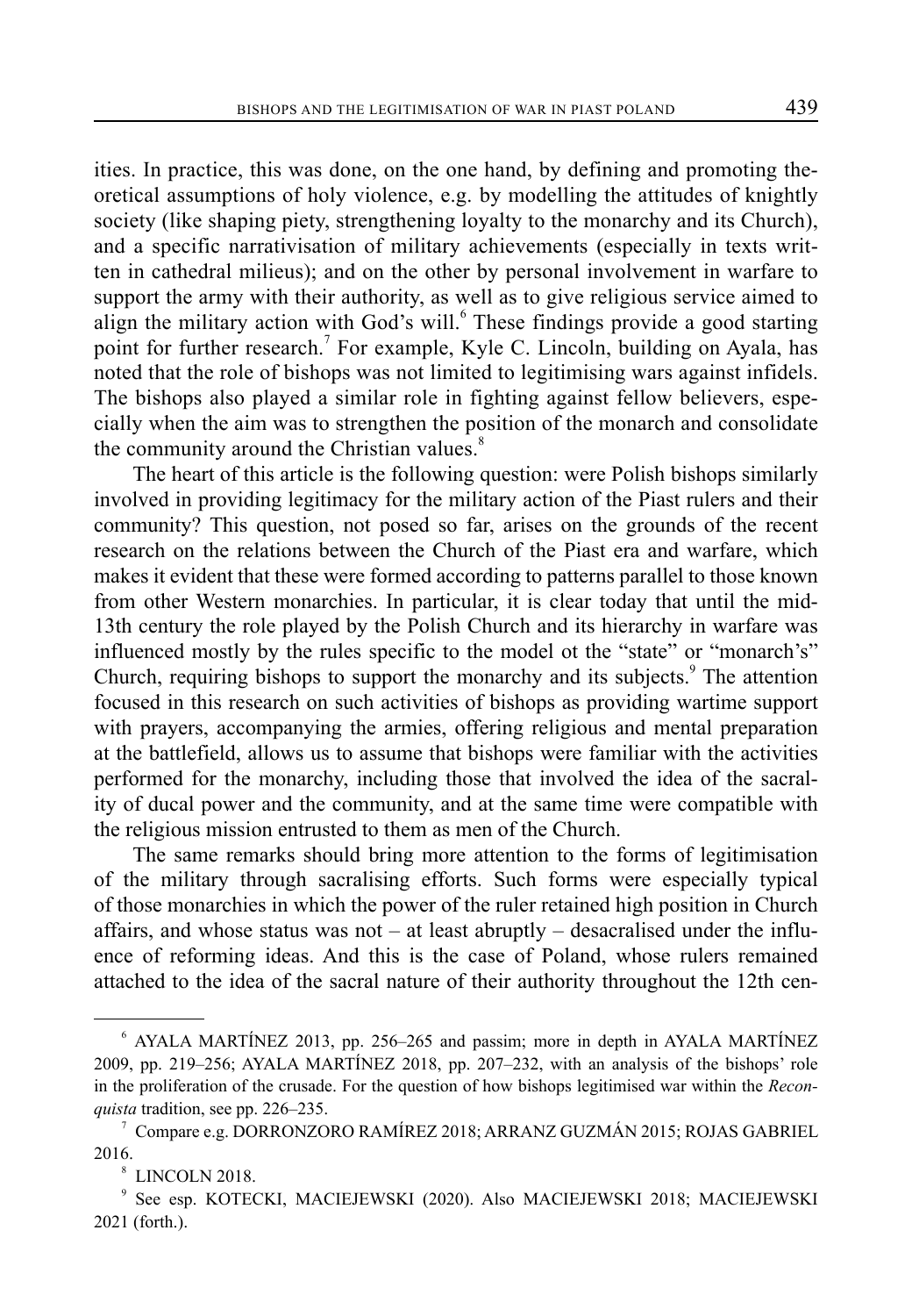tury and beyond.<sup>10</sup> At least to some extent the validity of these models seems to be based on the intense relations between the Piast rulers and the so-called Holy Roman Empire at the time,<sup>11</sup> and particularly on the influence of Frederick Barbarossa's model of power with the cult of Charlemagne as a suppressor of barbarians, Christianiser and saint at the forefront.<sup>12</sup> As can be deduced from the evident links between Polish prelates and the *Reichskirche* circles in the second half of the century, promoters of such ideas in Poland must have been primarily high representatives of the local Church stemming from the empire.<sup>13</sup>

For some time now, scholars have also been recognising the need to take into account the possible influence of the old traditions of sacralisation of warfare in Poland, although they have been persistently trying to perceive these issues mainly from the perspective of Levantine-centred crusade historiography.<sup>14</sup> However, as can clearly be seen in the source material, ideas associated with the Mediterranean and papal calls for crusades to the Holy Land met, at least until the beginning of the 13th century, with a moderate response in Poland, and yet the sources suggest that the Piasts were familiar with methods of sacralisation of warfare. These accounts, however, almost completely lack references to the Levantine crusades, which does not necessarily come as a surprise when compared to how war with pagans was still perceived in the Empire in the second half of the 12th century.<sup>15</sup> This is even less surprising in the context of models of the "imperial holy war" that can be traced back

<sup>&</sup>lt;sup>10</sup> In the discussion on the sacrality of ducal power in Poland, attention is usually focused on the period of the first Piasts' rule and the influence of the Ottonian models. However, as Paweł Figurski has pointed out, this perspective should be extended into the 13th century. See FIGURSKI 2017, esp. pp. 104, 106–109. Also see DALEWSKI 2004, pp. 228–230; WISZEWSKI 2014, pp. 91–95.

 $11$  The belief in the secularisation of the royal power in the Empire during the investiture contest has been questioned recently by Johanna Dale, who showed that the former models of the *Sakralkönigtum* were continued by the Hohenstaufen rulers and bishops in their service. DALE 2016, pp. 191–213. These conclusions correlate with those of David S. Bachrach (BACHRACH 2003, pp. 168–170), who has demonstrated that the practice of sacralisation of military campaigns by the clergy was continued under the Frederick Barbarossa in the guise known from the Ottonian and Salian period.

 $12$  On the role of Charlemagne in Barbarossa's ideology of imperial power, see esp. GÖRICH 2013, pp. 117–155. Cf. Przemysław Wiszewski's research showing the influence of Barbarossa's rulership ideology on the ways of expressing dignity and piety by Duke Henry the Bearded. WISZEWSKI 2011, esp. pp. 220–221.<br><sup>13</sup> See esp. DEPTUŁA 1968b, pp. 44–45, 63–67.

<sup>&</sup>lt;sup>14</sup> See esp. GŁADYSZ 2012. An example is also the latest book by Darius von Güttner-Sporzyński, who eagerly uses the concept of "holy war" or "protocrusade" to describe 12th century Piast wars, but always perceives these matters from the perspective of the Levantine crusades. GÜTTNER-SPORZYŃS-

KI 2014, chapters 3–4. For the deficiencies of such conceptualisation, see esp. CHEVEDDEN 2013.<br><sup>15</sup> DOBOZY 1986, pp. 341–362, esp. at 345. Maria Dobozy has noted that in German literature the role of the pope as a figure authorised to declare and conduct a holy war was completely diminished in late 12th century, and these competences were attributed to the king portrayed as *advocatus Dei* and follower of Charlemagne. Also see BUNDING-NAUJOKS 1963.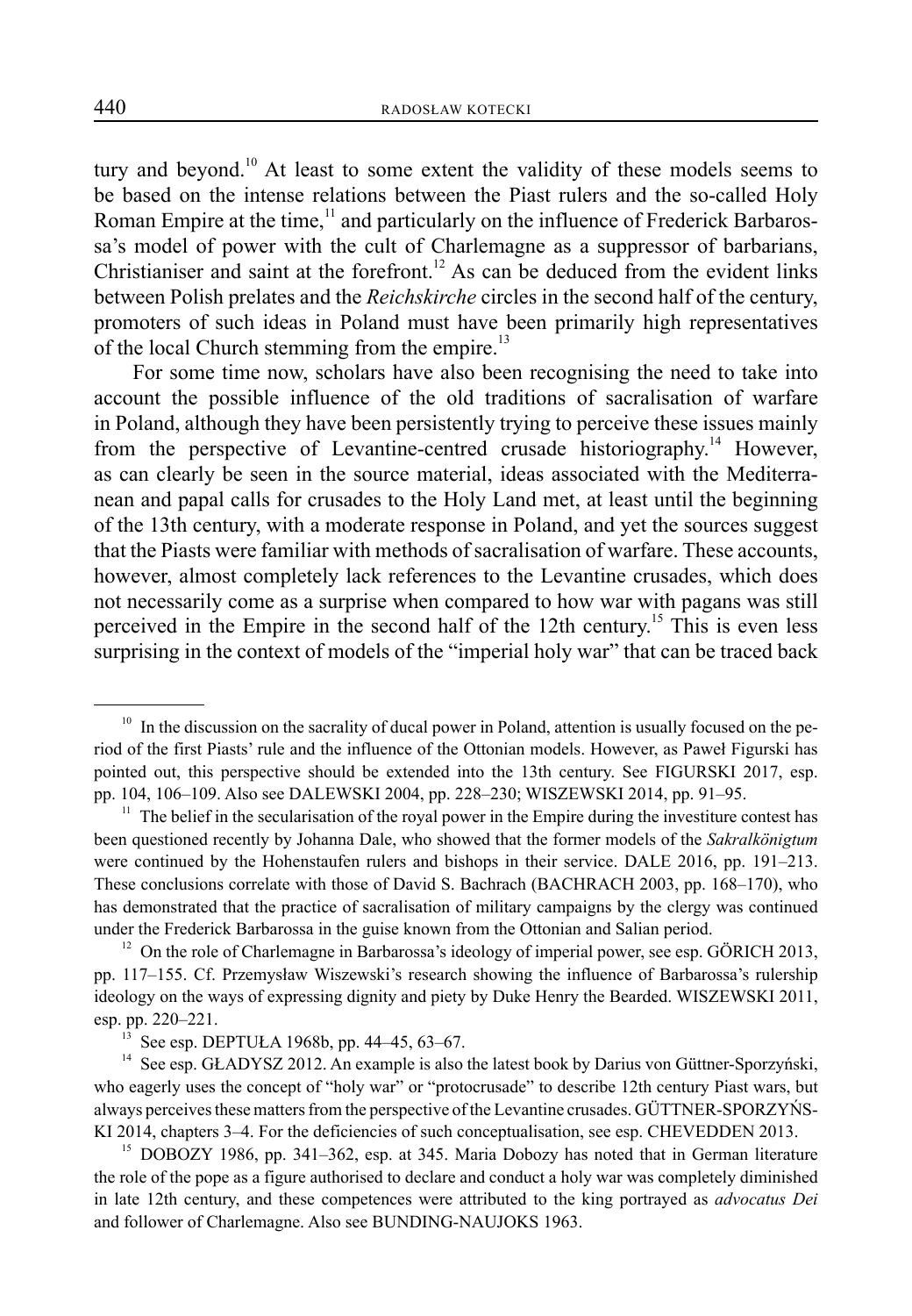in Polish sources along with the tradition of the ideology of power built on the Old Testament models, and especially on the "Maccabean" idea of cultic unity of a people with its notion of a ruler engaging in a dialogue with God in order to secure heavenly succour in war.<sup>16</sup>

In this context, it is worth emphasising that according to the same traditions, the Church and higher clergy played a significant role in creating the ideological character of warfare. For instance, the Carolingians were seen as ruling their state-as-*ecclesia* with the participation of bishops in a manner justified by the Old Testament vision of the Chosen People ruled by a king supported by the wisdom of judges, prophets and patriarchs.<sup>17</sup> When, as a result of this, the idea of the polity was placed in a sacred context, the image of the wars waged by the Carolingians gained a clear religious dimension, and all attacks on the Frankish territories started to be defined as attacks on the *ecclesia* and *populus christianus*. It goes without saying that a decisive influence on these ideas was exerted the ecclesiastical circles, which, using the exegesis of the Old Testament and St. Augustine's works, provided warfare with an appropriate eschatological foundation.<sup>18</sup> At the same time, the Frankish Church offered its readiness to support warfare, not only with its military but above all spiritual potential in the form of *pro rege/exercitu* prayers, also in direct contact with the army.<sup>19</sup>

In the following centuries this model of defining both war and the tasks of the Church for the monarchy proved to be dominant in the West, and especially on its frontiers. This is most evident in the Iberian monarchies in the period preceding the assimilation of the local traditions of the sacralisation of war with crusading ideals, $20$  but the same phenomena can be observed also in the Empire and further afield on the borders of Latin Christianity.<sup>21</sup> As David Kalhous and Ludmila Luňáková have pointed out, new polities emerging in those regions confirmed their position within Christianity mainly by way of conflict with "the others" and in doing so they used available models of imagining themselves at war as a new Chosen People.<sup>22</sup>

However, among those interested in East-Central Europe, the awareness of the importance of such models in constructing an image of community and war-related violence does not go hand in hand with sufficient attention paid to the role of Churches and bishops in these processes. It seems, however, that those who argue

<sup>16</sup> KOTECKI 2021 (forth.). See also DALEWSKI 2011, pp. 145–146, esp. at 154–155.

See esp. JONG DE 2006 with further literature cited therein.

<sup>&</sup>lt;sup>18</sup> NELSON 1998, pp. 91-92; SCHARFF 2002, chapter VII; ALBERI 2010, pp. 1-20; NELSON 2013, pp. 17–29; OTTEWILL-SOULSBY 2016, pp. 405–428.<br><sup>19</sup> See works cited above and esp. MCCORMICK 1984; BACHRACH 2003, passim.

<sup>20</sup> Esp. BRONISCH 2016, pp. 7–30.

 $21$  For more, see esp. BUNDING-NAUJOKS 1963, passim; LAITSOS 2012, pp. 57–68.

<sup>&</sup>lt;sup>22</sup> KALHOUS, LUŇÁKOVÁ 2021 (forth.).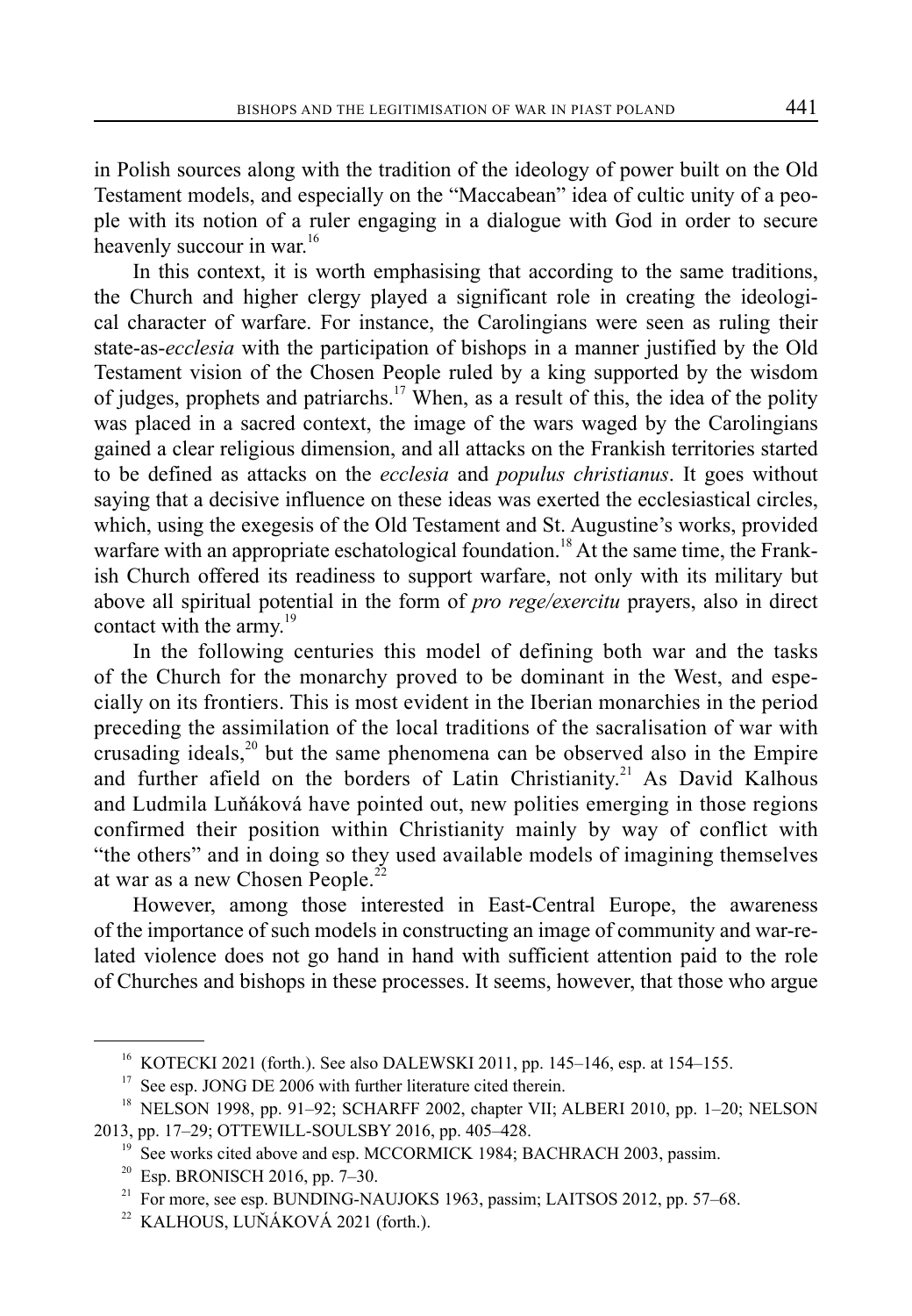that the religious aspects of the authority of churchmen should not be underestimated are right, as these aspects had a strictly political impact and lay at the very foundation of the bishops' prominence in the monarchy.<sup>23</sup> Sharing this belief, we would like to demonstrate that religious qualities of the bishop's authority were of some importance in the Polish military life of the 11th to early 13th century, especially with regard to the power to provide legitimacy for Piast warfare. Following Carlos de Ayala, this issue will be considered on two levels: theoretical – seeking traces of modelling the war ideology by the bishops; and practical ‒ pointing out concrete evidence of prelates sanctioning warfare by providing religious support for the army and the ruler.

Due to its limitations, this paper only signals the problem, which will need to be addressed more thoroughly in future research also by taking into account a wider range of sources. $^{24}$  Here, the focus will not go far beyond the accounts recorded in the oldest Polish chronicles, those by Gallus Anonymus from the early 12th century and Master Vincentius from the turn of the 13th century.

# THE POLISH CHURCH AND FRAMING THE IDEOLOGY OF WAR

The problem of framing war ideology in Piast Poland still seems to be hardly noticed. This gap is not filled by the research on Poland's participation in the so-called "crusade movement", in which, at most, the potential role of the clergy in promoting crusade slogans on behalf of the Holy See is noted. Darius Güttner-Sporzyński has explicitly stated that bishops and clergy who made a career in Poland were transmission agents of the idea of crusade.<sup>25</sup> The problem is that the author means transmission from "crusade centres" such as the Holy See, and especially Provence (Saint-Gilles). It is not a question of challenging the fact that the clergy could bring the idea of crusade. One may, however, challenge the significance attributed to the connections of the Piast realm with the regions actively involved in the crusade movement at its beginnings. Poland's contacts with the papacy for most of that period were, if not occasional, then certainly not permanent and close, intensifying only at the end

<sup>&</sup>lt;sup>23</sup> DEPTUŁA 1968a, pp. 46–48; PAUK 2017, p. 266. For a broader context GILSDORF, pp. 125–

<sup>&</sup>lt;sup>24</sup> For more in-depth analysis of some aspects tackled here, see MACIEJEWSKI (forth.).<br><sup>25</sup> GÜTTNER-SPORZYŃSKI 2014, pp. 3, 54–75. Elsewhere (GÜTTNER-SPORZYŃS

<sup>25</sup> GÜTTNER-SPORZYŃSKI 2014, pp. 3, 54–75. Elsewhere (GÜTTNER-SPORZYŃSKI 2016, p. 240), the same author states that "[i]n the absence of strong leadership from the papacy the local churchmen interpreted papal directives in regards to the forcible conversion of pagans to suit the conditions of the day. To secular rulers and their knighthood holy wars against the pagans of the Baltic in the twelfth century were no less meritorious even if its participants were not in receipt of the papal mandate". This statement reflects the heart of the views of the author, who apparently thinks that the ideas of "crusade" could not develop beyond the influence of the papacy. This view is rooted in Polish historiography. E.g. see GRODECKI 1923, p. 112.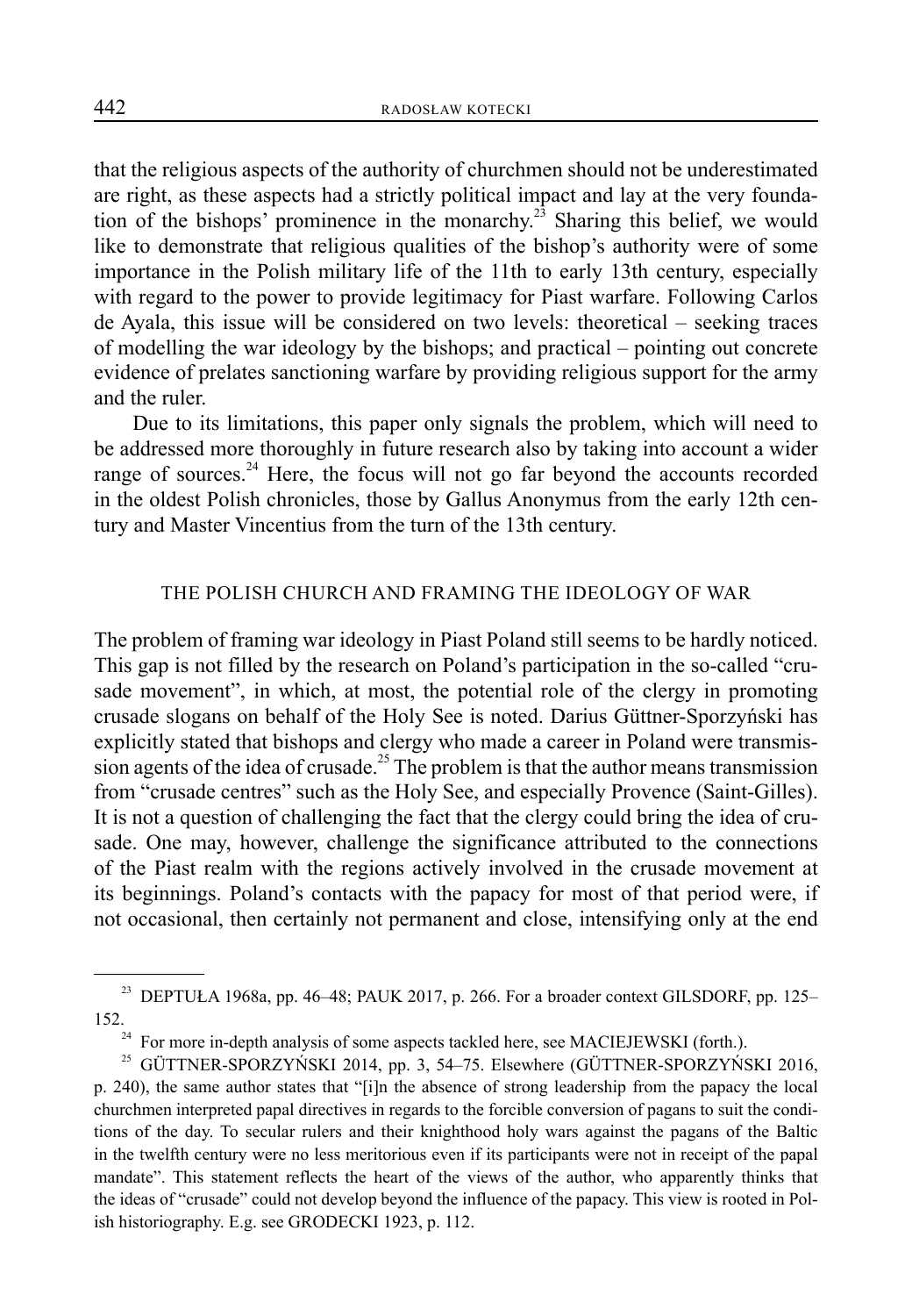of the 12th century,<sup>26</sup> while its relations with Provence proved to be evanescent. At that time, the horizons of the Piast rule (and Piast Church) in the West were limited mainly to the areas under the influence of the Empire, and the greatest importance was attached to the imperial Lotharingia and eastern parts of the Empire. It was these areas that determined the main direction of both the reception of cultural models and the influx of clergy into Poland.<sup>27</sup> It is doubtful, however, that those Lotharingians and Saxons looking for a lucrative career in Poland would bring with them ideas typical of the Levantine crusading; if they had brought something, it might have been the ideas in the type of the Charlemagne's conquests. The echoes of Jerusalem, as evidenced by an appeal written by someone from the archbishop of Magdeburg's circle around 1108, reached these regions, of course, but their importance should not be overestimated, as they easily succumbed to the strength of the local traditions of the sacralisation of warfare.<sup>28</sup> Even in the second half of the 12th century the idea of crusade, referring directly to the imperial traditions, dominated in the Baltic region. It can be seen in the circle of Henry the Lion, who was compared by the Saxon clergy to the Old Testament King David and described as a second Charlemagne because he had conquered many nations and converted them to Chris- $\mu$ <sup>29</sup> Similarly, despite much closer ties with Western centres than in the case of Poland, the same crusade ideas dominated in the 12th-century Denmark, where the measure of the kings' achievements was the nickname *Slavorum expugnator* and comparison to Charlemagne. In Denmark, as Janus Møller Jensen has observed, crusade was both part of state ideology and ideology of the Danish Church; it was also a field of close cooperation between the Church and the monarch. $30$ 

It is precisely this kind of phenomena that seem to be the most visible in the sources concerning Poland. In the available accounts the Piasts are presented as suppressors of paganism, giving peoples the choice of baptism or death, i.e. according to a pattern well-known from the sources describing Charlemagne's conquests,<sup>31</sup> and at the same time in line with the tradition of missionary war which justifies the fight against pagans by the need for ecclesiastical (baptism) and polit-

30 JENSEN 2003, pp. 55–81.

<sup>&</sup>lt;sup>26</sup> SKWIERCZYŃSKI 2005, pp. 317–320.<br><sup>27</sup> SIKORSKI 2015, pp. 241–262: SKWIE

<sup>27</sup> SIKORSKI 2015, pp. 241–262; SKWIERCZYŃSKI 2015, pp. 273–274; PAUK 2017, pp. 261– 269.<br><sup>28</sup> BUNDING-NAUJOKS 1963, p. 93. See also p. 110: "Man wäre nun analog zu 1108 leicht zur

Annahme geneigt, der große Orientkreuzzug habe eine nachhaltige Wirkung auf den ostdeutschen Heidenkrieg geübt, die Kreuzzugsidee habe sich weitgehend durchgesetzt. Doch die Quellen lehren uns das Gegenteil". On p. 114, the author notes that after 1147, the popularity of the idea of a pope-led crusade in the eastern parts of the Empire decreased even further.<br><sup>29</sup> ASHCROFT 1986.

<sup>31</sup> HERBORDUS 1974, p. 68 (Book II, chapter 5); VINCENTIUS 1994, p. 126 (Book III, chapter 30). Compare BUNDING-NAUJOKS 1963, pp. 93, 111.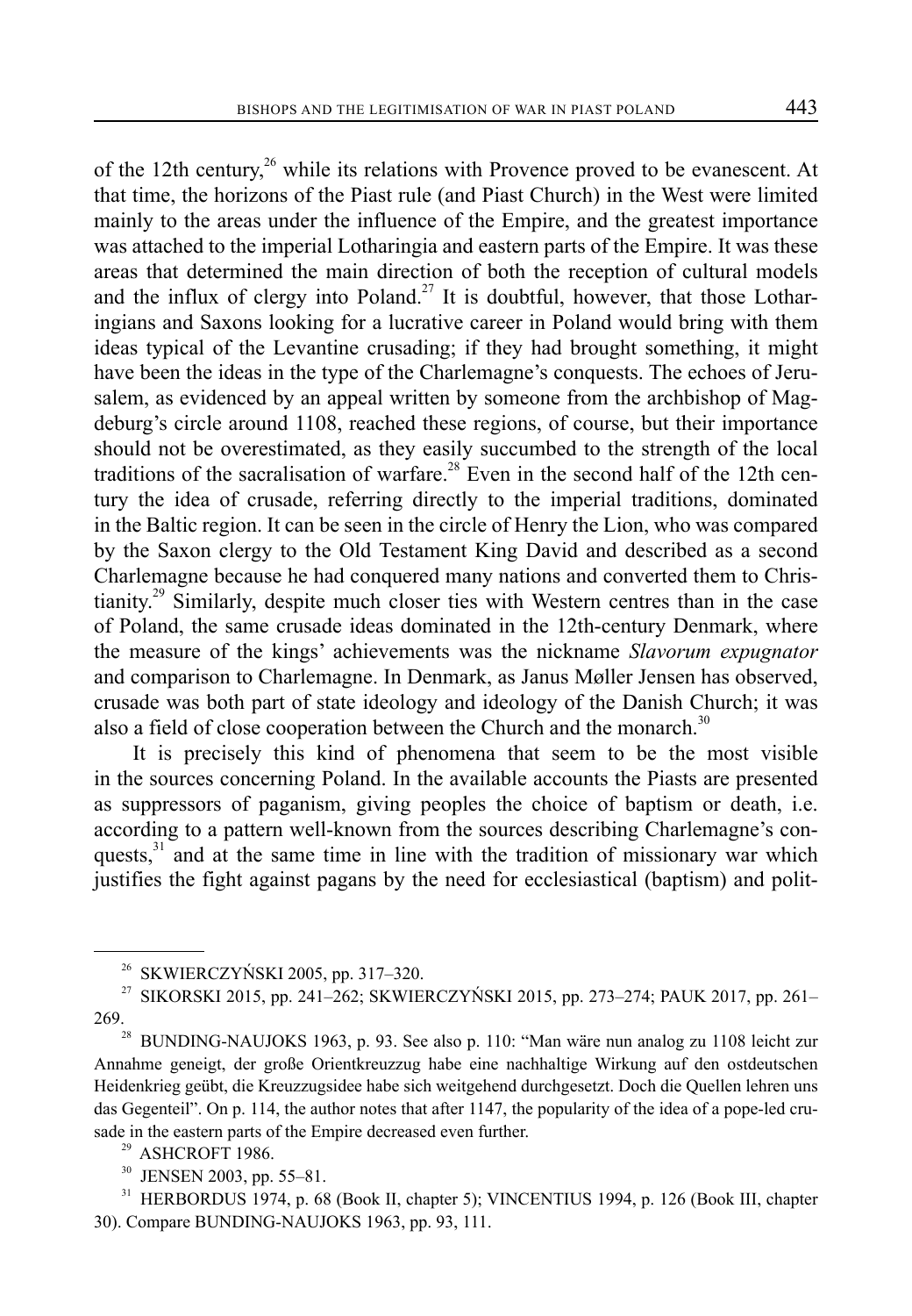ical (tribute) subordination.<sup>32</sup> In Gallus Anonymus' accounts, Bolesław the Brave and Bolesław the Wrymouth are the suppressors of pagan people, forcing them to become Christians; while the Prussians they harassed are descendants of the Saxons who only by escaping to the Baltic beaches managed to avoid the sword of Charlemagne.<sup>33</sup> There is no reference to the characteristic elements of crusade ideology from the South, but there is one to the traditional image of the monarch responsible for the expansion of the *Imperium Christianum*. Bruno of Querfurt was a proponent of this kind of idea; in his letter to King Henry II of Germany he complained about the lack of rulers who would follow the example of the Frankish emperor by making efforts to convert pagans by force. However, the same Bruno also praised Bolesław I for his readiness to take on an imperial mission to fight the heathens. He even presented Bolesław as a role model for Henry II, trying to convince him to fight on the Elbe together with Polish duke.<sup>34</sup> Contrary to some previous views accusing Bruno of "crusade fanaticism", his statements should be regarded instead as fitting within the established ideas concerning the ruler's duties in the *propagatio fidei*.<sup>35</sup> Thanks to churchmen like Bruno, this canon did not disappear in the 9th and 10th centuries, but along with the tradition of sacralisation of war was still cultivated under the Ottonians, spreading further east.<sup>36</sup>

We do not have any other such detailed accounts of the mentality of the churchmen who were in contact with the Piast court at the time. However, by looking at this from only a slightly wider perspective, we can see that preaching the need for Christianisation with military means to rulers had been on the agenda of the churchmen in that region long before the First Crusade. For instance, according to Adam of Bremen (1070s), Adalbert, archbishop of Hamburg, apparently arranged a treaty between the German king and the Danish ruler, which led to a joint missionary war against the Slavs. The chronicler claimed that the same archbishop personally urged King Sven II of Denmark and his son-in-law, Duke Gottschalk, to wage war against the Wends, assuring both of them of God's favour for their action.<sup>37</sup> Presumably the Piast rulers, being part of the same network of ecclesiastical and political ties, were also confronted with similar views of the Church hierarchy. Therefore, there

<sup>&</sup>lt;sup>32</sup> On the northern tradition of political subjugation expressed through baptism and the imposition of taxes, see SELART 2021 (forth.).

<sup>33</sup> GALLUS 1952, pp. 111–112 (Book II, chapter 42).

<sup>&</sup>lt;sup>34</sup> Miłosz Sosnowski (SOSNOWSKI 2016, pp. 128-129) suggests that the idea depicting the Piast struggles with pagans as comparable to Charlemagne's wars against Saxons had been present at the Piast court since Bruno of Querfurt. This cannot be ruled out, although it should be remembered that the image of Charlemagne as a great Christianiser and warrior persisted in the 11th and 12th centuries through external contacts.

<sup>&</sup>lt;sup>35</sup> Compare BUNDING-NAUJOKS 1963, pp. 73-76; FRANCE 2003, p. 198.

<sup>&</sup>lt;sup>36</sup> On the tradition of sacralisation of war under the Ottonians, see esp. GÜBELE 2018, pp. 187– 190, 230–242.

<sup>37</sup> *Gesta Hammaburgensis ecclesiae pontificum*, p. 163 (Book III, chapter 21).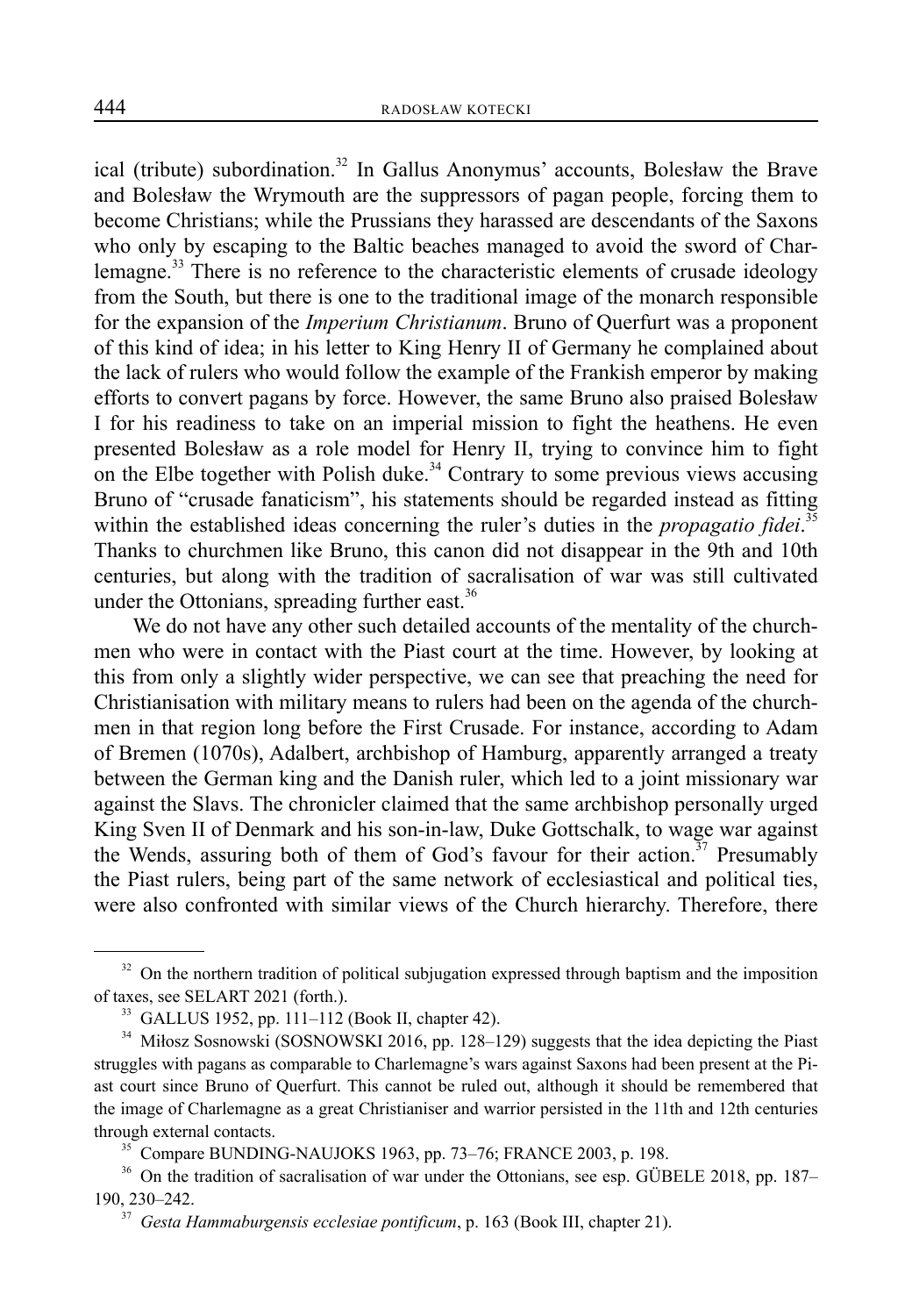is no need to look for the source of methods aimed at giving Piast warfare a sacral dimension in contacts between Poland and the "crusading centres" in southern France or the Mediterranean region.

These remarks lead to the conclusion that the Polish Church dignitaries, strongly connected with the *Reichskirche* in the 11th and 12th centuries, must have known such competences. Although there is not much information on the attitudes of particular clerics, like Bruno of Querfurt, it is worth noting that both Gallus' and Vincentius' accounts – the main source of our knowledge about the elite mentality in Poland of those times ‒ clearly emphasise the sacred nature of war against pagans. It seems to be significant because, as Carlos de Ayala has shown in his studies on León-Castile bishops' role in the legitimisation of warfare, in the chronicles written in episcopal milieus, attempts to legitimise the monarchs' wars were common, manifested primarily in the emphasis put on the ruler's merits in securing the defence of the *ecclesia* and the local Christian community. This allows the author to conclude that local cathedral circles had created the ideology of war even before the papacy's crusade initiatives came into existence in the region. $38$ 

In this respect Master Vincentius' accounts seem particularly noteworthy, because the chronicler's mentality was formed in by the Cracow Church; and when his chronicle was written (before ca. 1205), Vincentius was an important representative of this circle. There is no room for a detailed analysis of *Chronica Polonorum* from this viewpoint. It is enough to mention that the chronicler deliberately introduced the motif of defending the Church or the community of Poles when presenting the Piast rulers' wars. For instance, Bolesław IV became "zealous for the cause of God" and decided to wage war against the Prussians, because they attacked Polish lands and "like wolves they carried loot".<sup>39</sup> The war was continued by Casimir II the Just, to whom Vincentius attributed the merit of eliminating the "great danger" that the Prussians began to pose after the unfortunate Polish campaign of 1166/1167. In this context, it is worth noting that the chronicler presented Casimir's expedition against the Pollexians (1192/1193) as well as the duke himself — "the Prince of the Lechites" — in a truly imperial fashion, which contrasts with the general portrait of this duke as a gentle and loving ruler. In the account in question Casimir is depicted as a cruel avenger of the previous fiasco, merciless slayer of pagans, famous for the massacre, destruction of pagan temples, ravaging of castles, and finally burning of the entire "province of the heathens"

<sup>38</sup> AYALA MARTÍNEZ 2009, pp. 222–223, 230–231; AYALA MARTÍNEZ 2013, pp. 257–259. It is no coincidence that specific models were employed for this purpose, very similar to those that had previously appeared in Carolingian texts. On the idea of the defence of the Church and the Christian community in the ideology of war on the Iberian Peninsula before crusades, see also BRONISCH 2016, pp. 12–13 and passim.

<sup>&</sup>lt;sup>39</sup> VINCENTIUS 1994, p. 127 (Book III, chapter 30). See also the response of Casimir II to Vladimir II Yaroslavich's invasion resulting in sacrileges as well as other crimes committed against churches and the clergy: VINCENTIUS 1994, p. 159 (Book IV, chapter 15).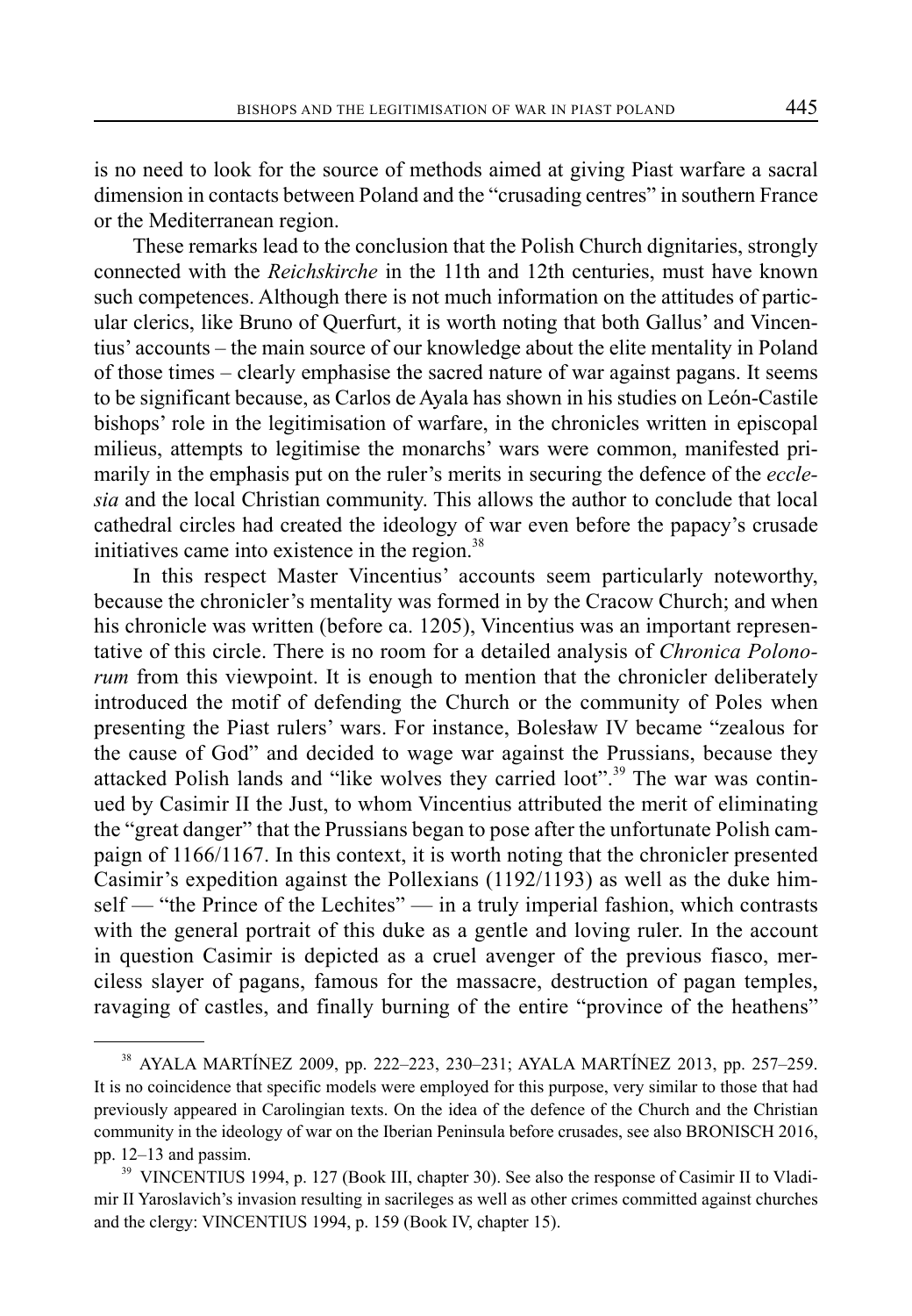and imposition of a suitable tribute. This portrayal is complemented by an unusual and dignified epithet applied to the ruler, *catholicus princeps*, as well as information about the religious ministry exercised by the bishop of Płock, Vitus, during the expedition, then about the duke's return to Cracow *cum triumpho*, and finally about thanksgiving for the great victory, expression of piety and joyous feast with bishops and dignitaries.<sup>40</sup>

No less worthy of note is Vincentius' version of Gallus' story about the expedition of Bolesław III against Nakło in 1109, which can be viewed as the most emphatic local vision of the "crusade".<sup>41</sup> Familiar patterns of presenting war as a destructive but sacred undertaking in a triumphant imperial manner can also be identified in this account. On the one hand, the author emphasises the greatness of the territorial conquest, the unprecedented enormity of the massacre of pagans and the fact that "many thousands" of them were brought to Poland in a triumphant march. On the other he refers to elements testifying to the holy character of the expedition, like St. Lawrence's support, religious preparations for war in Kruszwica, the "standard-bearer" holding a victory-bringing artefact accumulating power hostile to the pagans, and finally the appearance of a luminous angel which inspired the duke and the army to fight.<sup>42</sup> Most importantly, however, Vincentius, unlike Gallus, portrays this expedition as an act of revenge for the Pomeranians' attack of on the church in Spycimierz, robbery of holy relics and attempt to kidnap the archbishop of Gniezno. Equally significant is the fact that this expedition is said to have complemented the revenge inflicted by the archbishop himself<sup>43</sup> — even before the duke embarked on the expedition, the archbishop made the assailants go insane with his prayers. $44$  Apparently, the actions taken by the archbishop and the duke go hand in hand and are guided by the common goal, which is ecclesiastical and political subjugation of Pomerania.

The examples noted by Vincentius can be considered narrativisations taking into account the role of the Church in providing legitimacy for military action. These narratives are not the only examples in the chronicle; some parallels can be identified in the stories about the prayerful support of the Płock bishops to Mazovian warriors fighting against Pomeranians and  $\overline{P}$ russians<sup>45</sup>. They can also be found in the account about the participation of Pełka, bishop of Cracow in the military activities of the Cracovians seeking to prevent Mieszko III from claiming the Wawel

<sup>40</sup> VINCENTIUS 1994, pp. 166–169 (Book IV, chapter 19). On the idea of brutal conquest and triumph over barbarians in the imperial ideology, see esp. BALDWIN 1990.<br><sup>41</sup> For a more in-depth analysis of this narrative's ideological meaning, see KOTECKI 2021 (forth.).

 $42$  VINCENTIUS 1994, pp. 99-102 (Book III, chapters 14-16)

<sup>&</sup>lt;sup>43</sup> VINCENTIUS 1994, p. 99 (Book III, chapter 14): "Non iniuste igitur Boleslai seueritas in sacrilegos idolatras incanduit, non iniuste ultionem adiecit ultioni".

 $44$  VINCENTIUS 1994, p. 96 (Book III, chapter 10).

<sup>45</sup> VINCENTIUS 1994, pp. 92–95 (Book III, chapters 8–9).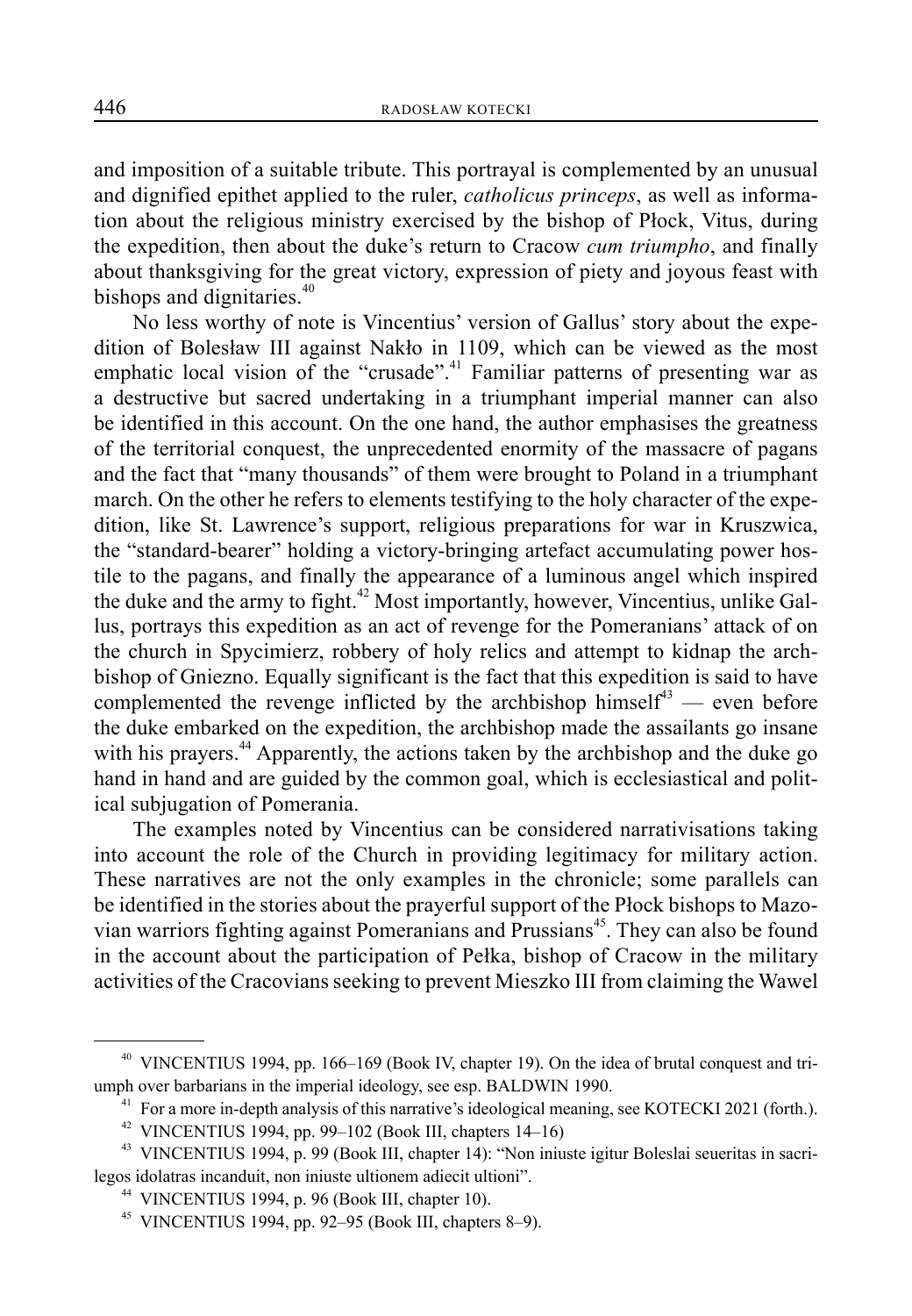throne after the death of Casimir  $II$  – the same Mieszko whose earlier reign in Cracow was perceived by Vincentius as a profanation of the "royal province", its community, and the local Church.<sup>46</sup> Finally, the importance of the bishop's authority as a factor legitimising warfare is presented in the story of the civil war during the reign of Władysław II the Exile. According to the account, the support shown to the younger dukes by the archbishop of Gniezno, Jacob of Żnin, encouraged them to oppose the grand duke, who, striving for sole authority, turned not only against his brothers but also against his subjects, calling for foreign aid under his banners. In this narrative, the archbishop's decision is a factor that triggers hidden mechanisms bringing God's wrath upon the "tyrant" and allowing the "juniors" to triumph despite their hopeless position. $47$ 

The quoted examples from Vincentius' chronicle seem sufficient to confirm that the chronicler was aware of the bishops' role in providing ideological foundations for placing military actions in a sacred context. The representativeness of Vincentius' account cannot be denied in this respect. The only difficult aspect seems to be the assessment of how far back the described tradition goes. When considering this issue, one can only refer to the chronicle written by Gallus, which also includes many accounts presenting the wars of the Piasts as just and holy.<sup>48</sup> However, it is more difficult to assess the value of this chronicle, since in the case of Gallus  $-$  "the exile and the pilgrim", as he called himself  $-$  it is more problematic to determine to what extent his vision reflected the vision of the Polish episcopate, especially given that it was believed that Gallus' views on these matters were only expressions of his personal opinion.<sup>49</sup> However, it has been suggested more recently that while writing the chronicle, Gallus worked closely with local clergymen, mainly those associated with the court. We also know that these court clerics were not separate from the bishops, but on the contrary, the ducal chapel of the early 12th century appears rather as a central body of the Polish Church, from which came most bishops and with which they kept in touch during their ministry.<sup>50</sup> These relationships might even shed light on why the bishops seem to have been both Gallus'

<sup>46</sup> VINCENTIUS 1994, p. 181 (Book IV, chapter 23), where the chronicler mentions Pełka praying for the victory of Cracovians during the Battle of Mozgawa. As Jacek Maciejewski (MACIEJEWSKI 2018, pp. 423–424) has noted, the bishop's prayers could not be, however, presented in the chronicler as fully successful due to the sacrilegious nature of the civil war. For an account of Mieszko III's first, disruptive reign in Cracow, see VINCENTIUS 1994, pp. 129–137 (Book IV, chapters 1–3).

 $47$  VINCENTIUS 1994, pp. 120–122 (Book III, chapter 28).

<sup>48</sup> Compare DALEWSKI 2011, pp. 160–165; KALHOUS, LUŇÁKOVÁ 2021 (forth.). Also GÜTTNER SPORZYŃSKI 2014, pp. 92–102; GÜTTNER SPORZYŃSKI 2016, pp. 227–237. The conclusions drawn in these studies are undermined by the fact that Gallus' work is compared only to the chronicles of the First Crusade.<br><sup>49</sup> GRODECKI 1923, pp. 110–112. Andrzej Grabski disagreed with this view. See GRABSKI 1961,

pp. 62–63.<br><sup>50</sup> PAUK 2014, pp. 211–277.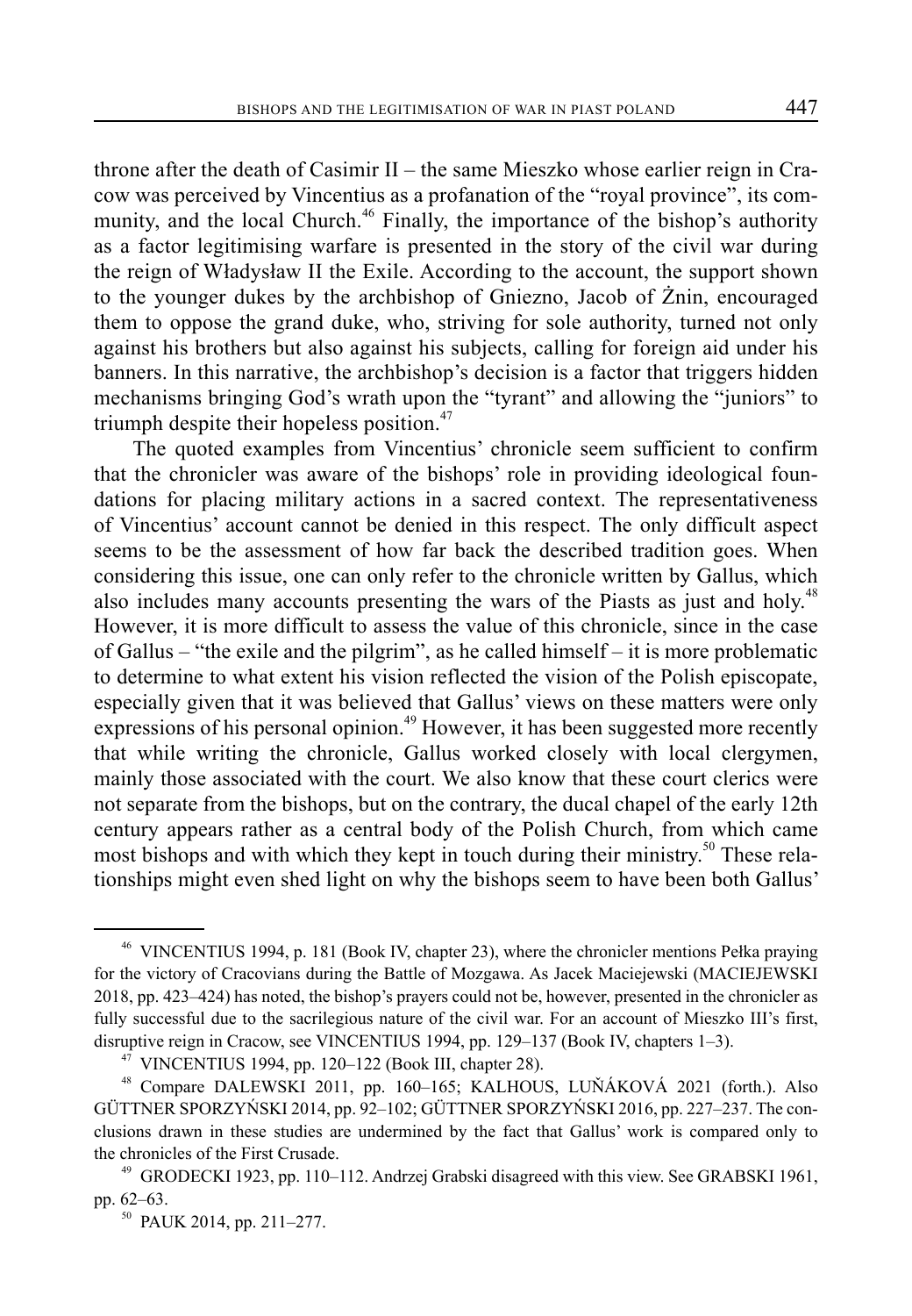informants, patrons and even controllers of his work.<sup>51</sup> According to the currently prevailing opinion, it was the duke's chaplains and some bishops that made Gallus improve the image of Bolesław the Wrymouth in Book III of his chronicle.<sup>52</sup> Thus also the description of wars in this chronicle must have been at least partly based on the worldview of the ecclesiastical elite of the realm.

At this point it needs to be noted that the defence of the Polish community is a main factor aimed at legitimising wars also in Gallus' view. This motif can be seen best in the portrait of Bolesław III, who is depicted as *defensor patriae* and at the same time an avenger of the wrongs done to Poland. More significantly, this passage includes points that emphasise the religious and even "ecclesiastical" dimension of this function. For example, Bolesław defeated the invaders for the first time when he was knighted on the day of the Assumption of the Blessed Virgin Mary;<sup>53</sup> when a church was consecrated in the borderland, Bolesław left the feast to defend the country against Bohemia; when Henry V crossed the Oder River near Głogów (1109) with his army, the local people participated in a festive service, while Bolesław resisted the invaders; when the duke was absent from Mazovia, which was attacked by Pomeranians, the local governor and the bishop of Płock helped him out in defending the province along with the Płock Church.<sup>54</sup> Similar elements can also be found in the descriptions of offensive operations, e.g. in the story of the Nakło expedition.<sup>55</sup> They are, however, particularly underlined by Gallus in his description of the expedition to Bohemia in 1110. This campaign is presented as revenge for "our and our ancestors' wrongs", which can be viewed as a reference to the great invasion of Břetislav I (1038/039) which resulted in a destruction of Poland and its Church as described in the chronicle. Consequently, the information about Polish bishops taking part in this expedition takes on a deeper meaning. It enhances the ideological image of the expedition as "sacred vengeance", which turned out to be exacted not only by the duke and his

<sup>51</sup> It was Czesław Deptuła (DEPTUŁA 1968a, p. 45), who first noticed that Gallus portrayed bishops as co-authors of the chronicle. For a more in-depth analysis, see WISZEWSKI 2010, pp. 135, 148– 150, 153, 164. It is also significant that Gallus has a good understanding of the Polish Church and he knows all members of the episcopate.<br><sup>52</sup> Recently Grischa Vercamer has attributed such a role to court chaplains, but Barbara Kowalska

rightly emphasises that it were bishops portrayed in the chronicle as a collective authority, who by participating in ducal penance allowed Bolesław to stay in power after the trial with Duke Zbigniew. Such a portrait demonstrates the chronicler's dependence on the episcopate during the writing of Book III. KOWALSKA 2012, pp. 242–43; VERCAMER 2019, pp. 45–88.

<sup>&</sup>lt;sup>53</sup> Since the knighting took place in Płock, it was presumably part of religious ceremonies taking place in the Płock cathedral, a church dedicated to the Virgin Mary. See PAUK 2010, p. 515.

<sup>&</sup>lt;sup>54</sup> GALLUS 1952, pp. 86-87 (Book II, chapters 18-19); pp. 100-101 (Book II, chapter 33); pp. 133–134 (Book III, chapter 5); pp. 118–119 (Book II, chapter 49).

<sup>55</sup> Here, Polish troops (*populus*, *christiani*) are surprised by the enemy when they listen to the Holy Mass in the camp. GALLUS 1952, pp. 127–128 (Book III, chapter 1).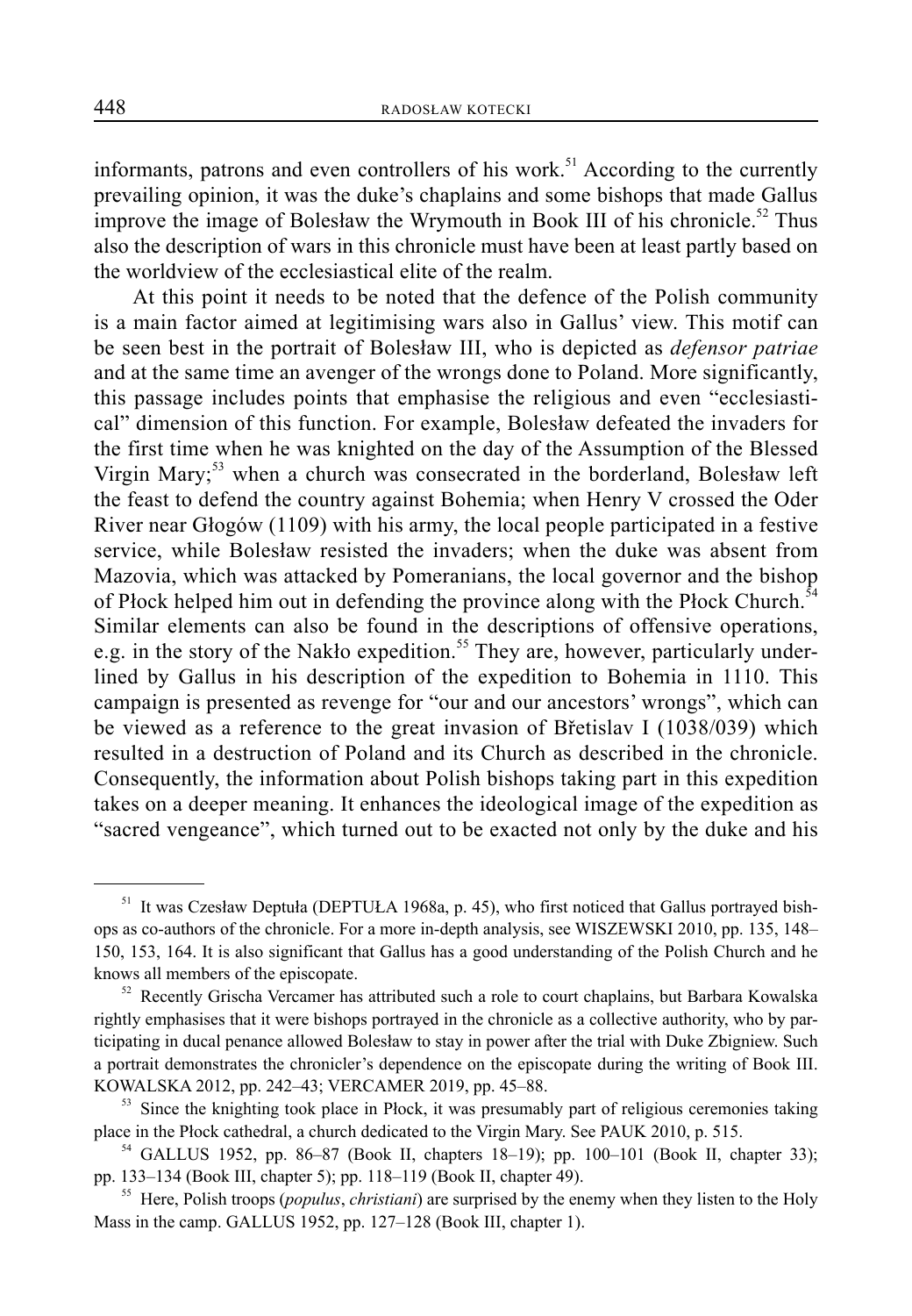knights but also by the entire community united under the authority of Bolesław and the Polish Church in the ruler's service.<sup>56</sup>

# BISHOPS AND THE SACRALISATION OF WARFARE

In this part of the study, the focus will be on the practical aspect of the legitimisation of war by bishops engaging in sacralising efforts also aimed at mobilising the subjects to participate in armed ventures. The source which can be used in this context to a small extent includes liturgical texts, unfortunately.<sup>57</sup> Nevertheless, the available narrative sources offer at least some information that seems to confirm the practice of bishops striving to legitimise military operations, or in other cases at least presume such efforts. The available evidence is unfortunately quite laconic, although its value depends partly on appropriate contextualisation. It is also worth noting that it concerns various categories of warfare, not only wars conducted against pagan neighbours but also against fellow believers, both external enemies and those within the community. This is not without significance as it allows us to observe that the practice of legitimisation of military activities by bishops was not only a consequence of the adoption of the holy war or crusade ideology, as it is occasionally argued, but rather a result of the Church's functional role within the Piast monarchy.

What can be regarded as the most representative assessment of sacralisation practices are the voices referring to the role of Bishop Vitus during Casimir II's 1192/1193 expedition against the Pollexians as described by Master Vincentius.<sup>58</sup> According to Maria Starnawska and Mikołaj Gładysz, the celebration of the Holy Mass and the bishop's administering of Holy Communion to the knights before the battle should be perceived as a performance of a specifically crusading ritual.<sup>59</sup> For Mikołaj Gładysz the context of the chronicler's account and the analogy to the rituals mentioned by Gallus in his depiction of Bolesław's expedition to Pomerania (1103) testify not to a "customary" but a "crusading" nature of this ritual and thus

<sup>56</sup> On the Bohemian campaign, GALLUS 1952, pp. 149–153 (Book IV, chapter 23); on Břetislav I's expedition to Poland, GALLUS 1952, p. 43 (Book I, chapter 19).<br><sup>57</sup> For the liturgy of war, see esp. ERDMANN 1963; MCCORMICK 1984; MCCORMICK 1992;

GÜBELE 2018, pp. 187–190. The only known text of the liturgy of war in earlier medieval Poland appears to be a rare formula of blessing the *vexillum triumphale* included in the Cracow Pontifical from the end of the 11th or early 12th century. *Pontificale Cracoviense*, p. 69. In some respects this formula corresponds closely to the description of the Nakło campaign in Vincentius' chronicle. For a more indepth analysis, see KOTECKI 2021 (forth.).

<sup>58</sup> VINCENTIUS 1994, p. 166 (Book IV, chapter 19): "Illa subinde incomeabili heremi uastitate trium naturalium dierum cursu citatissimo uix emensa, iubet quarto antelucano catholicus princeps omnem exercitum salutaris Hostie ante omnia sacramento confoueri sacri ministra sacrificii uiro reuerendo Plocensium antistite".

<sup>59</sup> STARNAWSKA 1999, p. 184; GŁADYSZ 2012, p. 131.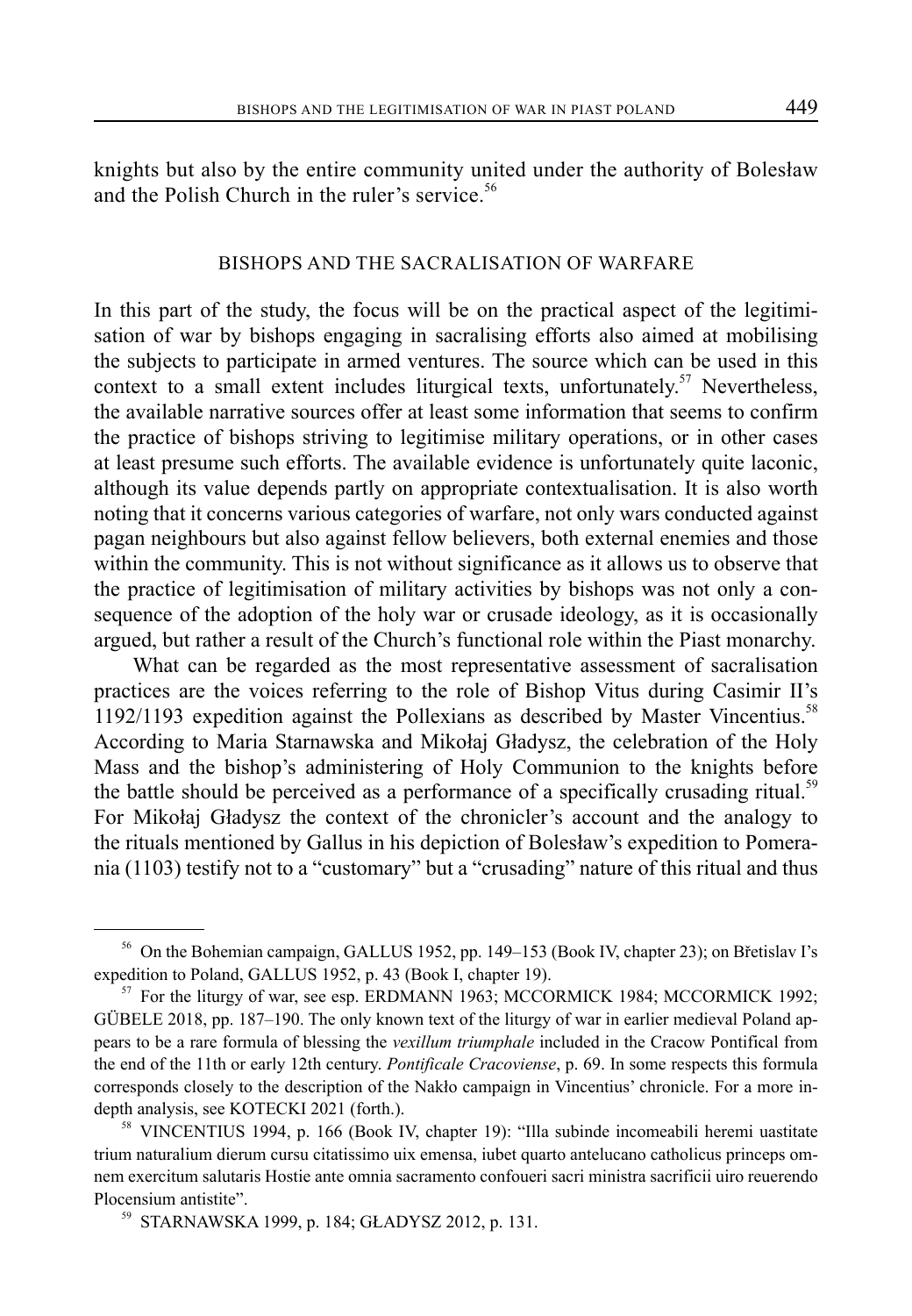the whole expedition. $60$  However, such an argument can hardly be accepted, simply because the same chronicler mentions similar practices when describing the Polish expedition to Bohemia in 1110, which suggests a customary nature of this rite during expeditions against both pagans and those against other Christians.<sup>61</sup> Trying to determine the character of the Pollexian expedition, we should not forget either that celebrating Mass and giving Holy Communion during a military campaign were part of the tradition rooted in Carolingian and post-Carolingian realities.<sup>62</sup>

In this context, it is also worth recalling the findings regarding the themes highlighting in the narrative in question, which seem to refer to the traditional or even imperial formula of the sacralising efforts. First of all, this canon includes details recorded by the chronicler and concerning the situational context of the rite itself and the bishop's relations with the duke. It should be emphasised that according to the source, it was the duke himself who is said to have ordered the whole army to receive Holy Communion before the battle, and the bishop is presented as only meticulously carrying out the duke's will.<sup>63</sup> Such a viewpoint allows us to see in the narrative a reflection of the ruler-chaplain relationship characteristic of the tradition of the monarch's religious leadership in a campaign and, at the same time, the tradition of performing religious service by bishops for the benefit of the ruler and his army. Thus, the situation is close to the traditional models of sacralising military violence.<sup>64</sup> The information about a three-day army march through the wilderness (*heremum*) before the bishop celebrated holy rituals at dawn (*antelucano*) on the fourth day of the campaign can also be presented in this context. According to Carolingian practices, war-related religious rituals combined with the reception of *viaticum* should be preceded by three days of self-sacrifice and fasting, during which the army cleansed itself of sin and established a proper tie with  $God<sup>65</sup>$ . The reception of Holy Communion at dawn before the battle was also part of this tradition, although these rites became part of the knightly culture as well.<sup>66</sup> It is worth noting, however, that

<sup>60</sup> GALLUS 1952, p. 95 (Book II, chapter 28). Mikołaj Gładysz (GŁADYSZ 2012, pp. 121–146) assumes that Casimir II's expedition against the Pollexians was conceived as a Polish contribution to the Third Crusade. The only arguments here are the date of the campaign and the fact that the pagans are called the followers of the Saladin (*Saladinistas*). However, such arguments are not convincing.

 $61$  See also PTAK 2014, pp. 36–37.

 $^{62}$  BACHRACH 2003, pp. 59–60, 79–81, 95–96, 106–107; BACHRACH 2011, p. 17.

 $63$  VINCENTIUS 1994, p. 166 (Book IV, chapter 19): "iubet quarto antelucano catholicus princeps omnem exercitum salutaris Hostie ante omnia sacramento confoueri sacri ministra sacrificii uiro reuerendo Plocensium antistite".

<sup>64</sup> Compare evidence in BACHRACH 2003, pp. 17, 41, 69, 80, 96–97, 138–139.

 $65$  Such a practice is clearly mentioned in Charlemagne's famous letter to his queen Fastrada written during the Avar campaign. For more on this rite, see MCCORMICK 1984, p. 11; MCCORMICK 1992, p. 221; BACHRACH 2003, pp. 42; POHL 2008, pp. 29–30, 31, 43.

<sup>66</sup> On three-day preparation for battle during crusades, see MCCORMICK 1992, p. 215; BACHRACH 2003, pp. 113, 119; GAPOSCHKIN 2017, pp. 2–3, 112, 114–115, 123–124.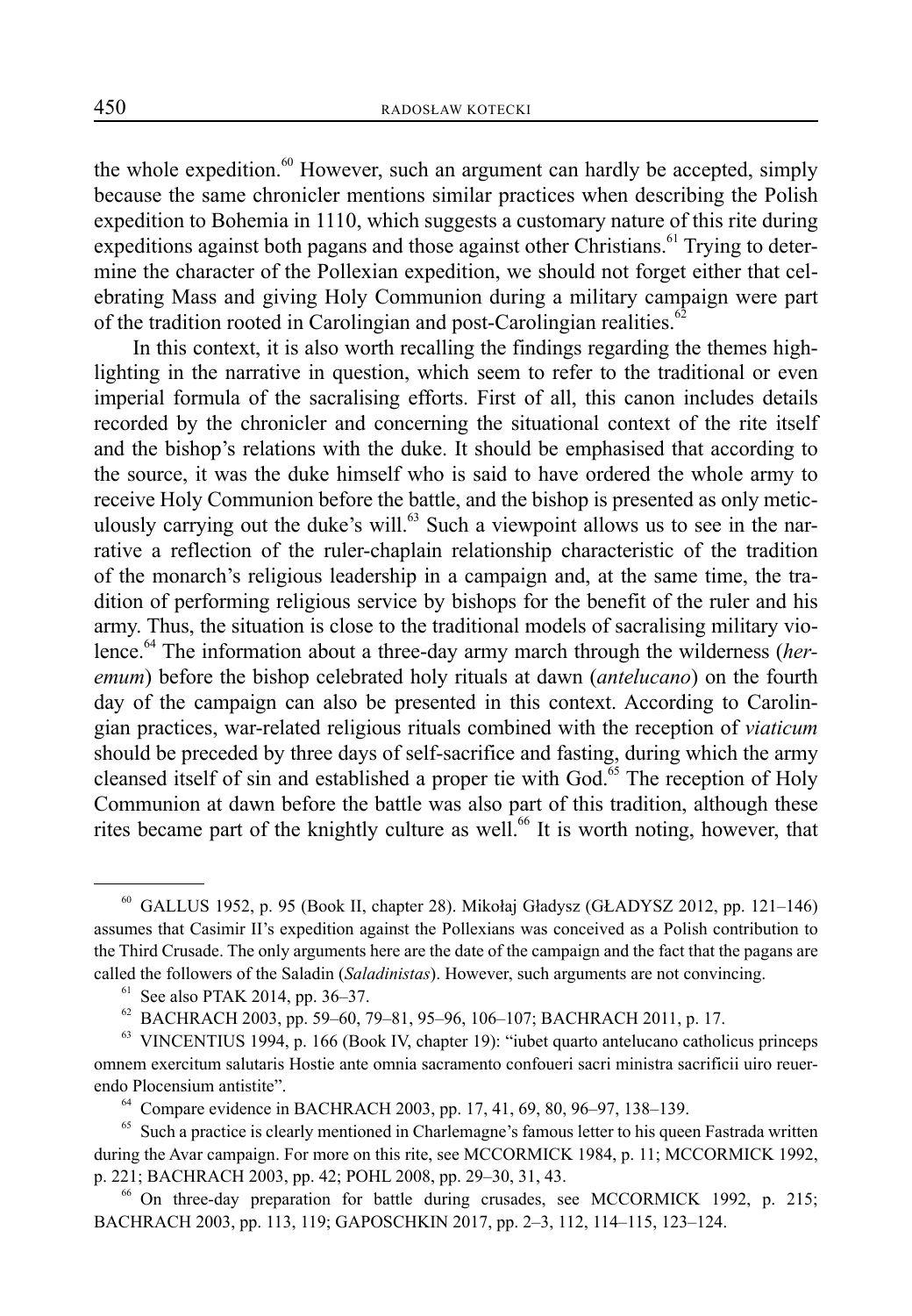the motif of preparing for the battle before dawn can be also found in the narrative about the campaign of Bolesław III against Nakło.<sup>67</sup> Moreover, the main preparations during the Bohemian campaign (1110) are described in Gallus' work as having taken place at daybreak as well.<sup>68</sup> Interpreting these latter accounts only from the perspective of crusade models seems even less likely than in the case of Vincentius' depiction of the Pollexian campaign. Thus, it seems to be more appealing to see that all these accounts include traces of providing legitimacy to the monarch's expeditions, characteristic of early medieval customs of sacralisation and ritualisation of warfare.

Special attention should be drawn to Gallus' information about the role of bishops during Bolesław III's 1110 Bohemian campaign. The whole reference is concise, but the author includes in it details that seem highly significant. What is striking is that Gallus saw the prelates' actions as part of a procedure in which everything was decided in advance and took place "as always" (*more solito*) in such situations. This procedure began with the duke's speech delivered at dawn to encourage his knights to avenge the wrongs that the Polish community had suffered from the Bohemians, and at the same time to ensure the God's favour. Then the bishops started to act:

After this [duke's] speech was finished a general mass was celebrated throughout the camp, the bishops delivered the divine word to those of their diocese, and the whole people were strengthened by Holy Communion. When all this was properly performed, they advanced from the encampments in their ordered ranks according to custom and so gradually made their way to the entrance of the woods.<sup>69</sup>

In this account the connection between bishops and the combat units that are part of the army is particularly evident. Masses, Holy Communion and marching out into battle, all the stages of preparation in which the bishops assisted, are said to have taken place within separate encampments, which the chronicler described as *stationes*. This term is understood as units recruited from different lands or provinces of the Piast realm, which found its explicit expression in the chronicler's words "queque provincia [...] in sua stacione perstitit."<sup>70</sup> At the same time, Gallus states that

<sup>&</sup>lt;sup>67</sup> Here the element of light is represented by the *angelus lucis*. KOTECKI 2021 (forth.). <sup>68</sup> This is evidenced by the words of the speech delivered by Duke Bolesław just before the Holly Mass was celebrated by the bishops: "Iam aurora (ap)paret cito dies illa gloriosa exardebit": GALLUS 1952, p. 150 (Book III, chapter 23). Similarly, Bolesław's knights received Holy Communion just before they proceeded to attack Kołobrzeg "aurora lucescente" (1103). See GALLUS 1952, p. 95 (Book II, chapter 28)*.*

<sup>69</sup> GALLUS 1952, p. 150 (Book III, chapter 23): "Hac oratione completa missa generalis per omnem stationem celebratur, sermo divinus suis parrochianis ab episcopis predicatur, populus universus sacrosancta comumnione confirmatur. Quibus rite peractis, cum ordinatis agminibus more solito de stationibus exierunt et sic paulatim ad silvarum introitum pervenerunt".<br><sup>70</sup> GALLUS 1952, p. 149 (Book III, chapter 22). Gallus' words are considered as evidence of the ter-

ritorial structure of militia units in the army of Bolesław III. Por. ZAJĄCZKOWSKI 1955, p. 318; ZA-JĄCZKOWSKI 1958, p. 45; DOWIAT 1959, p. 47. Andrzej Feliks Grabski (GRABSKI 1959, p. 215)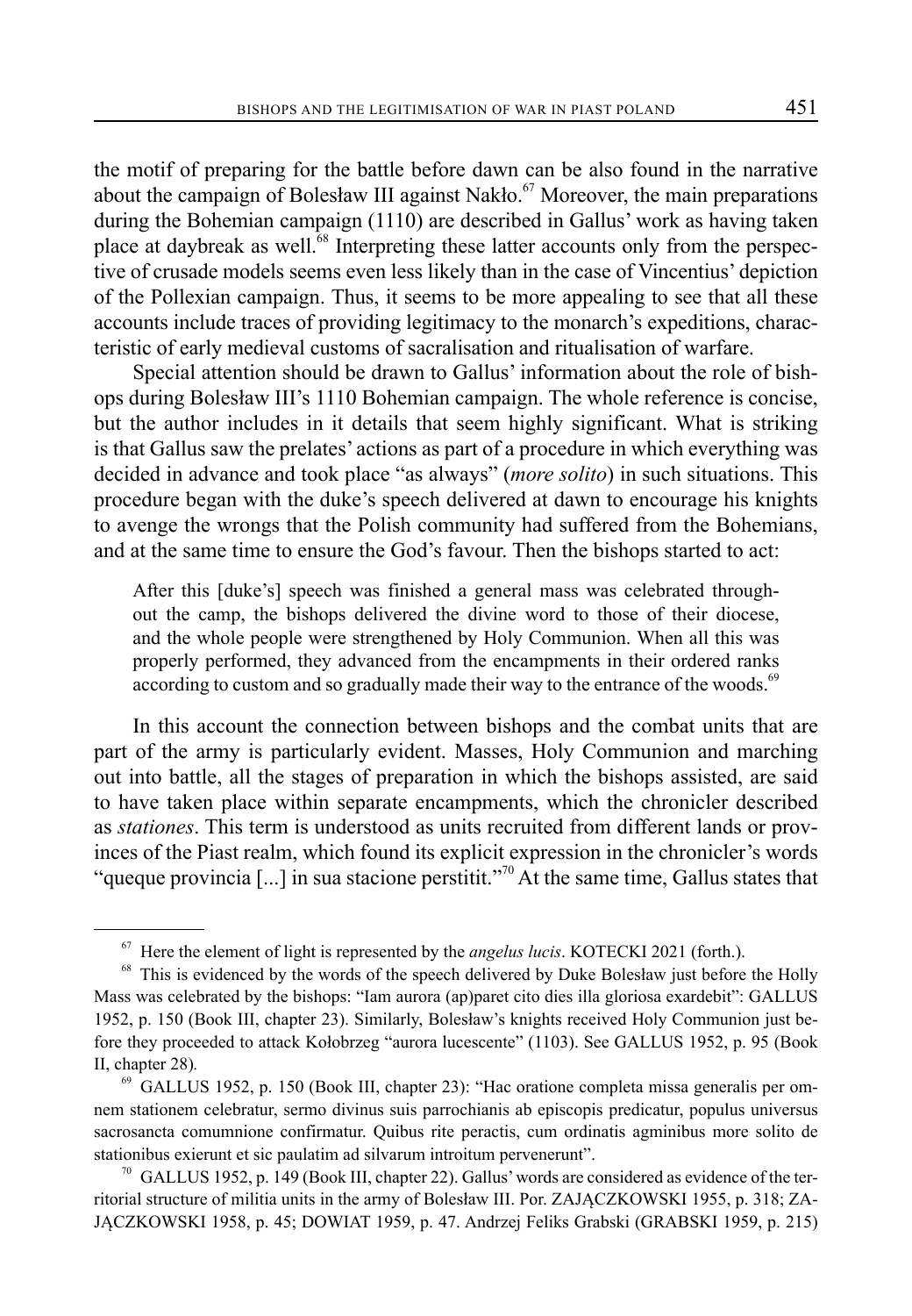these units were made up of diocesans of individual bishops present in the army. This is a very intriguing detail since it seems to suggest that the role attributed to bishops was rooted in the organisation of the army based on provinces or dioceses. This issue has hardly received any attention so far; only Jerzy Sójka has observed that the passage suggests that "the bishops from the respective dioceses, i.e. those from which the army was called up for the expedition, joined war campaigns to serve as chaplains."<sup>71</sup> Such an idea is convincing, but the passage is even more emphatic and allows to assume that it might have been the bishops who participated in the mobilisation of the levies of militia forces (Gallus' *populus*) in cooperation with the provincial administration. This idea finds support in another place of Gallus' work, namely in the account of Simon, bishop of Płock, who in the face of the Pomeranian invasion of Mazovia is said to have organised local defence together with the governor of the province.<sup>72</sup> The high position of the bishop in the provincial secular hierarchy of the Piast realm is a phenomenon also found in the second half of the 12th century.<sup>73</sup>

At this point, however, a complex problem emerges. The participation of Polish bishops in the structures and procedures of army mobilisation needs to be further analysed in the future, particularly in the context of the administrative functions of imperial bishops. Gallus focuses more closely on the competences which give warfare sacred qualities but also on modelling the identity of the army, rather than on administrative qualities. It seems, though, that such competences should not be contrasted with each other. On the contrary, in monarchies where the custom of bishops' public duties were well established, such a duality was natural, allowing monarchs to improve the process of mobilising the army and making the endeavour part of a sacred plan. A similar role was played by French bishops, who cooperated with Louis VI, raising levies on behalf of the king with the help of the ecclesiastical structure, and at the same time providing the recruits and the monarch with appropriate religious services.<sup>74</sup> Much the same information can be found in English sources, $^{75}$  while in the case of the peripheries of the Latin world an illustration is the text of the arrangement of the Norwegian King Magnus V with the archbishop of Nidaros, Eystein, i.e. famous *Canones Nidrosienses* (ca. 1164). The latter is par-

interprets this account in terms of the erosion of the hitherto uniform command structure over the army at the turn of 12th century. However, the calling out of a militia force from the provinces of the Piast realm resembles rather a system of raising select levies of the *regna* of the Ottonian kingdom in offensive military campaigns. See BACHRACH 2012, pp. 71–77.

<sup>71</sup> SÓJKA 1994, pp. 98–99. Also see PTAK 2014, p. 39.

 $72$  GALLUS 1952, pp. 118–119 (Book II, chapter 49). Attention is drawn to chronicler's statement about Pomeranian captives. They were brought before the governor and bishop respectively, which suggests a shared scope of competence.<br><sup>73</sup> See DEPTUŁA 1973, pp. 86–89; PAUK, WÓŁKIEWICZ 2013, pp. 76–78.

<sup>74</sup> BARTHÉLEMY 2009, pp. 18–22.

<sup>&</sup>lt;sup>75</sup> SHARPE 2017, pp. 266–267; for a broader chronological perspective, see NIGEL 2011, pp. 210–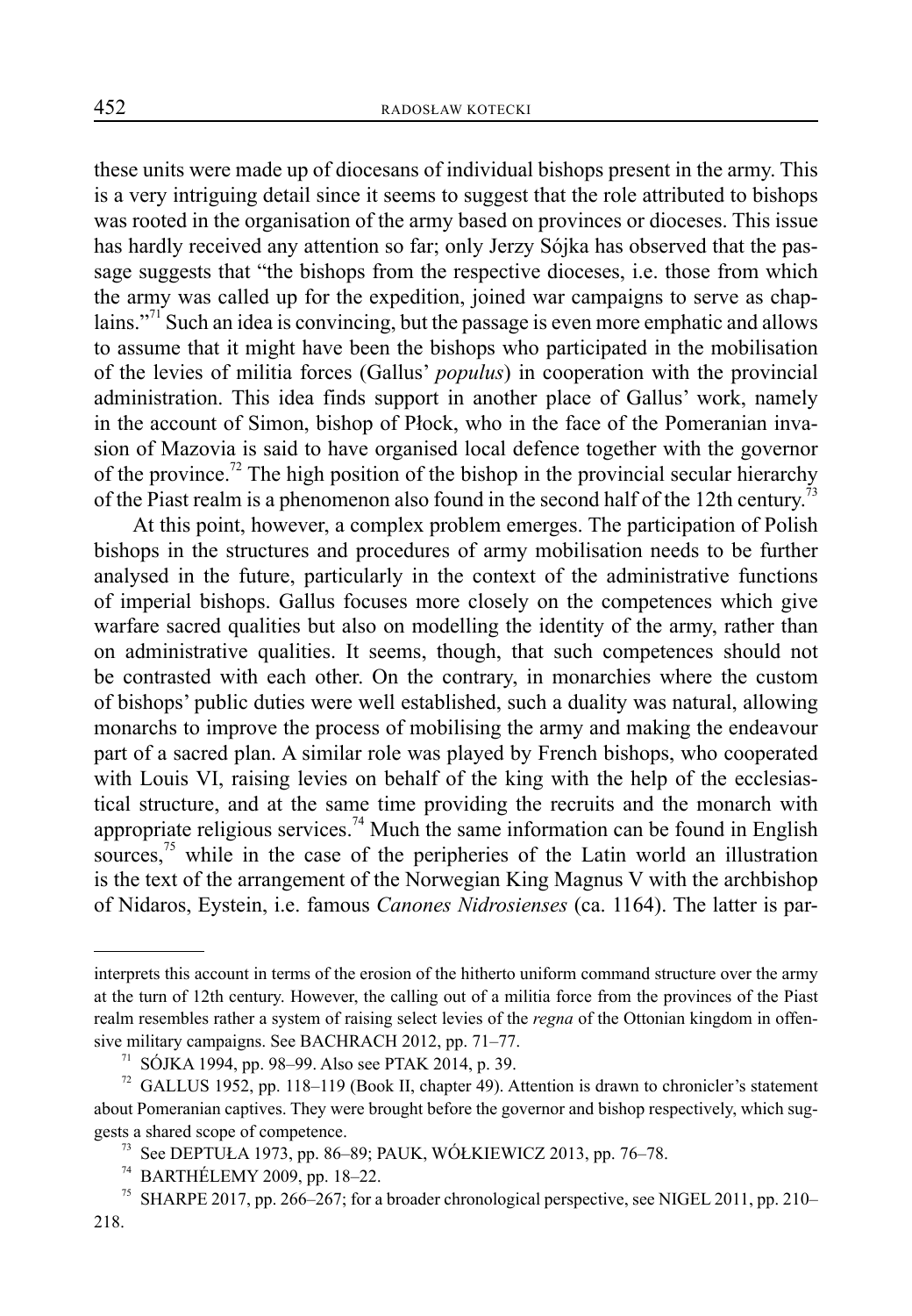ticularly interesting, as it allowed bishops, abbots and other clerics – in the part regulating the participation of clergy in war – to accompany royal expeditions in order to provide spiritual support for the army and the king; it also obliged them to encourage the faithful and royal subjects ("per singulas civitates burgos et villas populum sibi commisum") to fight for the good of their homeland.<sup>76</sup> The true is that, we don't know of the existence of such regulations in Poland, but as such rules were typical in the High Middle Ages, we can suspect that Gallus' account reflects similar patterns in Poland.

Above all, however, Gallus emphasises the role of bishops as professionals of worship. They are presented as intermediaries between the army (and the duke) and Heavens, attracting God's grace with Holy Mass and supplicatory prayers, raised, as can be assumed, together with the duke himself, who is said to have prayed all night until the morning pre-battle celebrations.<sup>77</sup> These elements, in turn, enable as to see the chronicle as providing evidence of support — in the form of priestly service — given to the monarch during the war,<sup>78</sup> and episcopal mediation between the ruler and the sacred in a manner close to old but enduring traditions of the "royal" religion of war and customary place of episcopacy vis-à-vis the ruler.<sup>79</sup>

The permanent use of such a practice in Poland in the 12th and first half of the 13th century is evidenced not only by the narrative sources mentioning the prayerful assistance given to the army by bishops,<sup>80</sup> or by Master Vincentius' account of Bishop Vitus' service to Casimir II, but also by the immunity charter issued by Bolesław V the Chaste for the Cracow bishopric in 1258. By issuing this document the ruler released the Cracow bishop, canons and clergy from the obligation to participate in public expeditions on condition they be praying for the army in their churches.<sup>81</sup>

 $78$  For some examples of religious preparations for battle with the participation of rulers and bishops from the ruler's household, see: GOLDBERG 1999, pp. 66–67; BACHRACH 2011, pp. 13–31; ROJAS GABRIEL 2016, pp. 280–282 and passim; DORRONZORO 2018, pp. 262–264. On prayerful support given by bishops to monarchs during military campaigns, see KOTECKI 2016, esp. at pp. 341–342, 350–360.

 $79$  On bishops as intermediaries between rulers and the sacred, see ISABELLA 2011, pp. 148–149; GILSDORF 2014, pp. 125–152.

81 PIEKOSIŃSKI 1874, p. 75 (no. 59). The charter's message unambiguously suggests that until it was issued, the duty to provide the ruler with prayerful support was associated with the obligation

<sup>76</sup> *Latinske dokument* 1959, no. 10 (chap. 3). For commentary, see esp. TAYLOR 2019, pp. 6–7.

<sup>77</sup> GALLUS 1952, p. 149 (Book III, chapter 22): "Eadem nocte Bolezlauo post matutinas orationibus persistente". The chronicler probably means the office of the Blessed Virgin Mary, which he mentions elsewhere, alluding that the duke established the custom of celebrating such an office the night before an expected battle. See GALLUS 1952, p. 95 (Book II, chapter 28). The duke is also said to sang this office "cum episcopis et capellanis" during his penance pilgrimage to Hungary: GALLUS 1952, p. 158 (Book III, chapter 25). For more on the religious context of the expedition to Bohemia, see WISZEWSKI 2010, pp. 306–308, 317–321.

<sup>80</sup> For more, see KOTECKI 2016b, pp. 142–167; MACIEJEWSKI 2018, pp. 411–438.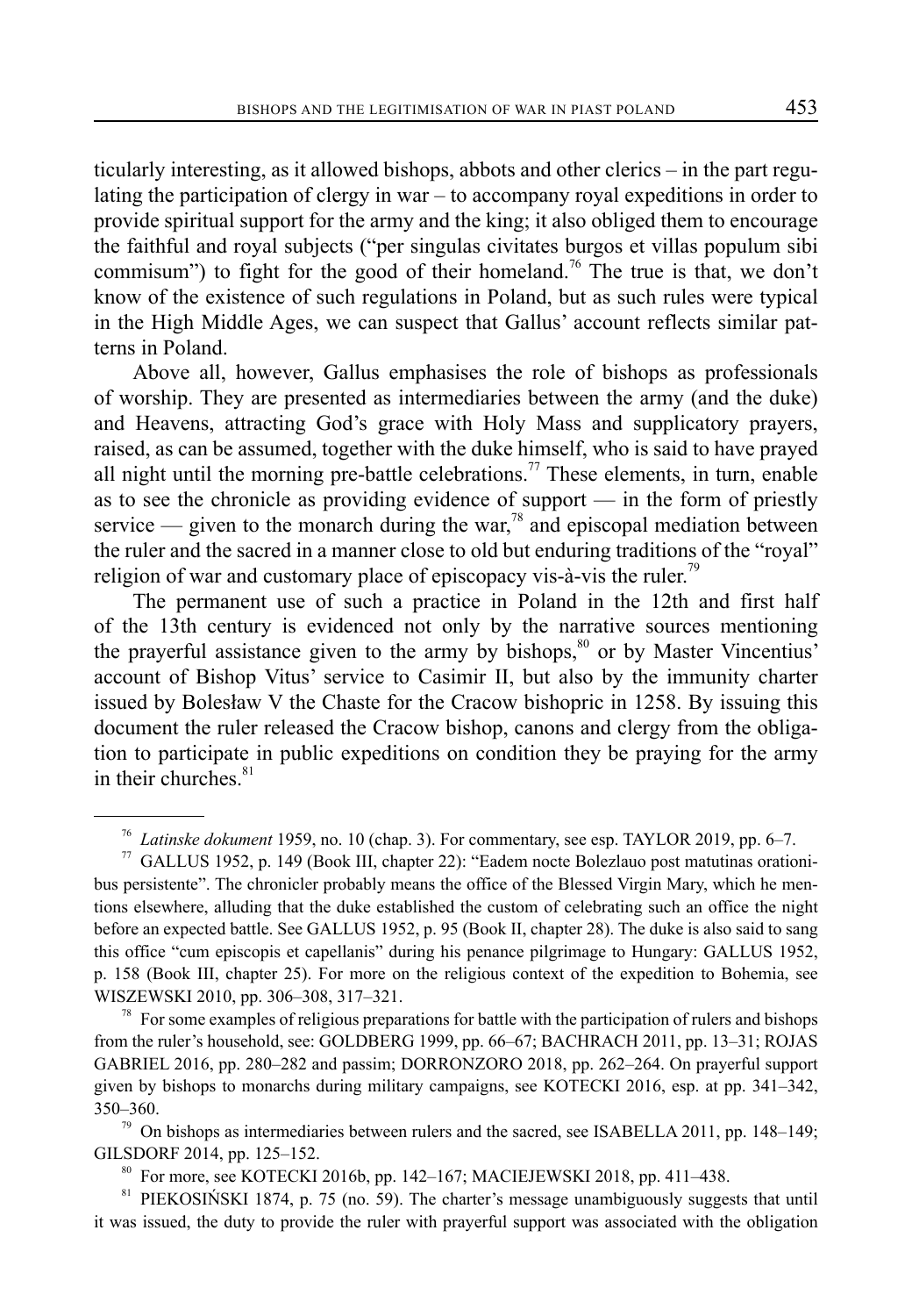Another aspect of Gallus' narrative which can be discussed in the context of the bishops' role in ensuring legitimacy for military actions is reflected in the reference to the exhortations delivered to Bolesław III's soldiers. Unfortunately, Gallus includes hardly any details concerning the content of these *sermones*, but it is doubtful that the chronicler has ordinary pastoral homilies in mind. As is evident from numerous accounts of speeches delivered by the clergy during military campaigns, such sermons were aimed to lift the morale of the troops and assure the army that God would recognise his people in the upcoming battle. The aim of such "sermons" was to justify the armed struggle and convince the warriors that they needed to sacrifice themselves in the name of the ruler, homeland and religion, which is best shown by the accounts of the clergy's speeches during wars against other Christians.<sup>82</sup>

A wider knowledge of such competences among the Polish episcopate is indicated by other independent sources. Master Vincentius' account of the Pollexian campaign and the role which Bishop Vitus is said to have played in the spiritual preparation of Casimir II's army can be referred to in this context again. Although no exhortation is mentioned directly, the relationship between the bishop's role and the army's morale is strongly emphasised by the chronicler.<sup>83</sup> On the other hand, Vincentius explicitly writes about this kind of practice in his story about the invasion of the Pomeranians in Mazovia (1109), recalling even the words of encouragement which the bishop of Płock allegedly uttered to the defenders before the military struggle.<sup>84</sup> Another testimony of such practices is to be found in Jan Długosz's accounts of the role of the bishop of Płock, Gedka, in the fights against Prussians, probably taken from older sources.<sup>85</sup> No less intriguing is the information recorded by the author of *Chronica Reinhardsbrunnensis*, who describes Archbishop Vincentius of Niałek encouraging the garrison of the Lubusz castle to withstand bravely the siege by the margave of Turin until the expected succour of Duke Władysław III

of service in *expeditio*. However, it cannot be rule out that the formula was borrowed from an older

charter.<br><sup>82</sup> Compare examples in BLIESE 1988, pp. 543–556; BLIESE 1991, pp. 489–504; BACHRACH 2003, pp. 1–19. For Scandinavian parallels, see JENSEN 2013, pp. 97–99. See also speeches by the Danish king and archbishop of Lund before the battle of Fotevik (1134) recorded in *Knytlinga Saga* 1986, p. 138.

<sup>&</sup>lt;sup>83</sup> VINCENTIUS 1994, p. 166 (Book IV, chapter 19). According Vincentius, after the completion of the rituals, the Polish knights "intrepidi pretium querunt".

<sup>84</sup> VINCENTIUS 1994, p. 93 (Book III, chapter 8). Also, bishop of Cracow, Pełka, apparently comforted his people during the battle of Mozgawa in 1195 (VINCENTIUS 1994, p. 181 (Book IV, chapter 23)), and after the battle dissuaded them from taking revenge on the defeated, but at the same time encouraging them to seize Cracow: "Sic persuasi, animositate seposita non animo": VINCENTIUS 1994, p. 182 (Book IV, chapter 23). 85 Długosz's account is known only from Samuel Nakielski's *Miechovia* (NAKIELSKI 1634,

p. 28): "Masoviae milites ab ipso Gedkone episcopo animati viriliter resistebat". On its reliability, see MACIEJEWSKI 2021 (forth.).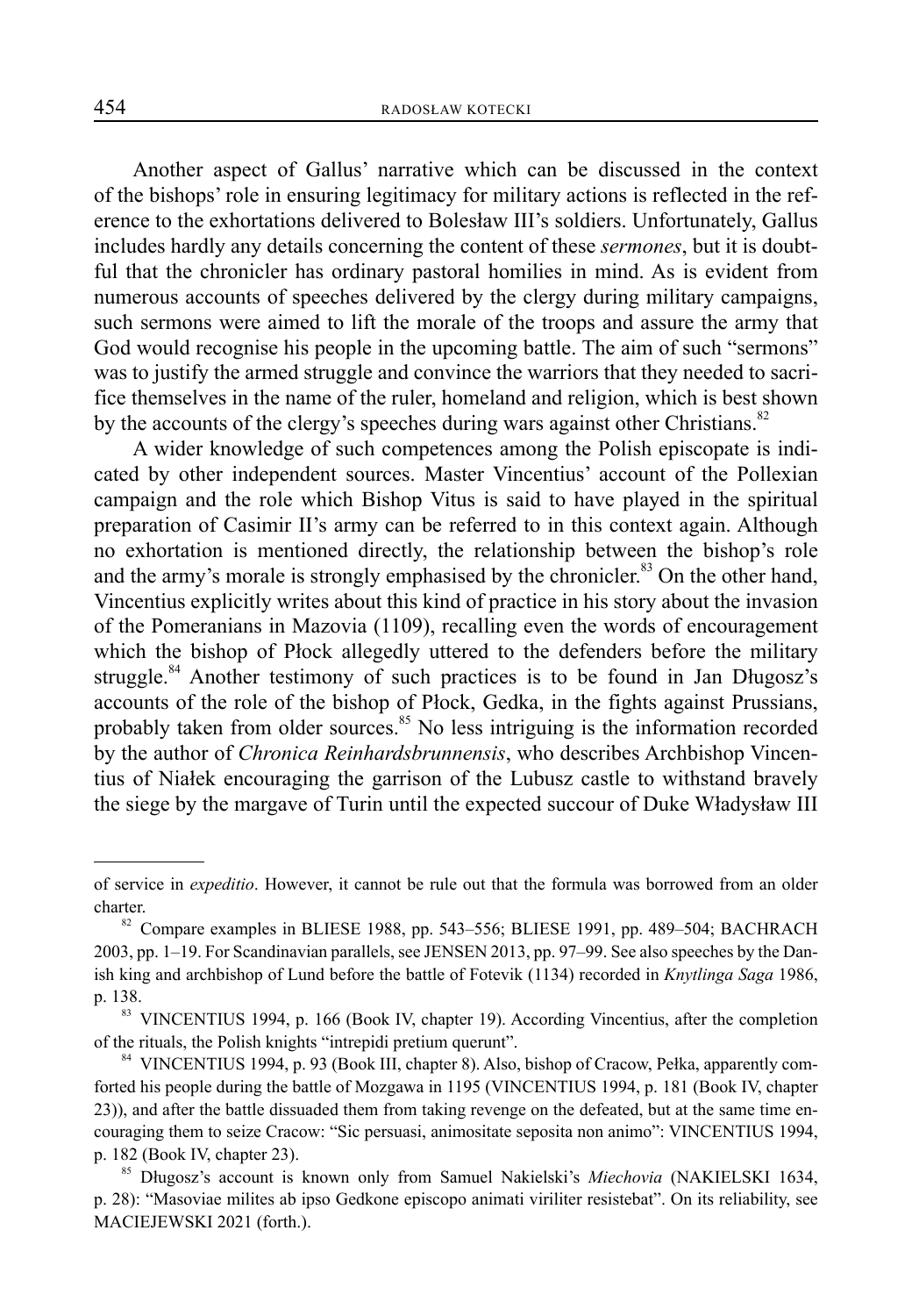Spindleshanks announced by the prelate.<sup>86</sup> All these examples point to the customary place  $-$  also beyond the crusading context  $-$  of religious service of bishops to the Piasts and the Polish community. This situation is also consistent with the practices found in the Hungarian and Danish accounts referring to the 12th- and 13th-century realities. Taken together, all this evidence suggests that the whole region was participating in the tradition of local Churches providing sacred legitimacy to the rulers and warfare.<sup>87</sup>

Closing these reflections, the focus should be shifted to the role that churchmen played during the civil war of 1144–1146 between the sons of Bolesław III. It can be concluded from Master Vincentius' account that Archbishop Jacob of Żnin played a significant role in this conflict. According to the chronicler, the archbishop assisted the younger dukes, Bolesław and Mieszko, encouraging them in their confrontation with their elder brother, thus contributing to the final defeat of Duke Władysław. At the same time, the chronicler links the defeat to the information about God's wrath said to have fallen on the duke's army during the siege of Poznań — the last bastion of the "juniors". It can, therefore, be concluded that in Vincentius' times it was believed that the support shown by the archbishop to the younger brothers made God's grace leave Władysław and pass to Bolesław and Mieszko. However, such a perspective raises the question whether the author built solely upon his general knowledge of the archbishop's stance in this war or whether such a view emerged under the influence of some concrete reports about the efforts of the prelate or possibly other churchmen supporting "juniors" against the senior prince?

Our main narrative source does not answer this question. However, apart from Vincentius' chronicle, there are a number of sources referring to this war and enabling us to identify clergymen's attempts to strength the position of the "juniors" in the sacred plan, even if we reject the most unreliable of them: the 16th-century *Cronica Petri comitis Poloniae*<sup>88</sup> and the legend of the church of the Blessed Vir-

<sup>86</sup> ANNALES REINHARDSBRUNNENSES 1854, p. 180: "archiepiscopus [...] ad castrum Lubus [...] veniens [...] castrenses obessos confortans animavit".

<sup>87</sup> For Denmark, compare JENSEN 2018, pp. esp. 201–204; for Hungary, see ZUPKA 2021 (forth.).

<sup>88</sup> According to *Chronica Petri* (MPHns, III, pp. 12–14), the bishops went to Władysław and begged him in vain to show mercy to the younger dukes. Furthermore, the same source states that in the face of Władysław's aggression, the "juniors" gave themselves to the protection of God and St. Stanisław, and did receive heavenly aid allowing them to ultimately defeat their brother's army. The value of the account, however, is questionable, because the source (as is evidenced also by the reference to St. Stanisław, who was not canonised until 1253) reflects the reality of the end of the 13th century, when the original version was probably created. For more, see WOJTOWICZ 2018, pp. 105–126. For Janusz Bieniak the information on the bishops' visit to Władysław's court was, however, fully credible as supplementing the information provided by Vincentius and matching the information about the role of the episcopate as a collective guardian of Bolesław III's Act of Succession. See BIENIAK 1996, pp. 41–42.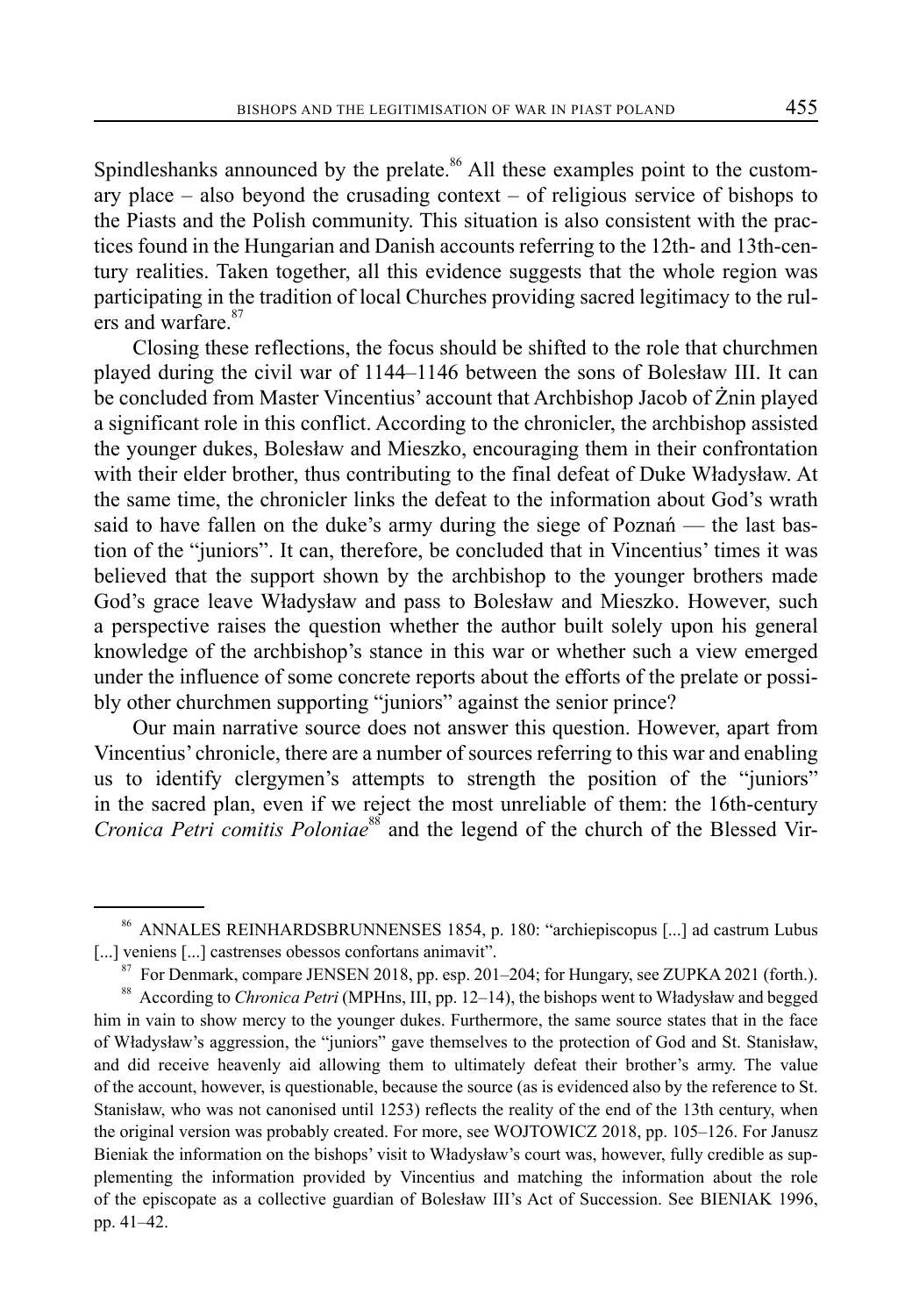gin Mary at the Poznań castle.<sup>89</sup> Independent and contemporary evidence is provided by charters and letters which confirm the presence of important churchmen of the realm at conventions organised by the younger dukes during the conflict, $90$ but also the fact of excommunication of the high duke by Archbishop Jacob.<sup>91</sup> Even more widespread support of the churchmen for the younger sons of Bolesław III is confirmed by papal warnings addressed to the Polish clergy, which resulted from the lack of efforts to restore Władysław in his rights and the disregard of the ecclesiastical censure imposed by the legate on the supporters of younger brothers.<sup>92</sup>

The 14th-century *Chronicle of Greater Poland* is also of some value in this context. It significantly emphasises the role of Archbishop Jacob, presenting him as the key figure in the climactic moment of that war — the siege of Poznań. Although the chronicle presents the archbishop as an unsuccessful conciliator, recalling his ineffective intervention in Władysław's camp, his admonition, and the anathema imposed on the high duke, it is said to have been a critical point for the outcome of the war, as immediately after Władysław rejected cooperation with the archbishop, the nobles from the "junior" provinces began to fight the senior duke, while Mieszko and Bolesław dared to storm Władysław's positions. Although we might be reluctant to accept this elaborate story as a fully reliable record of events,<sup>93</sup> the position of the archbishop and the ecclesiastical circles supporting the "juniors" was perhaps reflected accurately in this chronicle, which also included the accusation against the high duke over his indifferent attitude toward the suffering inflicted upon the Polish *gens* by pagan forces in his army.<sup>94</sup> This information is consistent with Master Vincentius' account, and finds clear confirmation in Eugenius III's bull (1149), according to which the archbishop excommunicated Władysław, because the duke "collecta Sara-

<sup>&</sup>lt;sup>89</sup> This legend is about Casimir the Restorer; however, as Teodor Tyc (TYC 1926, pp. 125–126) noted long time ago, some of its plot may be derived from stories about the Poznań battle of 1146. These may possibly include the information about prayers before the battle and about heavenly aid.

Among the supporters of Bolesław and Mieszko, apart from Jacob of Żnin, there were mainly prelates from Mazovia, Kuyavia and Greater Poland. See DEPTUŁA 1959, pp. 49, 62–63; BINIAŚ- -SZKOPEK 2009, pp. 127–128, 183–184.<br><sup>91</sup> This is confirmed by Eugenius III's bull addressed to Henry Zdík, bishop of Olomouc (1149). For

an edition, see BISTŘICKÝ 1990, pp. 252–253 (no. 26).

 $92$  BINIAŚ-SZKOPEK 2009, pp. 183-184.

<sup>&</sup>lt;sup>93</sup> The origin of this account remains unknown. Although some of its details find confirmation in other sources, the possible influence of Arthurian literature on the construction of the plot has also been suggested. WIESIOŁOWSKI 1995, pp. 123–135.

<sup>&</sup>lt;sup>94</sup> MPHns, VIII, p. 51: "Jacobus primus, archiepiscopus Gneznensis [...] sub obtestacione vindicte divine obiurgando monuit [High Duke Władysław]: ut a fratrum persecucione cessaret et super effusione christiani sanguinis, stupracione virginum ac violacione matronarum, que incessanter barbarica gens sui exercitus sua gente, de qua et ipse oriundus exstiterit, nefarie exercebat, clementer compaciens, ad propria studeat placatis fratribus declinare". A similar theme can be found in *Cronica Petri comitis Poloniae*: MPHns, III, p. 13.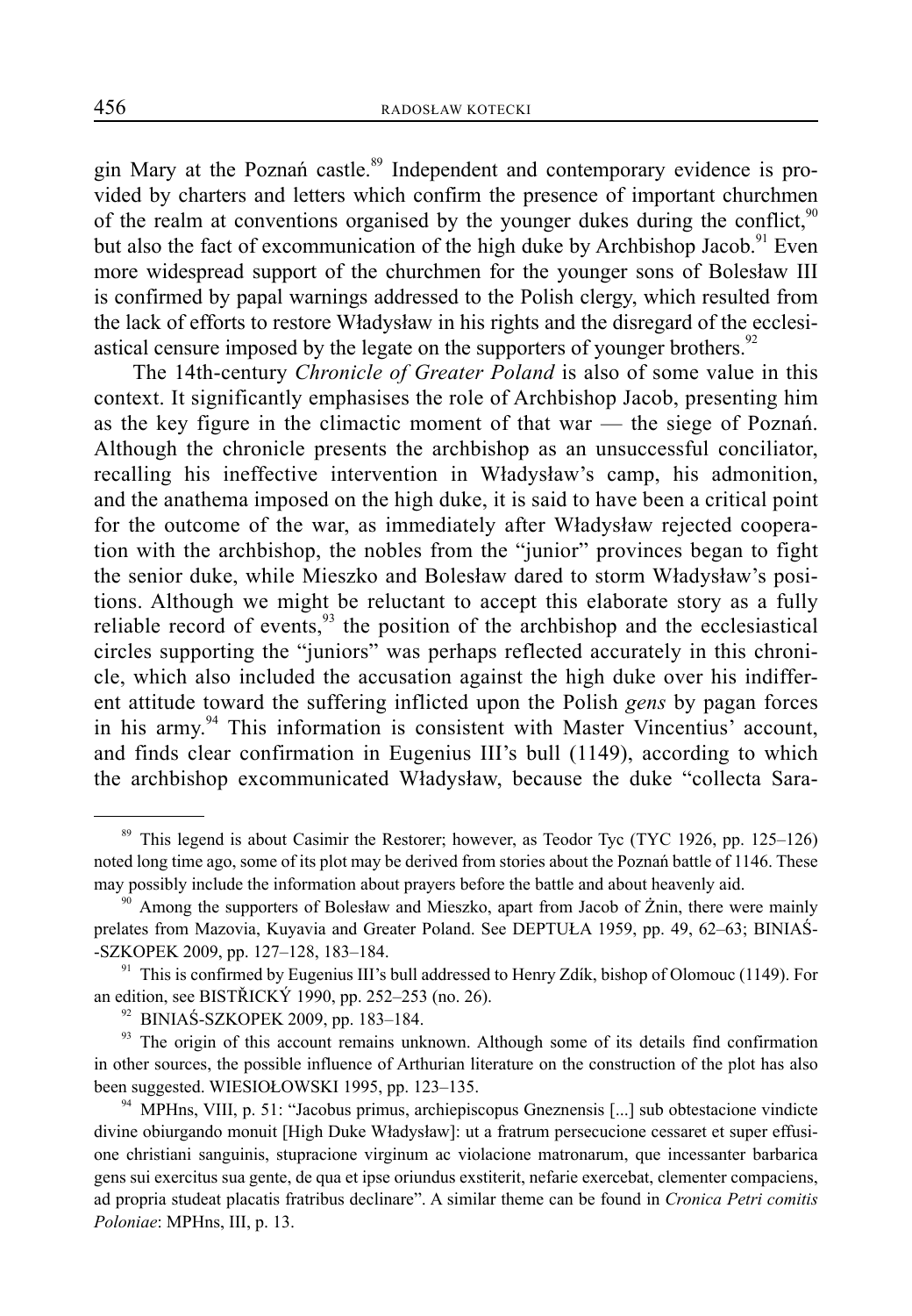cenorum multitudine [...] terram Christianorum invasit et multa mala, innumera etiam et execrabilia in ea temerario ausu commisit."95 The available sources seem to demonstrate that the clergy supporting the younger dukes with the archbishop at the forefront provided the "juniors" with sacred recognition of their rights to rule over the community as rulers who respected the duty to defend their people, their homeland and the Polish Church. Such an act must have also strengthened the legitimacy of their right to use military means against the high duke.

What can be used in support of such a view are the notes written in Poznań about Mieszko's gifts made in the aftermath of the Poznań victory, a source usually omitted in reconstructions of this war. One note, included in the folio of the Codex Eugenianus of the Vincentius' chronicle by a 15th-century hand, recalls that after the victory the duke gave the village of Góra (near Żnin) and *Gnegno* (perhaps  $\text{Znin itself}^{\omega_0}$  to the archbishop, while donated the village of Lusowo to the Poznań bishopric.<sup>97</sup> Despite the late provenance of this record, its content cannot be rejected in advance.<sup>98</sup> First of all, the lack of Góra and  $\overline{Z}$ nin in the Bull of Gniezno is of very significant in this context, suggesting that two later archbishop's villages came from a donation made after  $1136$ .<sup>99</sup> In turn, the information on Lusowo is confirmed by a much older note, dating back to the late 12th century, which was included in another Poznań manuscript with theological writings. Although this note is a copy too, its content seems close the events of the year 1146, since it mentions bishop of Poznań, Boguchwał, who died in the year of the Poznań battle. More importantly, this note also emphasises the connection between the donation of Lusowo

<sup>&</sup>lt;sup>95</sup> See n. 91 above. We can suspect that the papal charge against Władysław comes from the followers of the younger dukes, perhaps Archbishop Jacob himself.

<sup>96</sup> It is doubtful that the name *Gnegno* should be read as Gniezno. Such a name does not correspond to the medieval nomenclature of Gniezno (see NALEPA 2005), but it is close to the name of Żnin — *Zneyno* or *Znegno*. Mieczysław Brust (BRUST 2001, pp. 90–95), respecting the value of the note regarding the donation of Góra, doubts that the duke gave the Żnin stronghold to the archbishopric, since it was only handed over around 1250. Therefore, the donation of Mieszko III probably included the village of Żnin without the stronghold itself.

<sup>97 &</sup>quot;Vladislaus secundus regnat quem Mesco frater iunior devicit ante Posnaniam et Ruthenos: qui Mesco post victoria dedit Goram archiepiscopi et Gnegno. Posnaniensi ecclesie Lusow": HOFMAN-DADEJOWA 1924, p. 394. Codex Eugenianus was kept in Poznań until at least the middle of the 16th century. See ZWIERCAN 2017, pp. 65–66.

<sup>98</sup> For additional arguments, see JUREK 2000, pp. 35–36 n. 145; JUREK 2018, pp. 182, 284, 492. It is worth noting that Mieszko III's realm included the region of Żnin probably since 1138. For this, see Magdalena Biniaś-Szkopek (BINIAŚ-SZKOPEK 2009, pp. 48–56), who convincingly argues that under Bolesław III's Act of Succession Mieszko III's part of the realm was to border Kuyavia of Bolesław IV in the east. We should also agree with the suggestion (pp. 146–148) that Bolesław IV never ruled in Gniezno or in Greater Poland.<br><sup>99</sup> Compare WOJCIECHOWSKI 1924, pp. 21–22; MODZELEWSKI 1980, p. 220 n. 25; TRAW-

KOWSKI, 1995, p. 222 n. 4.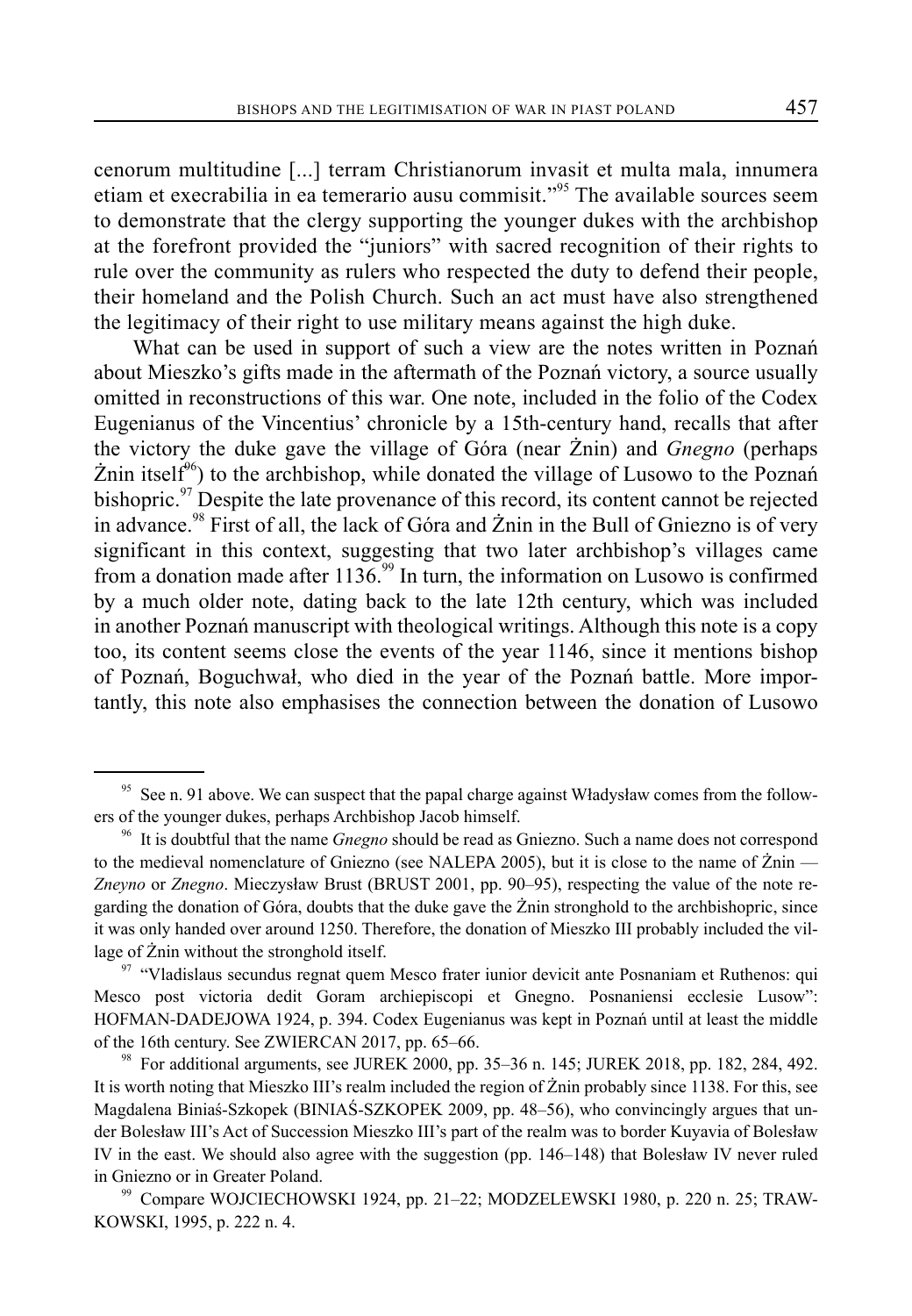and the Poznań victory.<sup>100</sup> Thus, all those sources make it possible to argue that at least one of the victors repaid the churchmen for the help he received from them during the confrontation with the older brother. The generous earthly donation was certainly a proper reward for the clergy who had proved useful in the service of the ruler, and at the same time it was an appropriate form of gratitude to God for the grace of victory or atonement for participating in the fratricidal strife.<sup>101</sup>

The discussion on the role of the clergy in legitimising the position of one of the parties in a domestic conflict can also be held in a broader context. The picture of the prelates' involvement on the side of Bolesław and Mieszko, as depicted in available sources, seems to be specific of the 12th century, especially of those monarchies in which the local churches, despite the reception of reform ideas, continued to respect traditional public duties and honour the supreme position of the ruler in the earthly and clerical hierarchy. From the second half of the 11th century onwards, information on the bishops' involvement in domestic conflicts, not only as mediators, but also as active supporters of one side, becomes a clear symptom of this. In these conflicts, the party who managed to win the support of churchmen could count on the ideological strengthening of its aspirations, and even help thanks to ecclesiastical censures imposed on its opponent.<sup>102</sup>

The bishops, however, playing their role of statesmen and pastors, mostly opted for the lawful ruler. Explicit examples can be found across Latin Christianity, also on the peripheries closer to the Piast domain. In the context of Polish matters, it is worth mentioning an example of the Norwegian Archbishop Eystein, who supported King Magnus Erlingsson against the pretender Sverre Sigurdsson. This support was based on a mutual agreement concluded between the king and the archbishop, which resulted in the above mentioned *Canones Nidrosienses*. 103 It is no coincidence that the document contained provisions allowing the Norwegian bishops and other clergy to provide spiritual assistance to the royal army, as well as to encourage the subjects to fight for the peace of the homeland against any troublemakers. Such a role of the Norwegian churchmen finds its confirmation also in *Sverris saga*, written

<sup>&</sup>lt;sup>100</sup> ZAKRZEWSKI 1877, no. 8: "Notum sit omnibus fidelibus tam presentibus quam futuris, quod dominus dux Meseco post victoriam que fuit in Poznan dedit villam que vocatur Lusow cum hominibus ibi manentibus beato Petro pro remissione peccatorum suorum".<br><sup>101</sup> As a thanksgiving to God, the donation of Lusowo is interpreted by Tomasz Jurek and Tomasz

Ginter: JUREK 2000, p. 35; GINTER 2008, p. 160. On donations to clergy as a way to reward the service during war, see AYALA MARTÍNEZ 2018, pp. 216, 221, 224; GERRARD 2016, pp. 187–190, 198–199; NAKASHIAN 2014, pp. 56–57; NAKASHIAN 2016, pp. 20, 76, 81, 135, 137, 139; LIN-

COLN 2018, p. 22. Compare also n. 106 below.<br><sup>102</sup> HOUSLEY 2002, pp. 70–97; NAKASHIAN 2014, pp. 59, 74; GERRARD 2016, pp. 115, 122, 123, 124–125, 128; GERRARD 2018, pp. 145, 150; LINCOLN 2018, pp. 26, 28–32. In this way churchmen also justified violence on behalf of the Church. See esp. ALTHOFF 2019, pp. 203–208. 103 For his part, the king promised to maintain the safety of the Church and peace of the realm.

Compare BAGGE 2011, pp. 13–16.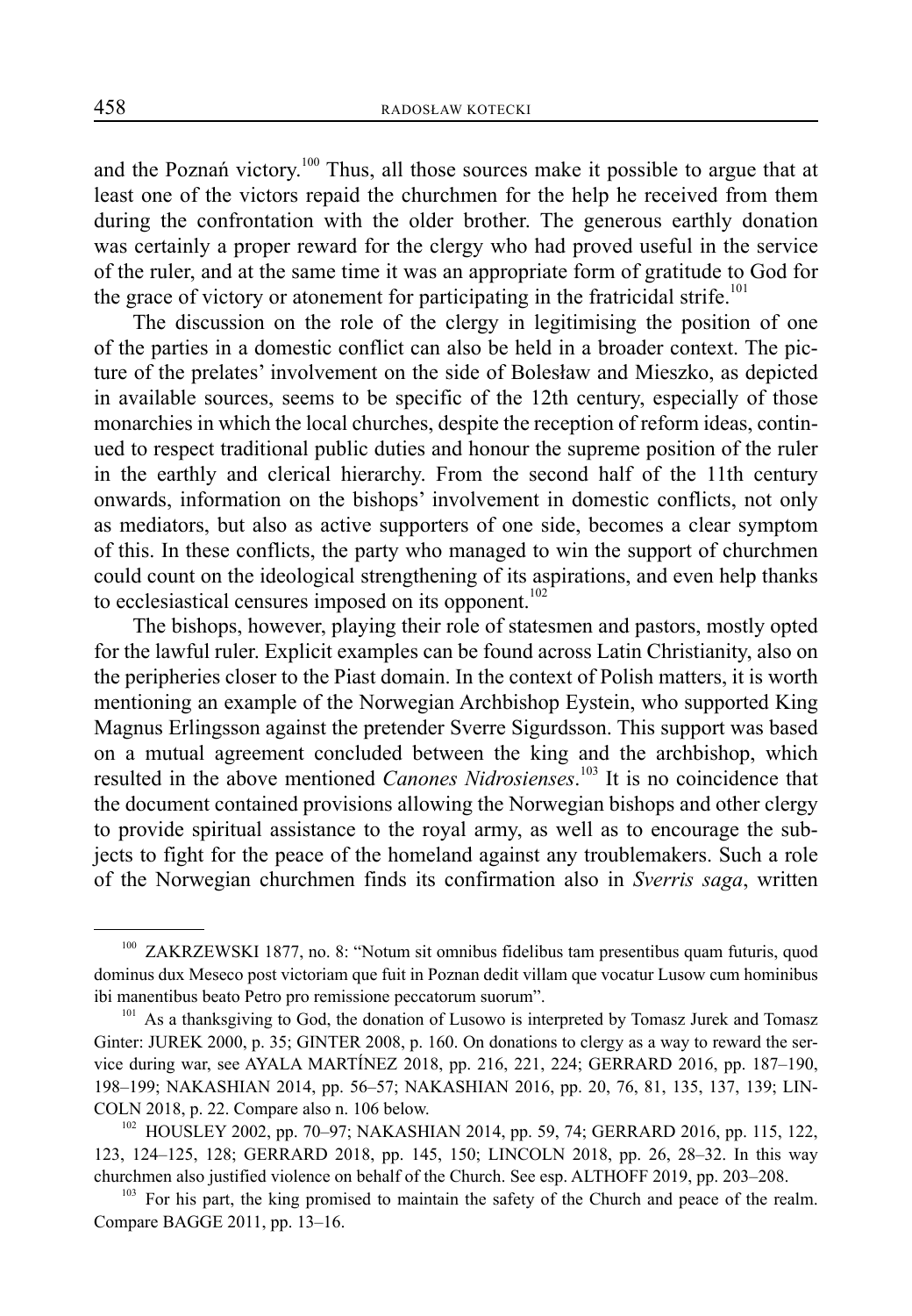a little later on the Sverre's initiative, which notes that Archbishop Eystein (who was also the author of the *Canones*) and some of his suffragans supported the king during the civil war, militarily, serving as an aid, by consolidating people's loyalty to Magnus, and also on the ideological level. For example, in enlisting supporters for the king, the archbishop is said to have proclaimed that if someone died fighting in the king's name and for the homeland, he would ascend to heaven before blood cooled down in his veins.<sup>104</sup>

Very similar evidence is also provided by Vincentius of Prague in his account of the Moravian dukes' rebellion against Duke Vladislav II of Prague, events almost contemporaneous with the civil war in Poland. The chronicler presented this rebellion in a very specific way, as an act of sacrilege against the God-sanctioned order of the Bohemian community. No less significant is the fact that bishop of Olomouc, Henry Zdík, is said to have been the most important supporter of the Prague duke. According to Vincentius, having heard about the rebellion, the prelate took vigorous measures to endorse Vladislav, first trying to resolve the conflict peacefully, by convincing dukes to maintain loyalty to the senior, and then, in the face of the rebels' tenacity, placing their land under interdict, and then going to Vladislav to support him personally during the fighting, even during the Battle of Vysoká (1142); he apparently assisted Vladislav in the aftermath of his defeat in that battle.<sup>105</sup> The importance of the bishop's role is further confirmed by the events that followed Vladislav's regaining of control over Bohemia, when Moravian dukes tried to take revenge on the bishop for their failures, and also is shown by Vladislav's gratitude experienced by Zdík, the greatest manifestation of which was the approval of the Podivín Castle in the Olomouc bishopric's rights. $106$ 

What we know about the role of Archbishop Jacob of Żnin in the war between the sons of Boleslaw III seems highly significant in the context of the evidence in question, even though the archbishop did not side with the senior duke of the dynasty but with his younger brothers. The Polish Church, headed by the archbishop, obviously owed his fidelity to Władysław as the high duke, but this fidelity ‒ particularly in the reality dictated by the provisions of Bolesław III's 1138 Act of Succession – was dependent on mutual rights of the other members of the Piast dynasty being respected<sup>107</sup>; but also probably on respect for the rights of the Church and internal peace of the community which should be guarded by the Piasts, together with the episcopate. Władysław's transgression of these norms helps to understand the reaction of Jacob of Żnin, who, seeking to rebuild the violated order and social hierarchy, transferred his loyalty to Bolesław and Mieszko, automatically sanction-

<sup>&</sup>lt;sup>104</sup> *Saga of King Sverri*, 1899, chapter 38. Compare TAYLOR 2019, p. 5.<br><sup>105</sup> VINCENTIUS PRAGENSIS, pp. 411–412. On the role of Henry Zdík in this conflict, see BISTŘICKÝ 2006, p. 36; ŽEMLIČKA 2009, p. 21.<br><sup>106</sup> BISTŘICKÝ 2006, pp. 36, 37–38.

<sup>&</sup>lt;sup>107</sup> KWIATKOWSKI 2016, p. 135.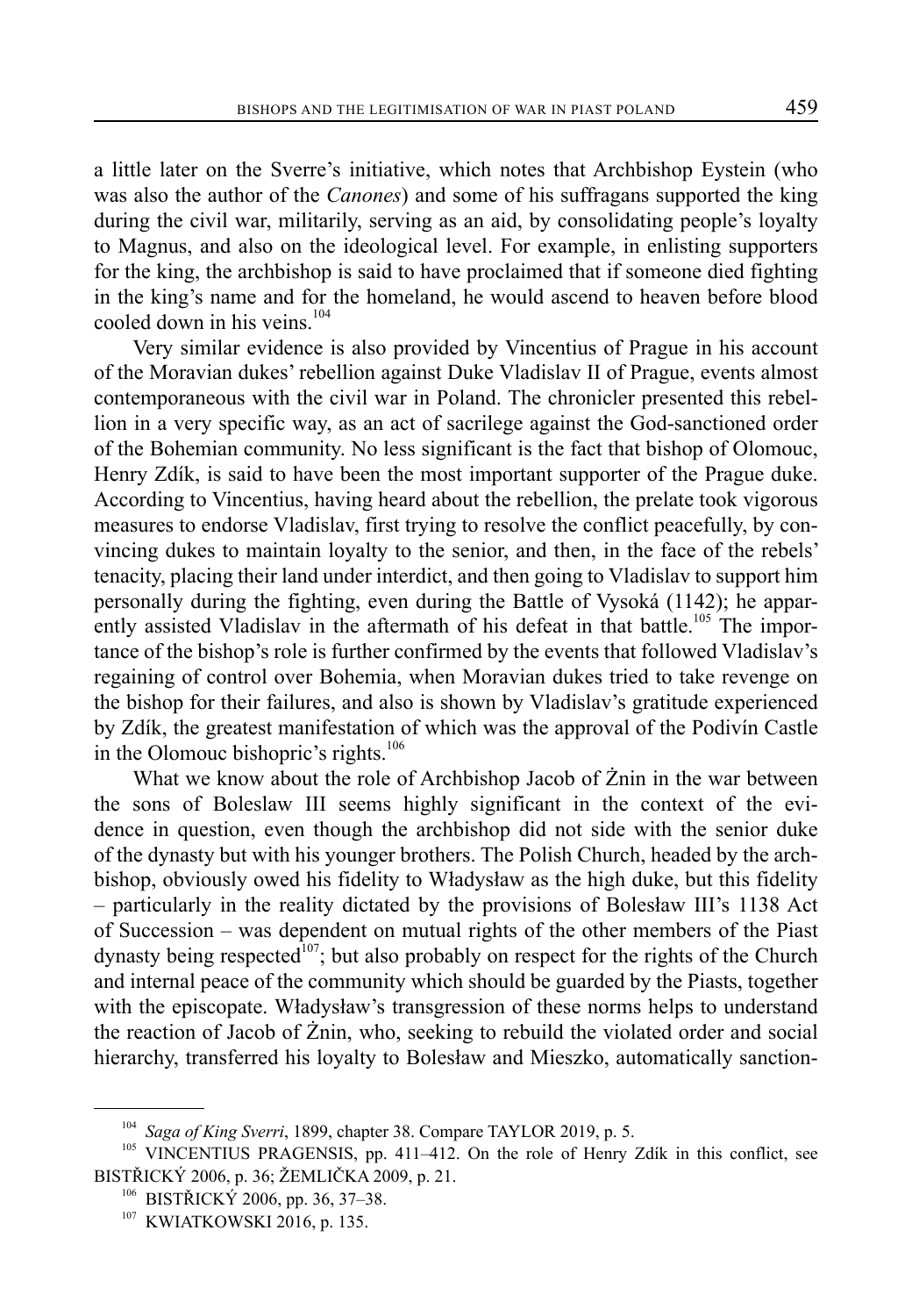ing their position in the sacred plan, and providing them with a mandate to remove Władysław by force. It is doubtful that the support of the archbishop and probably a greater part of the clerical elite was the result of a well thought-out strategy to increase the independence of the Polish Church at the expense of the rulers, as it is sometimes presented. Rather, it was a decision within the rules of territorial or national Churches. It is enough to mention the findings of Craig Nakashian, who, on the basis of the abundant Anglo-Norman sources concerning the involvement of ecclesiastical dignitaries in civil wars, has shown that during these conflicts, though the clergymen mostly stood by the kings, they were not only guided by blind loyalty to them, but also by the need to ensure internal order and Christian rules within the community. This sometimes resulted in some instability between the prelates and the rulers in power, but it did not mean any fundamental change in the Church's functioning principles within the monarchy.<sup>108</sup> Supporting contenders from among the ruling family for the sake of stabilisation of the hierarchy of power and social relations seems to follow this very logic. It seems that this is how the actions of Archbishop Jacob and the ecclesiastical circles cooperating with him should be understood, when Duke Władysław, in their opinion, ceased to be a guarantor of order and internal peace in the community.

#### CONCLUSION

What emerges from these different examples suggests that Polish bishops in the 12th and early 13th century were not unaware of certain competences enabling them to both create war ideology and sanction military violence. These competences are shown as being performed in line with the spiritual mission of bishops as religious leaders and pastors with jurisdiction over the Polish community. At the same time, however, they seem to correspond to the high position of the prelates gained under Piast patronage in the period preceding the acceleration of the autonomy of the Polish Church before the mid-13th century. During this period, bishops were perhaps particularly predestined to engage in matters of warfare as they were obliged to perform public duties on behalf of the rulers, but also  $-$  as Czesław Deptuła put it  $$ to assist the monarch in forging a powerful Christian Poland.<sup>109</sup> Their competences should be seen therefore as another manifestation of the fulfilling of the mission of the episcopate and the Polish territorial Church for the benefit of the monarchy. Such a conclusion is also supported by the role played by other national Churches

<sup>&</sup>lt;sup>108</sup> NAKASHIAN 2014, pp. 79-80. Sean Gilsdorf has demonstrated that there were some instabilities in the relations between bishops and kings during periods of dynastic conflict in the Empire, especially when the king acted too resolutely towards his opponents (and relatives) and was reluctant to accept bishops' mediation. See GILSDORF 2014, pp. 125–152.

<sup>109</sup> DEPTUŁA 1968a, p. 52.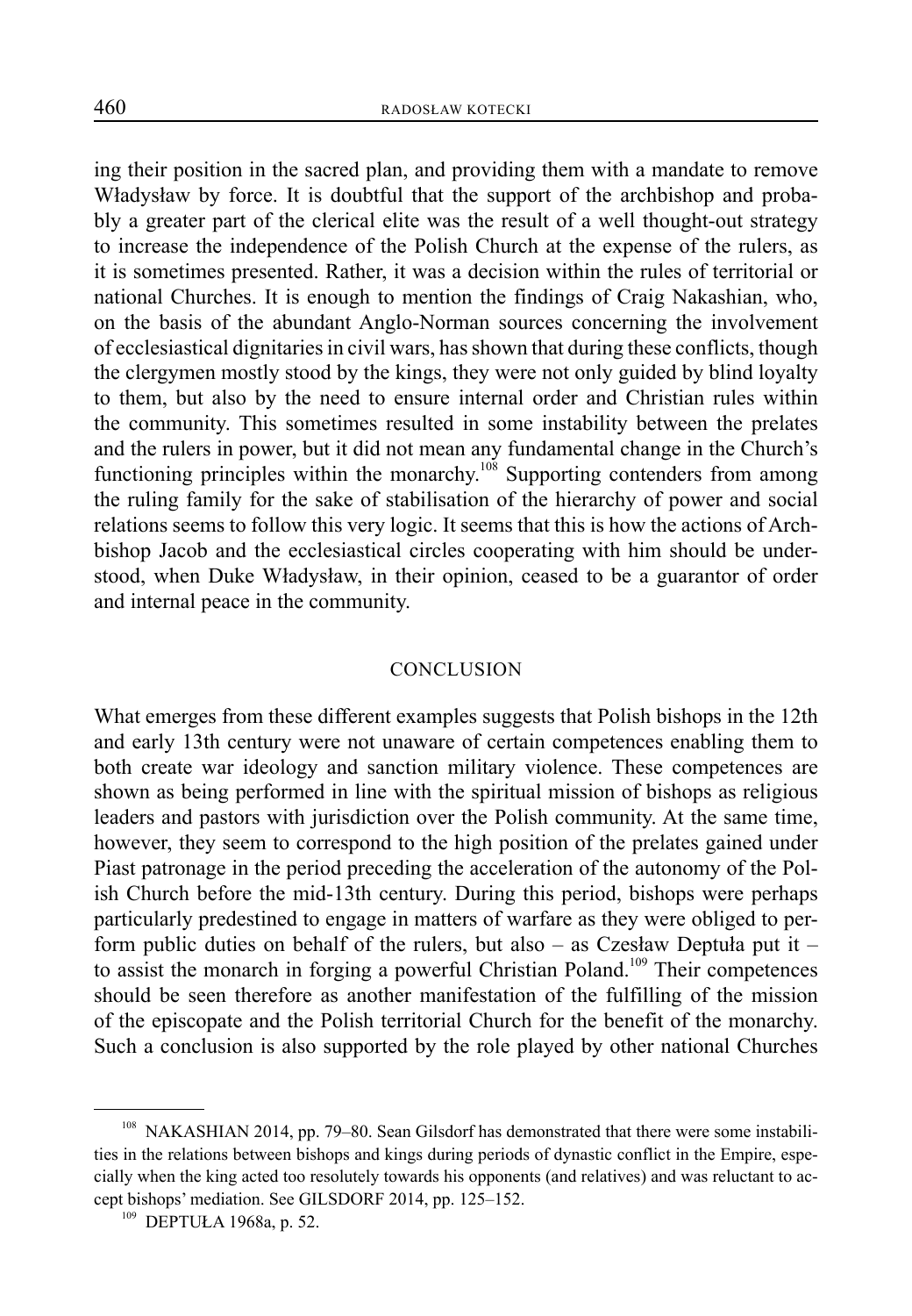respecting the position of monarchs as heads of the secular and clerical hierarchy. A similar picture can be found, at least to some extent, in Polish sources.

However, as in other areas of Latin Christianity, in Poland, too, bishops came to be expected to support those military undertakings which served the good of the community for which they carried out their mission. Since the Carolingian times, these beliefs had remained deeply rooted in the episcopal ideals, but they also corresponded to the principles of political culture, and especially the ideology of war as a tool for protecting one's community. On the one hand, bishops were involved in those actions that strengthened the power of the Piasts against their enemies; on the other — their assistance can be seen to be provided in internal conflicts to those dynasts who sought to guarantee the internal order and peace of the realm. But the role of factors rooted in the idea of just war, of which churchmen had always been the main depositaries, should not be overlooked either. This concept obliged the clergy to support and justify those undertakings which served to establish the peace of God on earth and to strengthen Christianity, as well as to support the ruler in declaring and waging wars on behalf of his subjects, which had always been the main principle of this concept. The fact that Polish sources particularly emphasise the involvement of bishops in warfare aiming at protecting the monarchy  $-$  its people and, at the same time, the Church's faithful ‒ from external or internal threats should be considered a result of the awareness of these principles.<sup>110</sup>

The available sources also allow us to believe that the involvement of bishops as authorities with the power to legitimise warfare was influenced by their knowledge of the idea of war as a God-sanctioned and holy undertaking. This problem, however, needs to be properly understood, also because the notion of "holy war" ‒ as Alexander Pierre Bronisch underlines ‒ is an artificial term, additionally misconstrued by means of its defining in the context of the Levantine Crusades, when we should speak instead of an enduring tradition of war sacralisation.<sup>111</sup> Bearing this in mind, it is still possible to accept that Polish bishops' competences were anchored in the tradition of holy war, but with the reservation that this idea was not — as Paul E. Chevedden puts it — a product of crusading initiatives of the papacy but resulted "from the historically rooted values and norms of the community of Christian peoples (*populus christianus*)".<sup>112</sup>

<sup>110</sup> See esp. KOTECKI, MACIEJEWSKI 2020, pp. 16–19.

<sup>&</sup>lt;sup>111</sup> BRONISCH 2016, p. 27.

<sup>&</sup>lt;sup>112</sup> CHEVEDDEN 2010, p. 224. For more on such a conceptualisation, see CHEVEDDEN 2013, pp. 191–225.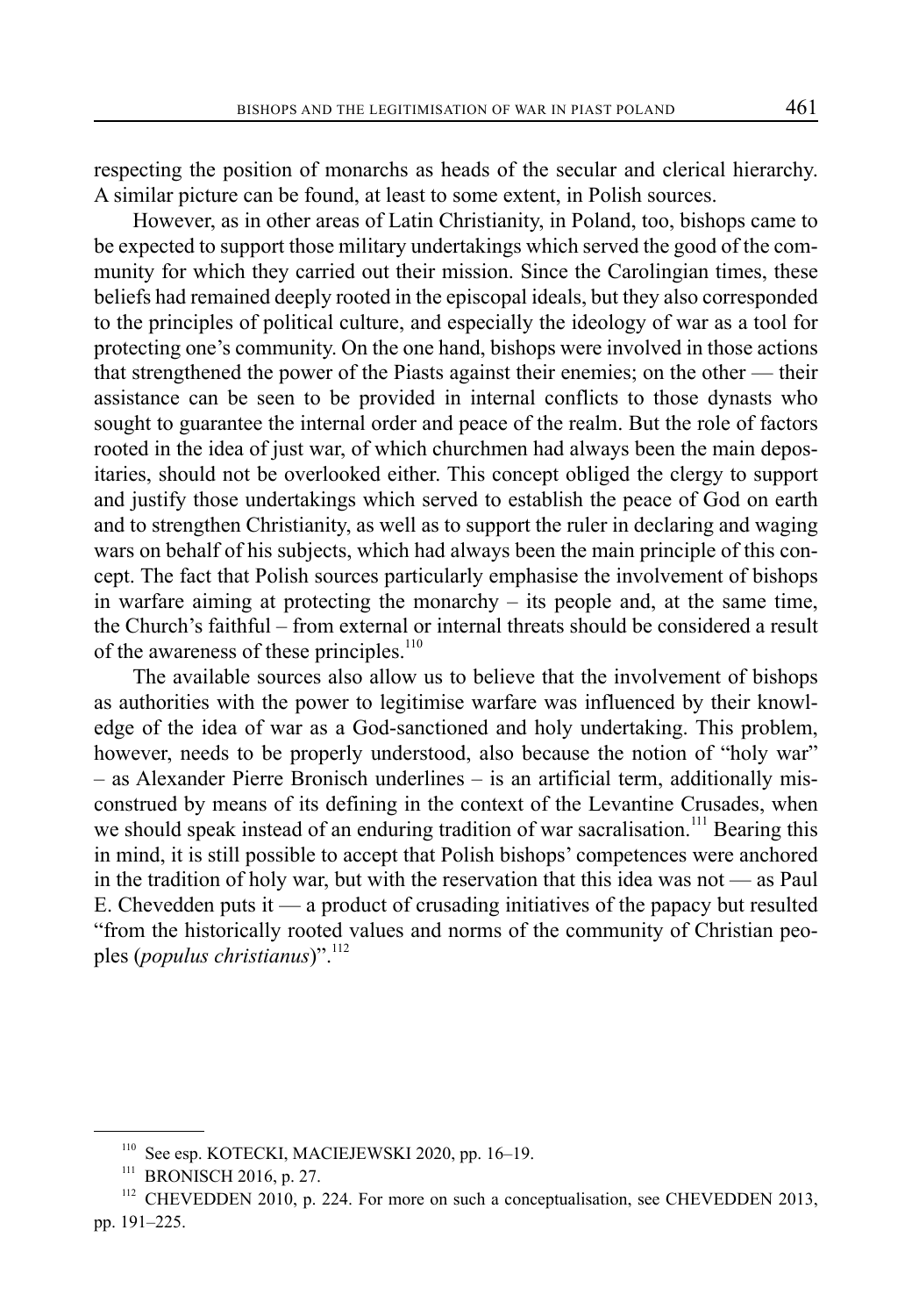## PRINTED SOURCES AND LITERATURE

- ALBERI 2010 = Mary Alberi, "'Like the Army of God's Camp': Political Theology and Apocalyptic Warfare at Charlemagne's Court", *Viator*, XLI, 2010, 2, pp. 1–20
- ALTHOFF 2019 = Gerd Althoff, "Examples of Justifying and Rejecting Churchly Violence at the Time of the Gregorian Revolution", in: *Rules and Rituals in Medieval Power Games: A German Perspective*, Brill, Leiden, Boston 2019, pp. 203–214 (Medieval law and its practice, XXIX)
- ANNALES REINHARDSBRUNNENSES 1854 = *Annales Reinhardsbrunnenses*, in: Franz Xaver von Wegele (ed.), *Thüringische Geschichtsquellen*, I, Frommann, Jena 1854
- ARRANZ GUZMÁN 2015 = Ana Arranz Guzmán, "Justificación ideológica y participación armada del episcopado en la Reconquista (1295–1350)", in: *Perspectivas y novedades de la Historia Militar*, vol. I, Madrid 2015, pp. 313–334
- ASHCROFT 1986 = Jeffrey Ashcroft, "Konrad's Rolandslied, Henry the Lion, and the Northern Crusade", *Forum for Modern Language Studies*, XXII, 1986, pp. 184–208
- AYALA MARTÍNEZ 2009 = Carlos de Ayala Martínez, "Obispos, guerra santa y cruzada en los reinos de León y Castilla (s. XII)", in: Juan de La Peña, Miguel A. Ladero Quesada (eds.), *Cristianos y musulmanes en la Península Ibérica: La guerra, la frontera y la convivencia*, Fundación Sánchez-Albornoz, Ávila 2009, pp. 219–256
- AYALA MARTÍNEZ  $2013 =$  Carlos de Ayala Martínez, "On the Origins of Crusading in the Peninsula: The Reign of Alfonso VI (1065–1109)", *Imago Temporis. Medium Aevum*, VII, 2013, pp. 225–269
- AYALA MARTÍNEZ 2018 = Carlos de Ayala Martínez, "The Episcopate and Reconquest in the Times of Alfonso VII of Castile and León", in: Radosław Kotecki, Jacek Maciejewski, John S. Ott (eds.), *Between Sword and Prayer: Warfare and Medieval Clergy in Cultural Perspective*, Brill, Leiden 2018, pp. 207–232 (Explorations in medieval culture, III)
- BACHRACH 2003 = David S. Bachrach, *Religion and the Conduct of War, c. 300–1215*, Boydell Press, Woodbridge 2003
- BACHRACH 2004 = David S. Bachrach, "Conforming with the Rhetorical Tradition of Plausibility: Clerical Representation of Battlefield Orations against Muslims, 1080–1170", *International History Review*, XXVI, 2004, 1, pp. 1–19
- BACHRACH 2011 = David S. Bachrach, "Military Chaplains and the Religion of War in Ottonian Germany, 919–1024", *Religion, State and Society*, XXXIX, 2011, 1, pp. 13–31
- BACHRACH 2012 = David S. Bachrach, *Warfare in Tenth-Century Germany*, Boydell Press, Woodbridge 2012
- BAGGE 2011 = Sverre Bagge, "Archbishop Eystein: Church and Monarchy in Twelfth Century Norway", in: Tore Iversen (ed.), *Archbishop Eystein as Legislator: The European Connection*, Tapir Academic Press, Trondheim 2011, pp. 11–22
- BALDWIN 1990 = Robert W. Baldwin, "'I slaughter barbarians': Triumph as a Mode in Medieval Christian Art", *Konsthistorisk Tidskrift* LIX, 1990, 4, pp. 225–242
- BARTHÉLEMY 2009 = Dominique Barthélemy, "The Peace of God and Bishops at War in the Gallic Lands from the Late Tenth to the Early Twelfth Century", *Anglo-Norman Studies*, XXXII, 2009, pp. 1–23
- *Between Sword and Prayer* 2018 = Radosław Kotecki, Jacek Maciejewski, John S. Ott (eds.), *Between Sword and Prayer: Warfare and Medieval Clergy in Cultural Perspective*, Brill, Leiden 2018 (Explorations in medieval culture, III)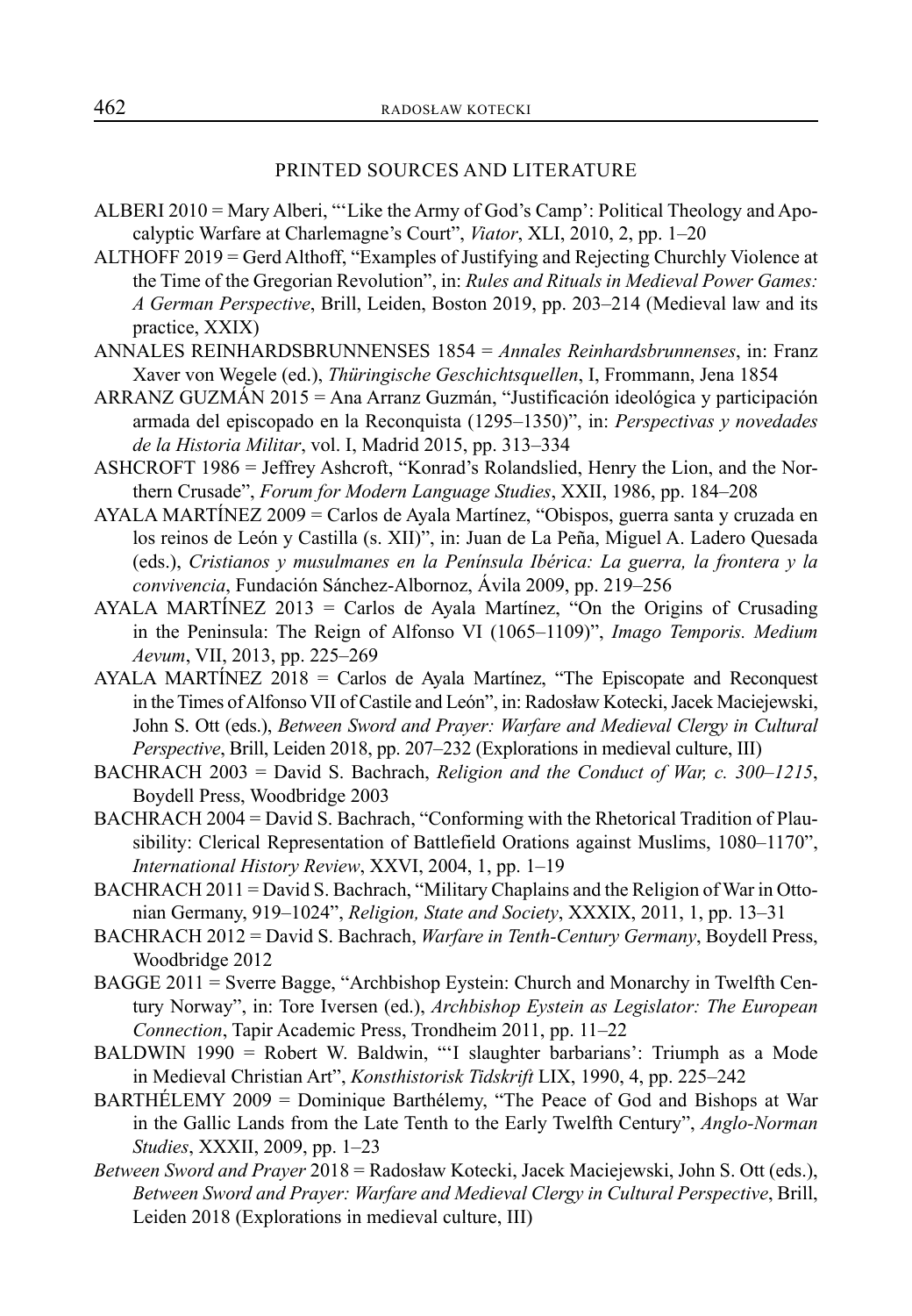- BIENIAK 1996 = Janusz Bieniak, "Polska elita polityczna XII wieku (Część III B)", in: Stefan Krzysztof Kuczyński (ed.), *Społeczeństwo Polski średniowiecznej*, vol. VII, Warszawa 1996, pp. 11–44
- BISTŘICKÝ 1990 = Jan Bistřický, "Studien zum Urkunden-, Brief- und Handschriftenwesen des Bischofs Heinrich Zdík von Olmûtz", *Archiv für Diplomatik*, XXVI, 1990, pp. 135– 258
- BISTŘICKÝ 2006 = Jan Bistřický, "Muž reformy na olomouckém stolci. Jindřich Zdík", in: Libor Jan (ed.), *Osobnosti moravských dějin*, Matice moravská, Brno 2006, pp. 27–43
- BLIESE 1988 = John R.E. Bliese, "Aelred of Rievaulx's Rhetoric and Morale at the Battle of the Standard, 1138", *Albion*, XX, 1988, 4, pp. 543–556
- BLIESE 1991 = John R.E. Bliese, "When Knightly Courage May Fail: Battle Orations in Medieval Europe", *Historian*, LIII, 1991, 3, pp. 489–504
- BRONISCH 2016 = Alexander Pierre Bronisch, "La (sacralización de la) guerra en las fuentes de los siglos X y XI y el concepto de guerra santa", in: Carlos de Ayala Martínez et al. (eds.), *Orígenes y desarrollo de la guerra santa en la Península Ibérica*, Casa de Velázquez, Madrid 2016, pp. 7–30 (Collection de la Casa de Velázquez, CLIV)
- BRUST 2001 = Mieczysław Brust, "Lokacje miejskie w wielkopolskich dobrach arcybiskupów gnieźnieńskich w XIII i XIV wieku", *Nasza Przeszłość*, XCV, 2001, pp. 29–104
- BUNDING-NAUJOKS 1963 = Margret Bunding-Naujoks, "Das 'Imperium Christianum' und die deutschen Ostkriege vom zehnten bis zum zwölften Jahrhundert", in: Helmut Beumann (ed.), *Heidenmission und Kreuzzugsgedanke in der deutschen Ostpolitik des Mittelalters*, Wissenschaftliche Buchgesellschaft, Darmstadt 1963, pp. 65–120 (Wege der Forschung, VII)
- CHEVEDDEN 2010 = Paul E. Chevedden, "'A Crusade from the First': The Norman Conquest of Islamic Sicily, 1060–1091", *Al-Masaq*, XXII, 2010, 2, pp. 191–225
- CHEVEDDEN 2013 = Paul E. Chevedden, "Crusade Creationism versus Pope Urban II's Conceptualization of the Crusades", *Historian*, LXXV, 2013, 1, pp. 1–46
- DALE 2016 = Johanna Dale, "Inauguration and Political Liturgy in the Hohenstaufen Empire, 1138–1215", *German History*, XXXIV, 2016, 2, pp. 191–213
- DALEWSKI 2004 = Zbigniew Dalewski, "'Vivat princeps in eternum!': Sacrality of Ducal Power in Poland in the Earlier Middle Ages", in: János M. Bak, Aziz Al-Azmeh (eds.), *Monotheistic Kingship: The Medieval Variants*, CEU Press, Budapest, New York 2004, pp. 215–230 (Archaeolingua, VI)
- DALEWSKI 2011 = Zbigniew Dalewski, "A New Chosen People? Gallus Anonymus's Narrative about Poland and Its Rulers", in: Ildar H. Garipzanov (ed.), *Historical Narratives and Christian Identity on a European Periphery: Early History Writing in Northern, East-Central, and Eastern Europe (c. 1070–1200)*, Brepols, Turnhout 2011, pp. 145– 166 (Medieval texts and cultures of Northern Europe, XXVI)
- DEPTUŁA 1959 = Czesław Deptuła, "Krąg kościelny płocki w połowie XII wieku", *Roczniki Humanistyczne*, II, 1959, 8, pp. 5–122
- DEPTUŁA 1968a = Czesław Deptuła, "Biskup i władca. Z problematyki ideologii państwowej i świadomości narodowej polskiego średniowiecza", *Więź*, XI, 1968, pp. 42–65
- DEPTUŁA 1968b = Czesław Deptuła, "Niektóre aspekty stosunków Polski z cesarstwem wieku XII", in: Henryk Zins (ed.), *Polska w Europie. Studia historyczne*, Lubelski Oddział PTH, Lublin 1968, pp. 35–92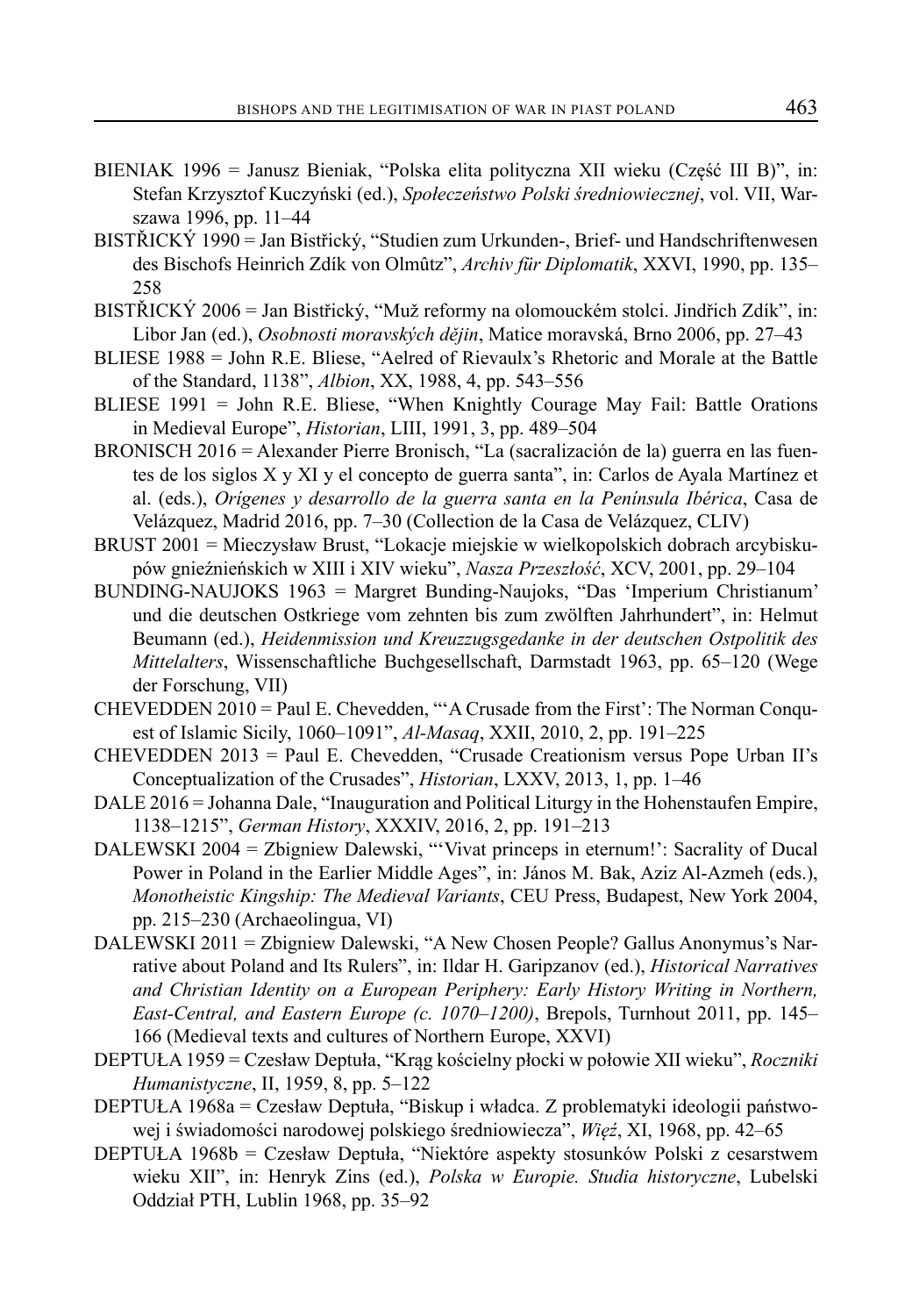- DEPTUŁA 1973 = Czesław Deptuła, "Płock kościelny u progu reform XIII wieku. Biskup Lupus i jego czasy", *Roczniki Humanistyczne*, XXI, 1973, 2, pp. 43–90
- DOBOZY 1986 = Maria Dobozy, "The Theme of the Holy War in German Literature 1152– 1190: Symptom of Controversy between Empire and Papacy?", *Euphorion*, LXXX, 1986, pp. 341–362
- DORRONZORO RAMÍREZ 2018 = Pablo Dorronzoro Ramírez, "The Aragonese Episcopate and the Military Campaigns of Alfonso I the Battler against Iberian Muslims", in: Radosław Kotecki, Jacek Maciejewski, John S. Ott (eds.), *Between Sword and Prayer: Warfare and Medieval Clergy in Cultural Perspective*, Brill, Leiden 2018, pp. 233–273 (Explorations in medieval culture, III)
- DOWIAT 1959 = Jerzy Dowiat, "Kilka uwag o słownictwie Galla Anonyma w związku z zagadnieniem organizacji sił zbrojnych za Bolesława Krzywoustego", *Kwartalnik Historyczny*, LXVI, 1959, 1, pp. 29–51
- ERDMANN 1963 = Carl Erdmann, "Der Heidenkrieg in der Liturgie und die Kaiserkrönung Ottos I.", in: Helmut Beumann (ed.), *Heidenmission und Kreuzzugsgedanke in der deutschen Ostpolitik des Mittelalters*, Wissenschaftliche Buchgesellschaft, Darmstadt 1963, pp. 47–64 (Wege der Forschung, VII)
- FIGURSKI 2017 = Paweł Figurski, "The 'Exultet' of Bolesław II of Mazovia and the Sacralisation of Political Power in the High Middle Ages", in: Karolina Mroziewicz, Aleksander Sroczyński (eds.), *Premodern Rulership and Contemporary Political Power: The King's Body Never Dies*, Amsterdam University Press, Amsterdam 2017, pp. 73–110 (Central European medieval studies, I)
- FRANCE 2003 = John France, "Holy War and Holy Men: Erdmann and the Lives of the Saints", in: Marcus Graham Bull, Norman J. Housley (eds.), *The Experience of Crusading*, vol. I, Cambridge University Press, Cambridge 2003, pp. 193–208
- GALLUS 1952 = *Galli Anonymi Cronicae et gesta ducum sive principium Polonorum*, ed. Karol Maleczyński, Kraków 1952 (Monumenta Poloniae Historica, nova series, II)
- GAPOSCHKIN 2017 = M. Cecilia Gaposchkin, *Invisible Weapons: Liturgy and the Making of Crusade Ideology*, Cornell University Press, Ithaca 2017
- GERRARD 2016 = Daniel M.G. Gerrard, *The Church at War: The Military Activities of Bishops, Abbots, and Other Clergy in England, c. 900–1200*, Routledge, Abingdon, New York 2016
- GERRARD 2018 = Daniel M.G. Gerrard, "Why Study Fighting Clergy? Knight Service, Integrated War, and the Bounds of English Military History, c. 1000–1200", in: Radosław Kotecki, Jacek Maciejewski, John S. Ott (eds.), *Between Sword and Prayer: Warfare and Medieval Clergy in Cultural Perspective*, Brill, Leiden MA 2018, pp. 117–158 (Explorations in medieval culture, III)
- GILSDORF 2014 = Sean Gilsdorf, *The Favor of Friends: Intercession and Aristocratic Politics in Carolingian and Ottonian Europe*, Brill, Leiden 2014 (Brill's series on the early Middle Ages, XXIII)
- GINTER 2008 = Tomasz Ginter, *Działalność fundacyjna księcia Mieszka III Starego*, Societas Vistulana, Kraków 2008
- GOLDBERG 1999 = Eric J. Goldberg, "'More Devoted to the Equipment of Battle than the Splendor of Banquets': Frontier Kingship, Military Ritual, and Early Knighthood at the Court of Louis the German, *Viator*, XXX, 1999, pp. 41–78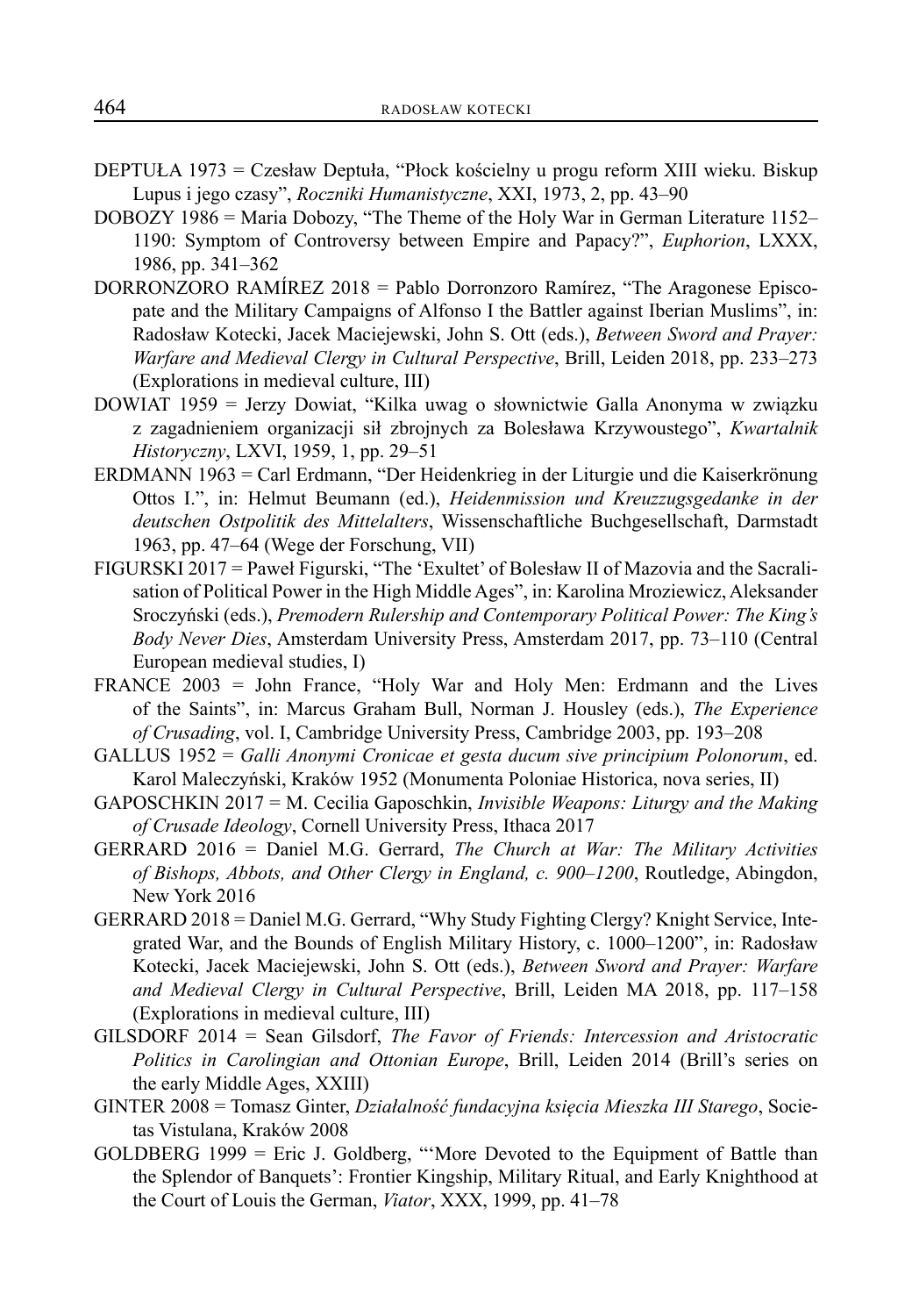- GÖRICH 2013 = Knut Görich, "Karl der Große ein 'politischer Heiliger' im 12. Jahrhundert?", in: Dominik Waßenhoven, Ludger Körntgen (eds.), *Religion and Politics in the Middle Ages*, De Gruyter, Berlin 2013, pp. 117–155 (Prinz-Albert-Studien, XXIX)
- GRABSKI 1959 = Andrzej Feliks Grabski, *Polska sztuka wojenna w okresie wczesnofeudalnym*, Wojskowy Instytut Historyczny, Warszawa 1959
- GRABSKI 1961 = Andrzej Feliks Grabski, "Polska wobec idei wypraw krzyżowych na przełomie XI i XII wieku. "Duch krzyżowy' Anonima Galla", *Zapiski Historyczne*, XXVI, 1961, 4, pp. 37–64
- GRODECKI 1923 = Roman Grodecki, "Polska wobec idei wypraw krzyżowych", *Przegląd Współczesny*, II, 1923, 7 (12–14), pp. 103–116
- GÜBELE 2018 = Boris Gübele, *"Deus vult, Deus vult". Der christliche heilige Krieg im Früh- und Hochmittelalter*, Thorbecke, Ostfildern 2018 (Mittelalter-Forschungen, LIV)
- GÜTTNER-SPORZYŃSKI 2014 = Darius von Güttner-Sporzyński, *Poland, Holy War, and the Piast Monarchy, 1100–1230*, Brepols, Turnhout 2014 (Europa sacra, XIV)
- GÜTTNER-SPORZYŃSKI 2016 = Darius von Güttner Sporzyński, "Holy War and Proto- -Crusading: Twelfth-Century Justifications for the Campaigns against the Pomeranians and Prussians", in: Torben Kjersgaard Nielsen, Iben Fonnesberg-Schmidt (eds.), *Crusading on the Edge: Ideas and Practice of Crusading in Iberia and the Baltic Region, 1100–1500*, Brepols, Turnhout 2016, pp. 225–244 (Outremer, IV)
- HAAS 2012 = Thomas Haas, *Geistliche als Kreuzfahrer. Der Klerus im Konflikt zwischen Orient und Okzident 1095–1221*, Universitätsverlag Winter, Heidelberg 2012 (Heidelberg transcultural studies, III)
- HERBORDUS 1974 = *Herbordi Dialogus de vita s. Ottonis episcopi Babenbergensis*, eds. Jan Wikarjak, Kazimierz Liman, PWN, Warszawa 1974 (Monumenta Poloniae Historica, nova series, VII/3)
- HOFMAN-DADEJOWA 1924 = Helena Hofman-Dadejowa, *Studya nad rękopisami Kroniki Mistrza Wincentego*, Lwów 1924
- HOUSLEY 2002 = Norman J. Housley, "Crusades against Christians: Their Origins and Early Development, c. 1000–1216", in: Thomas F. Madden (ed.), *The Crusades*, Blackwell, Oxford 2002, pp. 70–97
- ISABELLA 2011 = Giovanni Isabella, "Das Sakralkönigtum in Quellen aus ottonischer Zeit. Unmittelbarer Bezug zu Gott oder Vermittlung durch die Bischöfe?", *Frühmittelalterliche Studien*, XLIV, 2011, pp. 137–152
- JENSEN 2003 = Janus Møller Jensen, "'Sclavorum expugnator': Conquest, Crusades and the Danish Royal Ideology in the Twelfth Century, *Crusades*, II, 2003, pp. 55–81
- JENSEN 2018 = Carsten Selch Jensen, "Clerics and War in Denmark and the Baltic: Ideals and Realities around 1200", in: Carsten Selch Jensen, Janus Møller Jensen, Kurt Villads Jensen (eds.), *Fighting for the Faith: The Many Crusades*, Runica et mediævalia, Stockholm 2018, pp. 187–217 (Scripta minora, XXVII)
- JONG DE 2006 = Mayke de Jong, "'Ecclesia' and the Early Medieval Polity", in: Stuart Airlie (ed.), *Staat im frühen Mittelalter*, ÖAW, Wien 2006, pp. 113–126 (Denkschriften, CCCXXXIV)
- JUREK 2000 = Tomasz Jurek, "Dokumenty fundacyjne opactwa w Lądzie", *Roczniki Historyczne*, LXVI, 2000, pp. 7–53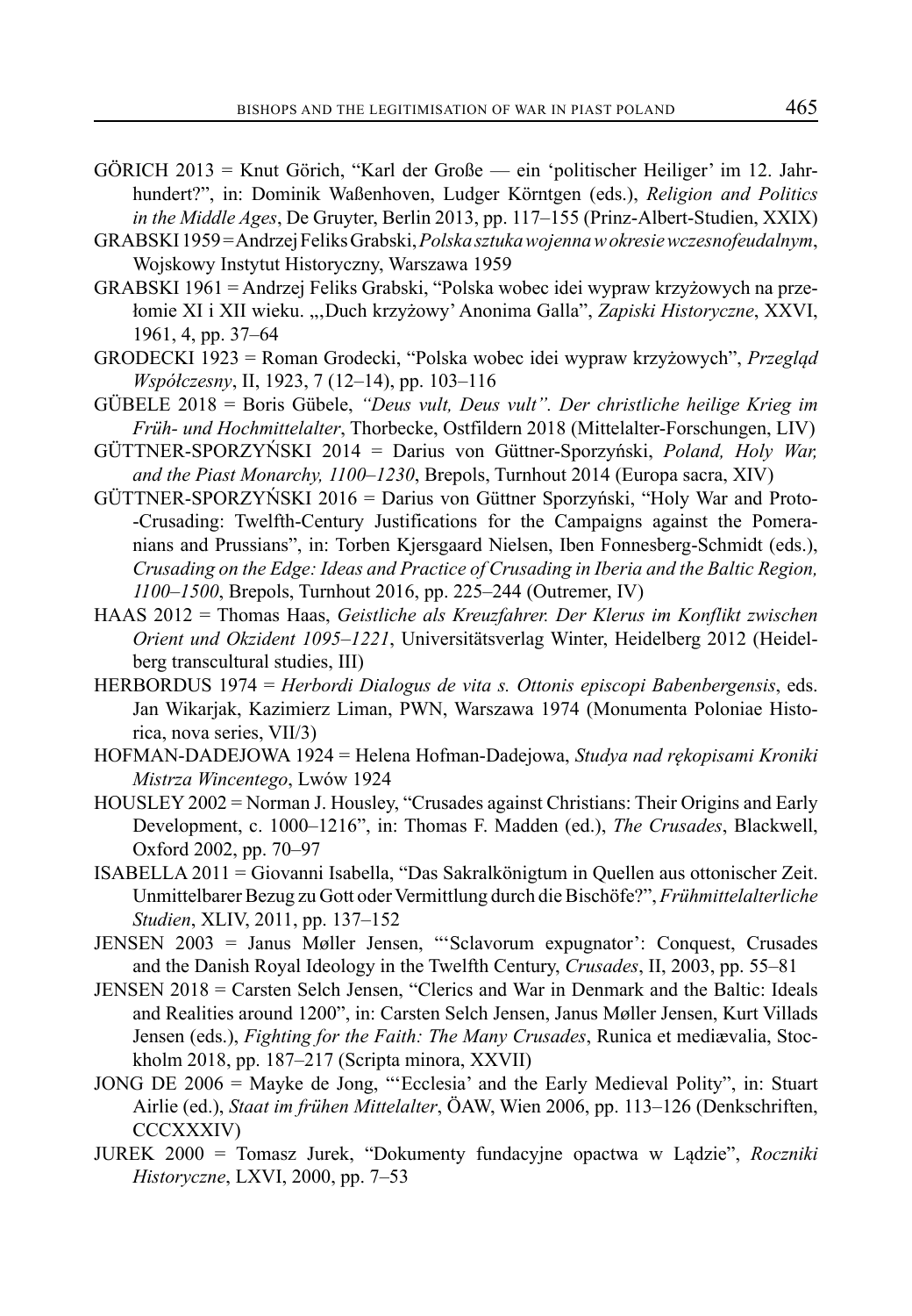- JUREK 2018 = Tomasz Jurek, *Biskupstwo poznańskie w wiekach średnich*, Wydawnictwo Naukowe UAM, Poznań 2018 (Dzieje Archidiecezji Poznańskiej, I)
- KALHOUS, LUŇÁKOVÁ 2021 (forth.) = David Kalhous, Ludmila Luňáková, "Rhetoric of War: The Imagination of War in Medieval Written Sources (Central and Eastern Europe in the High Middle Ages)", in: Radosław Kotecki, Carsten Selch Jensen, Stephen Bennett (eds.), *Christianity and War in Medieval East Central Europe and Scandinavia*, ARC Humanities Press, Amsterdam University Press, Leeds 2021 (forth.)
- *Knytlinga Saga* 1986 = Hermann Pálsson, Paul Edwards (trans.), *Knytlinga Saga: The History of the Kings of Denmark*, Odense University Press, Odense 1986
- KOTECKI 2016 = Radosław Kotecki, "With the Sword of Prayer, or How Medieval Bishop Should Fight", *Quaestiones Medii Aevi Novae*, XXI, 2016, pp. 341–369
- KOTECKI 2016b = Radosław Kotecki, "Ordynariusz płocki Szymon w Gallowej narracji o bitwie Mazowszan z Pomorzanami (Gall II, 49)", in: Radosław Kotecki, Jacek Maciejewski (eds.), *"Ecclesia et bellum". Kościół wobec wojny i zaangażowania militarnego duchowieństwa w wiekach średnich*, Wydawnictwo UKW, Bydgoszcz 2016, pp. 142–167
- KOTECKI 2021 (forth.) = Radosław Kotecki, "Pious Rulers, Princely Clerics, and Angels of Light: 'Imperial Holy War' Imagery in Twelfth-Century Poland and Rus'", in: Radosław Kotecki, Carsten Selch Jensen, Stephen Bennett (eds.), *Christianity and War in Medieval East Central Europe and Scandinavia*, ARC Humanities Press, Amsterdam University Press, Leeds 2021 (forth.)
- KOTECKI, MACIEJEWSKI 2020 = Radosław Kotecki, Jacek Maciejewski, "Ideals of Episcopal Power, Legal Norms and Military Activity of the Polish Episcopate (Twelfth to Fourteenth Century)", *Kwartalnik Historyczny*, CXXVII, 2020, Eng.-Language Edition 4, pp. 5–46
- KOWALSKA 2012 = Barbara Kowalska, "Czy Gall Anonim rzeczywiście chwali Bolesława Krzywoustego?", in: Renata Bizior-Ociepa, Dorota Suska (eds.), *Zjawisko nobilitacji i deprecjacji w języku*, Wydawnictwo AJD, Częstochowa 2012, pp. 237–260
- KWIATKOWSKI 2016 = Stefan Kwiatkowski, "Pamięć elit jako świadectwo o rozporządzeniu sukcesyjnym Bolesława Krzywoustego z 1138 roku", in: Maciej Dorna et al. (eds.), *"Stilo et animo". Prace historyczne ofiarowane profesorowi Tomaszowi Jasińskiemu w 65. rocznicę urodzin*, IH UAM, Poznań 2016, pp. 131–138
- LAITSOS 2012 = Stergios P. Laitsos, "War and Nation-building in Widukind of Corvey's *Deeds of the Saxons*", in: Johannes Koder, Ioannis Stouraitis (eds.), *Byzantine War Ideology between Roman Imperial Concept and Christian Religion*, ÖAW, Wien 2012, pp. 57–68 (Veröffentlichungen zur Byzanzforschung, XXX)
- *Latinske dokument* 1959 = Eirik Vandvik, Vegard Skaanland (eds.), *Latinske dokument til norsk historie fram til år 1204*, Norske samlaget, Oslo 1959
- LINCOLN 2017 = Kyle C. Lincoln, "Beating Swords into Croziers: Warrior Bishops in the Kingdom of Castile, c. 1158–1214", *Journal of Medieval History*, XLIV, 2017, 1, pp. 1–21
- LINCOLN 2018 = Kyle C. Lincoln, "'Mihi pro fidelitate militabat'. Cruzada, guerra santa y guerra justa contra cristianos durante el reino de Alfonso VIII de Castilla según las fuentes episcopales", in: Carlos de Ayala Martínez, J. Santiago Palacios Ontalva (eds.), *Hombres de religión y guerra. Cruzada y guerra santa en la Edad Media peninsular*, Sílex, Madrid 2018, pp. 13–33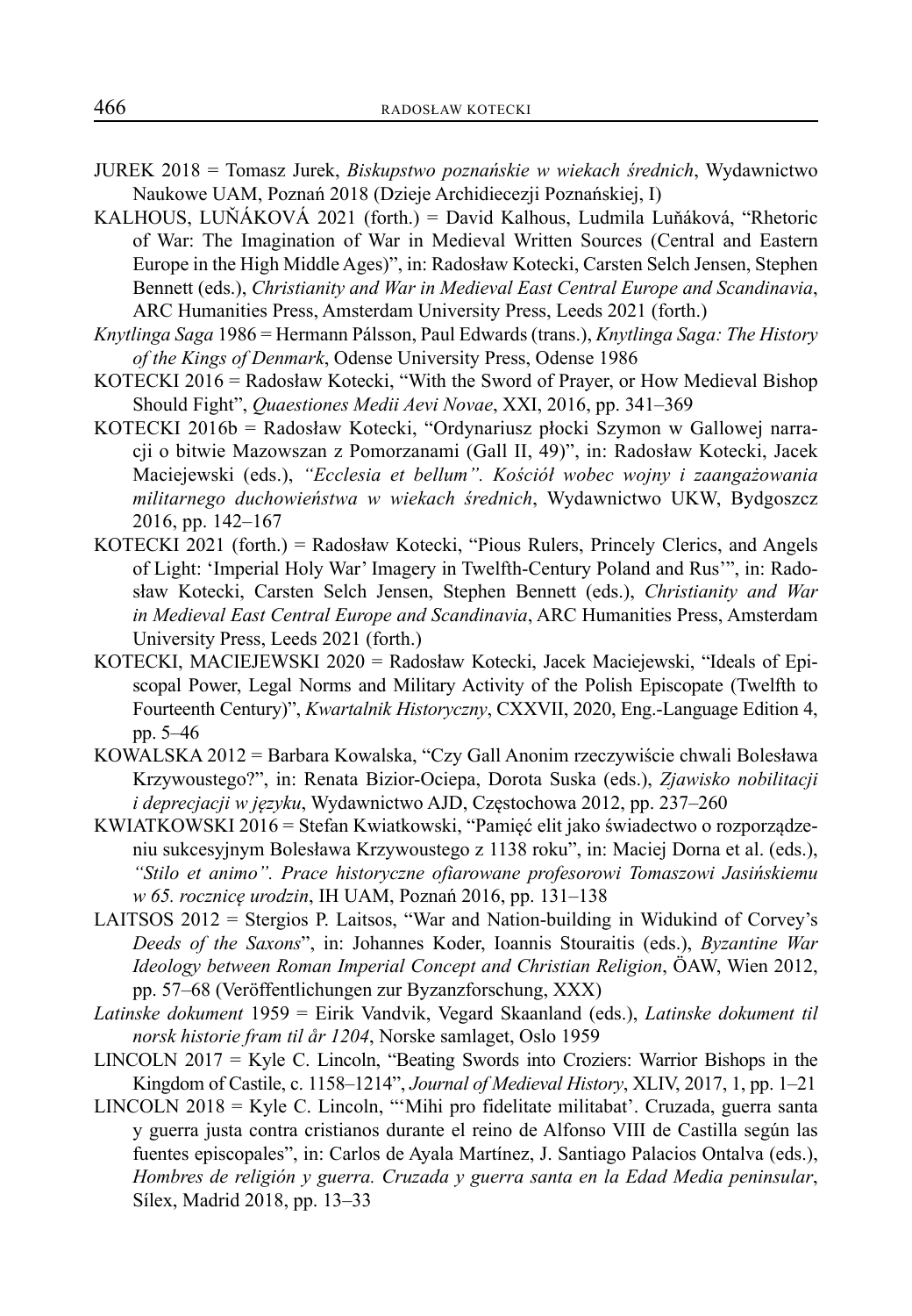- MACIEJEWSKI (forth.) = Jacek Maciejewski, *Biskupi polscy na wojnach monarchów w XIII–XIV wieku* (forth.)
- MACIEJEWSKI 2018 = Jacek Maciejewski, "Biskup krakowski Pełka a bitwa nad Mozgawą w 1195 roku", *Kwartalnik Historyczny*, CXXIV, 2018, 3, pp. 411–438
- MACIEJEWSKI 2021 (forth.) = Jacek Maciejewski, Memory of the , Warrior-Bishops' of Płock in the Writings of Jan Długosz, in: Radosław Kotecki, Carsten Selch Jensen, Stephen Bennett (eds.), *Christianity and War in Medieval East Central Europe and Scandinavia*, ARC Humanities Press, Amsterdam University Press, Leeds 2021 (forth.)
- MCCORMICK 1984 = Michael McCormick, "The Liturgy of War in the Early Middle Ages: Crisis, Litanies, and the Carolingian Monarchy", *Viator*, XV, 1984, pp. 1–24
- MCCORMICK 1992 = Michael McCormick, "Liturgie et guerre des Carolingiens à la première croisade", in: *"Militia Christi" e crociata nei secoli XI–XIII*, Vita e pensiero, Milano 1992, pp. 209–240 (Miscellanea del Centro di studi medioevali, XIII)
- MODZELEWSKI 1980 = Karol Modzelewski, "Między prawem książęcym a władztwem gruntowym I", *Przegląd Historyczny* LXXI, 1980, 2, pp. 209–234
- MPHns, III = *Cronica Petri Comitis Poloniae wraz z tzw. Carmen Mauri*, ed. Marian Plezia, Kraków 1951 (Monumenta Poloniae Historica, nova series, III)
- MPHns, VIII = *Chronica Poloniae maioris*, ed. Brygida Kürbis, Warszawa 1970 (Monumenta Poloniae Historica, nova series, VIII)
- NAKASHIAN 2014 = Craig M. Nakashian, "The Political and Military Agency of Ecclesiastical Leaders in Anglo-Norman England: 1066–1154", *Journal of Medieval Military History*, XII, 2014, pp. 51–80
- NAKASHIAN 2016 = Craig M. Nakashian, *Warrior Churchmen of Medieval England, 1000– 1250: Theory and Reality*, Boydell Press, Woodbridge 2016
- NAKASHIAN 2017 = Craig M. Nakashian, "'Li arcevesque est mult bon chevalier': The Chivalric Ideals of Archbishop Turpin", in: Craig M. Nakashian, Daniel P. Franke (eds.), *Prowess, Piety, and Public Order in Medieval Society: Studies in Honor of Richard W. Kaeuper*, Brill, Leiden 2017, pp. 161–178 (Later medieval Europe, XIV)
- NAKIELSKI 1634 = Samuel Nakielski, *Miechovia sive promptuarium antiquitatum monasterii Miechouiensis*, Officina Francisci Cæsarij, Kraków 1634
- NELSON 1998 = Janet L. Nelson, "Violence in the Carolingian World and the Ritualization of Ninth-Century Warfare", in: Guy Halsall (eds.), *Violence and Society in the Early Medieval West*, Boydell Press, Woodbridge 1998, pp. 90–107
- NELSON 2013 = Janet L. Nelson, "Religion and Politics in the Reign of Charlemagne", in: Dominik Waßenhoven, Ludger Körntgen (ed.), *Religion and Politics in the Middle Ages*, De Gruyter, Berlin 2013, pp. 17–29 (Prinz-Albert-Studien, XXIX)
- NIGEL 2011 = Nigel Saul, *For Honour and Fame: Chivalry in England, 1066–1500*, Pimlico, London 2011
- OTTEWILL-SOULSBY 2016 = Samuel Ottewill-Soulsby, "'Those same cursed Saracens': Charlemagne's Campaigns in the Iberian Peninsula as Religious Warfare", *Journal of Medieval History*, XLII, 2016, 4, pp. 405–428
- PAUK 2010 = Marcin Rafał Pauk, "Płock i Spira. Piastowska 'imitatio imperii' na przełomie XI i XII wieku", in: Agnieszka Bartoszewicz et al. (eds.), *Świat średniowiecza. Studia ofiarowane Profesorowi Henrykowi Samsonowiczowi*, Wydawnictwa UW, Warszawa 2010, pp. 492–523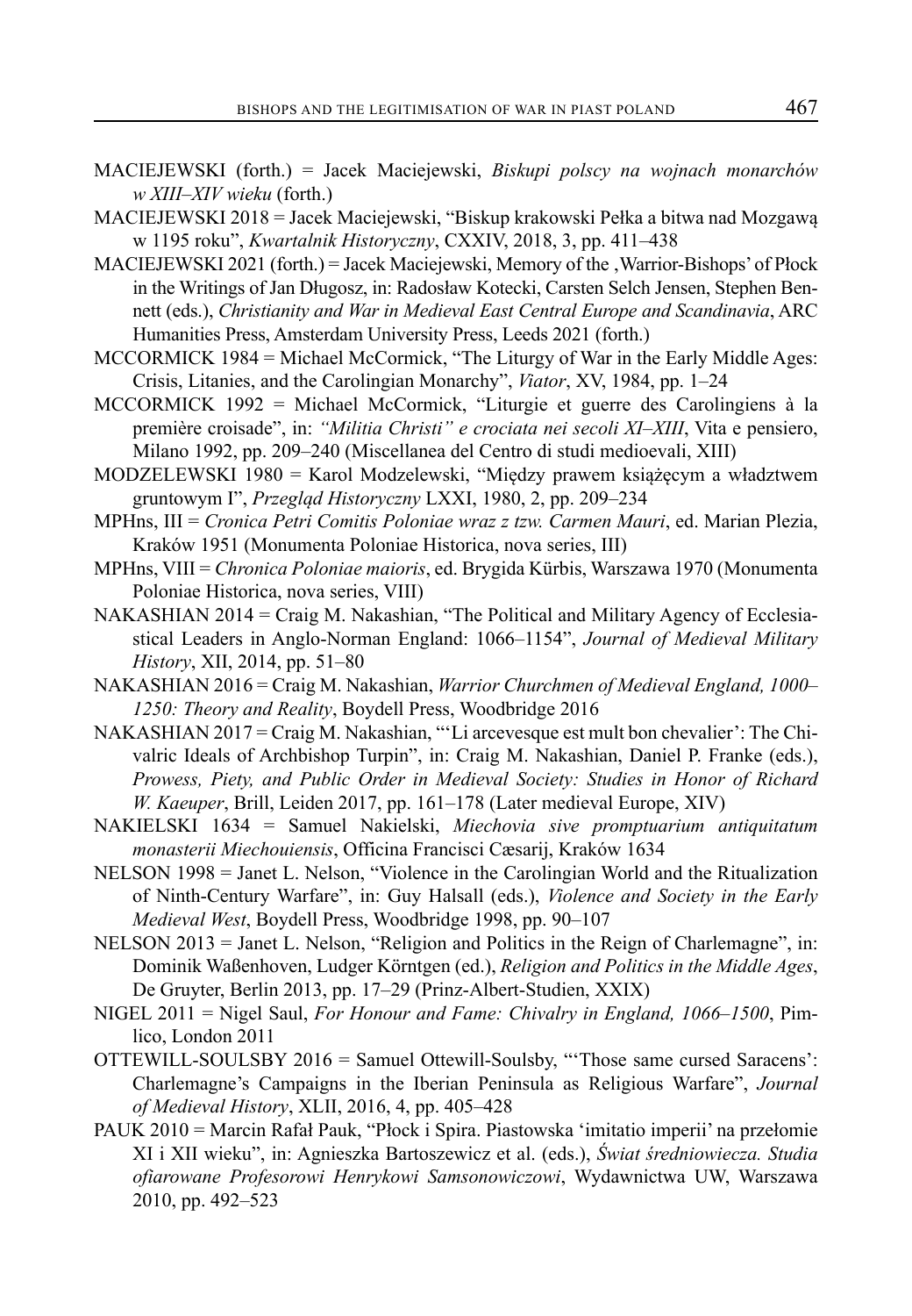- PAUK 2014 = Marcin Rafał Pauk, "'Capella regia' i struktury Kościoła monarszego w Europie Środkowej X–XII wieku. Ottońsko-salickie wzorce ustrojowe na wschodnich rubieżach łacińskiego chrześcijaństwa", in: Zbigniew Dalewski (ed.), *Granica wschodnia cywilizacji zachodniej w średniowieczu*, IH PAN, Warszawa 2014, pp. 211–277
- PAUK 2017 = Marcin Rafał Pauk, "'Quicquid pertinebat ad imperium'. Kościół w Polsce a Rzesza do połowy XII wieku", in: Józef Dobosz et al. (eds.), *Chrzest Mieszka I i chrystianizacja państwa Piastów*, Wydawnictwo Naukowe UAM, Poznań 2017, 249– 280 (Seria Historia, CCXXXI)
- PAUK, WÓŁKIEWICZ 2013 = Marcin Rafał Pauk, Ewa Wółkiewicz, "The Administrative Structure of Silesia as a Determinant of Legal and Constitutional Cohesion (12th–15th Century)", in: Przemysław Wiszewski (ed.), *Cuius regio? Ideological and Territorial Cohesion of the Historical Region of Silesia (c. 1000–2000)*, vol. I, eBooki.com.pl, Wrocław 2013, pp. 65–91
- PIEKOSIŃSKI 1874 = *Codex diplomaticus Cathedralis ad S. Venceslaum ecclesiae Cracoviensis*, ed. Franciszek Piekosiński, Kraków 1874 (Monumenta medii aevi historica res gestas Poloniae illustrantia, I)
- POHL 2008 = Walter Pohl, "Liturgie di guerra nei regni altomedievali", *Rivista di storia del cristianesimo*, V, 2008, pp. 29–44
- Pontificale Cracoviense = *Pontificale Cracoviense saeculi XI*, ed. Zdzisław Obertyński, TN KUL, Lublin 1977 (Materiały źródłowe do dziejów Kościoła w Polsce, V)
- PTAK 2014 = Jan Ptak, "Zanim wyruszyli na wroga... Religijne przygotowanie do walki zbrojnej w średniowiecznej Polsce", *Teka Komisji Historycznej. Oddział Lubelski PAN* XI, 2014, pp. 20–45
- ROJAS GABRIEL 2016 = Manuel Rojas Gabriel, "On the Path of Battle: Divine Invocations and Religious Liturgies before Pitched Battles in Medieval Iberia (c. 1212–c. 1340). An Introduction", in: Torben Kjersgaard Nielsen, Iben Fonnesberg-Schmidt (eds.), *Crusading on the Edge: Ideas and Practice of Crusading in Iberia and the Baltic Region, 1100–1500*, Brepols, Turnhout 2016, pp. 275–295 (Outremer, IV)
- Saga of King Sverri 1899 = *Saga of King Sverri of Norway (Sverrisaga)*, trans. J. Sephton, Llanerch, London 1899
- SHARPE 2017 = Richard Sharpe, "Banners of the Northern Saints", in: Margaret Coombe et al. (eds.), *Saints of North-East England, 600–1500*, Brepols, Turnhout 2017, pp. 245– 303 (Medieval church studies, XXXIX)
- SIKORSKI 2015 = Dariusz Andrzej Sikorski, "Die Rolle der Geistlichen ausländischer Herkunft in der polnischen Kirche des 10.–12. Jahrhunderts", in: Dariusz Adamczyk, Norbert Kersken (eds.), *Fernhändler, Dynasten, Kleriker. Die piastische Herrschaft in kontinentalen Beziehungsgeflechten vom 10. bis zum frühen 13. Jahrhundert*, Harrassowitz, Wiesbaden 2015, pp. 241–262 (DHI Warschau, XXX)
- SKWIERCZYŃSKI 2005 = Krzysztof Skwierczyński, *Recepcja idei gregoriańskich w Polsce. Do początku XIII wieku*, Wydawnictwo UWr, Wrocław 2005
- SKWIERCZYŃSKI 2015 = Krzysztof Skwierczyński, "Intellektuelle Kontakte Polens mit dem Ausland", in: Dariusz Adamczyk, Norbert Kersken (eds.), *Fernhändler, Dynasten, Kleriker. Die piastische Herrschaft in kontinentalen Beziehungsgeflechten vom 10. bis zum frühen 13. Jahrhundert*, Harrassowitz, Wiesbaden 2015, pp. 263–279 (DHI Warschau, XXX)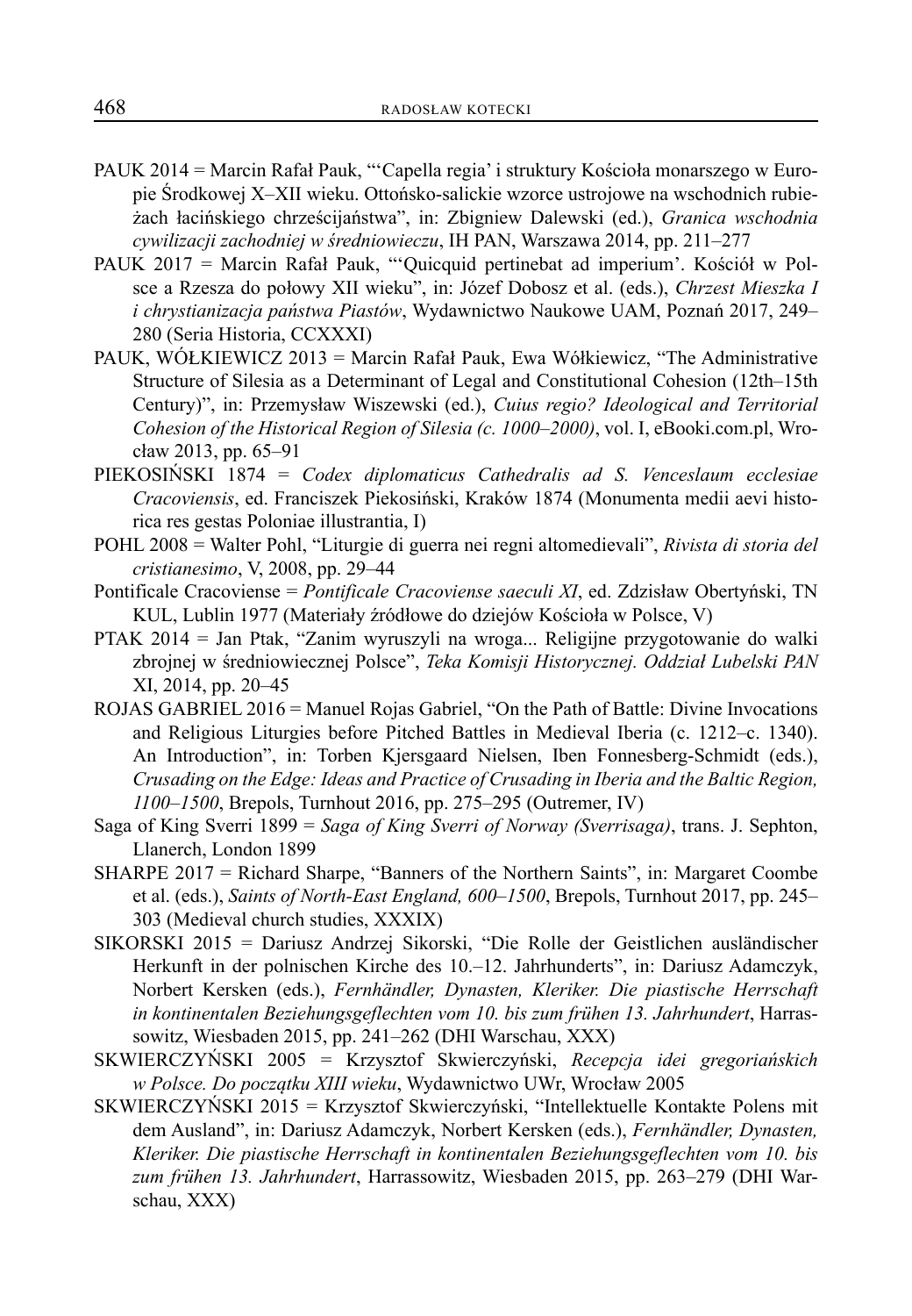- SÓJKA 1994 = Jerzy Sójka, "Posługi duszpasterskie przy wojskach polskich w wiekach średnich", in: Stanisław M. Zajączkowski (ed.), *Studia z dziejów feudalizmu*, Wydawnictwo Uniwersytetu Łódzkiego, Łódź 1994, pp. 93–105
- SOSNOWSKI 2016 = Miłosz Sosnowski, "Bolesław Chrobry i Karol Wielki legitymizacja między kultem a imitacją", *Historia Slavorum Occidentis*, II(XI), 2016, pp. 122–148
- STARNAWSKA 1999 = M. Starnawska, *Między Jerozolimą a Łukowem*. *Zakony krzyżowe na ziemiach polskich w średniowieczu*, DiG, Warszawa 1999
- TAYLOR 2019 = Louisa Taylor, "Bishops, War, and Canon Law: The Military Activities of Prelates in High Medieval Norway", *Scandinavian Journal of History*, VII, 2019, 2, pp. 1–23
- TESSERA 2007 = Miriam Rita Tessera, "'Christiane signifer milicie'. Chiesa, guerra e simbologia imperiale ai tempi di Ariberto", in: Ettore Bianchi, Martina Basile Weatherill (eds.), *Ariberto da Intimiano. Fede, potere e cultura a Milano nel secolo XI*, Silvana, Milano 2007, pp. 375–395
- TRAWKOWSKI 1995 = Stanisław Trawkowski, "'Homines ascriptici castellanie de Voybor'. W sprawie genezy kasztelanii kościelnych", in: Krzysztof Baczkowski (ed.), *Cracovia — Polonia — Europa*, Secesja, Kraków 1995, pp. 221–228
- TYC 1926 = Teodor Tyc, "Legenda kościoła Panny Marii na Wyspie Tumskiej", *Kronika Miasta Poznania*, IV, 1926, 7–8, pp. 121–130
- VERCAMER 2019 = Grischa Vercamer, "'Boleslavus non solum aurem correctoribus non adhibuit [...]' — War Gallus Anonymus dem polnischen Fürsten Bolesław III. Schiefmund wirklich vorbehaltlos positiv Eingestellt?", *Studia Maritima* XXXII, 2019, pp. 45–88
- VINCENTIUS 1994 = *Magistri Vincentii dicti Kadłubek Chronica Polonorum*, ed. Marian Plezia, Warszawa 1994 (Monumenta Poloniae Historica, nova series, XI)
- VINCENTIUS PRAGENSIS = *Letopis Vincencia, kanovníka kostela pražského*, ed. Josef Emler, Fontes rerum Bohemicarum, II, Museum Království českého, Praha 1874, pp. 407–460
- WEBB 2016 = Jeffrey Robert Webb, "Representations of the Warrior-Bishop in Eleventh- -Century Lotharingia", *Early Medieval Europe*, XXIV, 2016, 1, pp. 103–130
- WIESIOŁOWSKI 1995 = Jacek Wiesiołowski, "Przemysł-Lancelot, czyli Strażnica Radości nad Wartą", *Kronika Miasta Poznania*, XLII, 1995, 2, pp. 123–135
- WISZEWSKI 2010 = Przemysław Wiszewski, *"Domus Bolezlai": Values and Social Identity in Dynastic Traditions of Medieval Poland (c. 966–1138)*, Brill, Leiden 2010 (East Central and Eastern Europe in the Middle Ages, 450–1450, IX)
- WISZEWSKI 2011 = Przemysław Wiszewski, "'Chrześcijański książę Henryk' wokół pobożności księcia śląskiego Henryka I Brodatego", in: Tadeusz Grabarczyk, Tadeusz Nowak (eds.), *Dynamika przemian społecznych i religijnych w średniowieczu*, DiG, Warszawa 2011, pp. 187–221
- WISZEWSKI 2014 = Przemysław Wiszewski, "Między obrazem a rzeczywistością. Władza książęca w kronice mistrza Wincentego", in: Przemysław Wiszewski, Joanna Wojtkowiak (eds.), *Poszukiwanie przeszłości: Szkice z historii i metody badań historycznych*, Wroclaw 2014, pp. 83–109 (Potestas et societas. Władza w średniowiecznej Europie, I)
- WOJCIECHOWSKI 1924 = Wojciechowski Zygmunt, *Momenty terytoryalne organizacyi grodowej w Polsce Piastowskiej*, Lwów 1924 (Studya nad Historyą Prawa Polskiego, VIII/3)